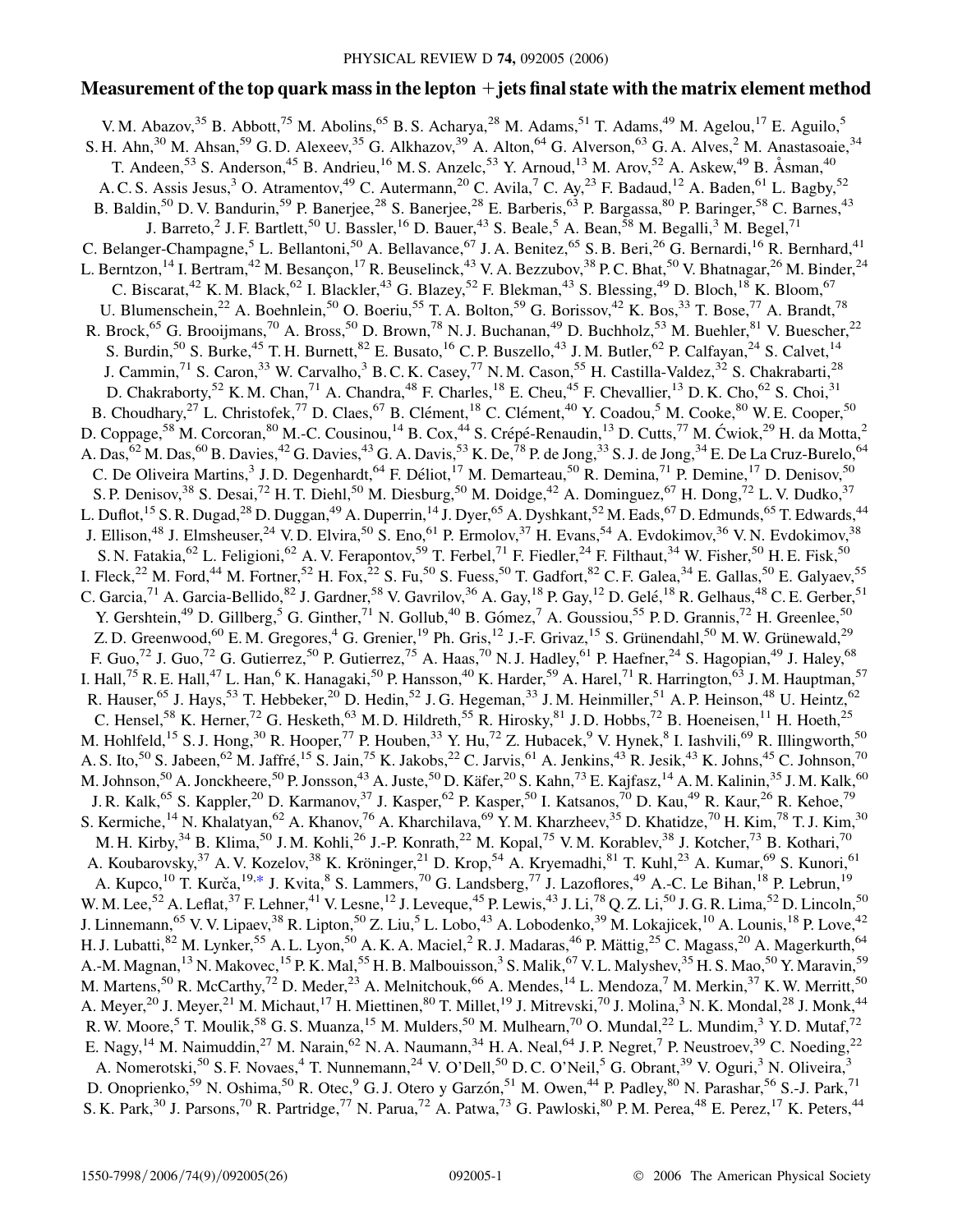P. Pétroff,<sup>15</sup> M. Petteni,<sup>43</sup> R. Piegaia,<sup>1</sup> J. Piper,<sup>65</sup> M.-A. Pleier,<sup>21</sup> P.L.M. Podesta-Lerma,<sup>32</sup> V.M. Podstavkov,<sup>50</sup> Y. Pogorelov,<sup>55</sup> M.-E. Pol,<sup>2</sup> A. Pompoš,<sup>75</sup> B.G. Pope,<sup>65</sup> A.V. Popov,<sup>38</sup> C. Potter,<sup>5</sup> W.L. Prado da Silva,<sup>3</sup> H.B. Prosper,<sup>49</sup> S. Protopopescu,<sup>73</sup> J. Qian,<sup>64</sup> A. Quadt,<sup>21</sup> B. Quinn,<sup>66</sup> M. S. Rangel,<sup>2</sup> K. J. Rani,<sup>28</sup> K. Ranjan,<sup>27</sup> P. N. Ratoff,<sup>42</sup> P. Renkel,<sup>79</sup> S. Reucroft,<sup>63</sup> M. Rijssenbeek,<sup>72</sup> I. Ripp-Baudot,<sup>18</sup> F. Rizatdinova,<sup>76</sup> S. Robinson,<sup>43</sup> R. F. Rodrigues,<sup>3</sup> C. Royon,<sup>17</sup> P. Rubinov,<sup>50</sup> R. Ruchti,<sup>55</sup> V. I. Rud,<sup>37</sup> G. Sajot,<sup>13</sup> A. Sánchez-Hernández,<sup>32</sup> M. P. Sanders,<sup>61</sup> A. Santoro,<sup>3</sup> G. Savage,<sup>50</sup> L. Sawyer,<sup>60</sup> T. Scanlon,<sup>43</sup> D. Schaile,<sup>24</sup> R. D. Schamberger,<sup>72</sup> Y. Scheglov,<sup>39</sup> H. Schellman,<sup>53</sup> P. Schieferdecker,<sup>24</sup> C. Schmitt,<sup>25</sup> C. Schwanenberger,<sup>44</sup> A. Schwartzman,<sup>68</sup> R. Schwienhorst,<sup>65</sup> J. Sekaric,<sup>49</sup> S. Sengupta,<sup>49</sup> H. Severini,<sup>75</sup> E. Shabalina,<sup>51</sup> M. Shamim,<sup>59</sup> V. Shary,<sup>17</sup> A. A. Shchukin,<sup>38</sup> W. D. Shephard,<sup>55</sup> R. K. Shivpuri,<sup>27</sup> D. Shpakov,<sup>50</sup> V. Siccardi,<sup>18</sup> R. A. Sidwell,<sup>59</sup> V. Simak,<sup>9</sup> V. Sirotenko,<sup>50</sup> P. Skubic,<sup>75</sup> P. Slattery,<sup>71</sup> R. P. Smith,<sup>50</sup> G. R. Snow,<sup>67</sup> J. Snow,<sup>74</sup> S. Snyder,<sup>73</sup> S. Söldner-Rembold,<sup>44</sup> X. Song,<sup>52</sup> L. Sonnenschein,<sup>16</sup> A. Sopczak,<sup>42</sup> M. Sosebee,<sup>78</sup> K. Soustruznik,<sup>8</sup> M. Souza,<sup>2</sup> B. Spurlock,<sup>78</sup> J. Stark,<sup>13</sup> J. Steele,<sup>60</sup> V. Stolin,<sup>36</sup> A. Stone,<sup>51</sup> D. A. Stoyanova,<sup>38</sup> J. Strandberg,<sup>64</sup> S. Strandberg,<sup>40</sup> M. A. Strang,<sup>69</sup> M. Strauss,<sup>75</sup> R. Ströhmer,<sup>24</sup> D. Strom,<sup>53</sup> M. Strovink,<sup>46</sup> L. Stutte,<sup>50</sup> S. Sumowidagdo,<sup>49</sup> P. Svoisky,<sup>55</sup> A. Sznajder,<sup>3</sup> M. Talby,<sup>14</sup> P. Tamburello,<sup>45</sup> W. Taylor,<sup>5</sup> P. Telford,<sup>44</sup> J. Temple,<sup>45</sup> B. Tiller,<sup>24</sup> M. Titov,<sup>22</sup> V. V. Tokmenin,<sup>35</sup> M. Tomoto,<sup>50</sup> T. Toole,<sup>61</sup> I. Torchiani,<sup>22</sup> S. Towers,<sup>42</sup> T. Trefzger,<sup>23</sup> S. Trincaz-Duvoid,<sup>16</sup> D. Tsybychev,<sup>72</sup> B. Tuchming,<sup>17</sup> C. Tully,<sup>68</sup> A. S. Turcot,<sup>44</sup> P. M. Tuts,<sup>70</sup> R. Unalan,<sup>65</sup> L. Uvarov,<sup>39</sup> S. Uvarov,<sup>39</sup> S. Uzunyan,<sup>52</sup> B. Vachon,<sup>5</sup> P. J. van den Berg,<sup>33</sup> R. Van Kooten,<sup>54</sup> W. M. van Leeuwen,<sup>33</sup> N. Varelas,<sup>51</sup> E. W. Varnes,<sup>45</sup> A. Vartapetian,<sup>78</sup> I. A. Vasilyev,<sup>38</sup> M. Vaupel,<sup>25</sup> P. Verdier,<sup>19</sup> L. S. Vertogradov,<sup>35</sup> M. Verzocchi,<sup>50</sup> F. Villeneuve-Seguier,<sup>43</sup> P. Vint,<sup>43</sup> J.-R. Vlimant,<sup>16</sup> E. Von Toerne,<sup>59</sup> M. Voutilainen,<sup>67,[†](#page-2-1)</sup> M. Vreeswijk,<sup>33</sup> H. D. Wahl,<sup>49</sup> L. Wang,<sup>61</sup> M. H. L. S. Wang,<sup>50</sup> J. Warchol,<sup>55</sup> G. Watts,<sup>82</sup> M. Wayne,<sup>55</sup> G. Weber,<sup>23</sup> M. Weber,<sup>50</sup> H. Weerts,<sup>65</sup> N. Wermes,<sup>21</sup> M. Wetstein,<sup>61</sup> A. White,<sup>78</sup> D. Wicke,<sup>25</sup> G. W. Wilson,<sup>58</sup> S. J. Wimpenny,<sup>48</sup> M. Wobisch,<sup>50</sup> J. Womersley,<sup>50</sup> D. R. Wood,<sup>63</sup> T. R. Wyatt,<sup>44</sup> Y. Xie,<sup>77</sup> N. Xuan,<sup>55</sup> S. Yacoob,<sup>53</sup> R. Yamada,<sup>50</sup> M. Yan,<sup>61</sup> T. Yasuda,<sup>50</sup> Y. A. Yatsunenko,<sup>35</sup> K. Yip,<sup>73</sup> H. D. Yoo,<sup>77</sup> S. W. Youn,<sup>53</sup> C. Yu,<sup>13</sup> J. Yu,<sup>78</sup> A. Yurkewicz,<sup>72</sup> A. Zatserklyaniy,<sup>52</sup> C. Zeitnitz,<sup>25</sup> D. Zhang,<sup>50</sup> T. Zhao,<sup>82</sup>

<span id="page-1-0"></span>B. Zhou,<sup>64</sup> J. Zhu,<sup>72</sup> M. Zielinski,<sup>71</sup> D. Zieminska,<sup>54</sup> A. Zieminski,<sup>54</sup> V. Zutshi,<sup>52</sup> and E. G. Zverev<sup>37</sup>

(D0 Collaboration)

1 *Universidad de Buenos Aires, Buenos Aires, Argentina* <sup>2</sup>

*LAFEX, Centro Brasileiro de Pesquisas Fı´sicas, Rio de Janeiro, Brazil* <sup>3</sup>

*Universidade do Estado do Rio de Janeiro, Rio de Janeiro, Brazil* <sup>4</sup>

<sup>4</sup>Instituto de Física Teórica, Universidade Estadual Paulista, São Paulo, Brazil

*University of Alberta, Edmonton, Alberta, Canada, Simon Fraser University, Burnaby, British Columbia, Canada,*

*York University, Toronto, Ontario, Canada, and McGill University, Montreal, Quebec, Canada* <sup>6</sup>

*University of Science and Technology of China, Hefei, People's Republic of China* <sup>7</sup>

*Universidad de los Andes, Bogota´, Colombia* <sup>8</sup>

<sup>8</sup> Center for Particle Physics, Charles University, Prague, Czech Republic <sup>9</sup> Czech Technical University, Prague, Czech Republic

<sup>10</sup>Center for Particle Physics, Institute of Physics, Academy of Sciences of the Czech Republic, Prague, Czech Republic<br><sup>10</sup>Center for Particle Physics, 111 Universidad San Francisco de Quito, Quito, Ecuador<br><sup>11</sup>Laborato

<sup>20</sup>III. Physikalisches Institut A, RWTH Aachen, Aachen, Germany<br><sup>21</sup> Physikalisches Institut, Universität Bonn, Bonn, Germany<br><sup>22</sup> Physikalisches Institut, Universität Freiburg, Freiburg, Germany<br><sup>23</sup> Institut für Physik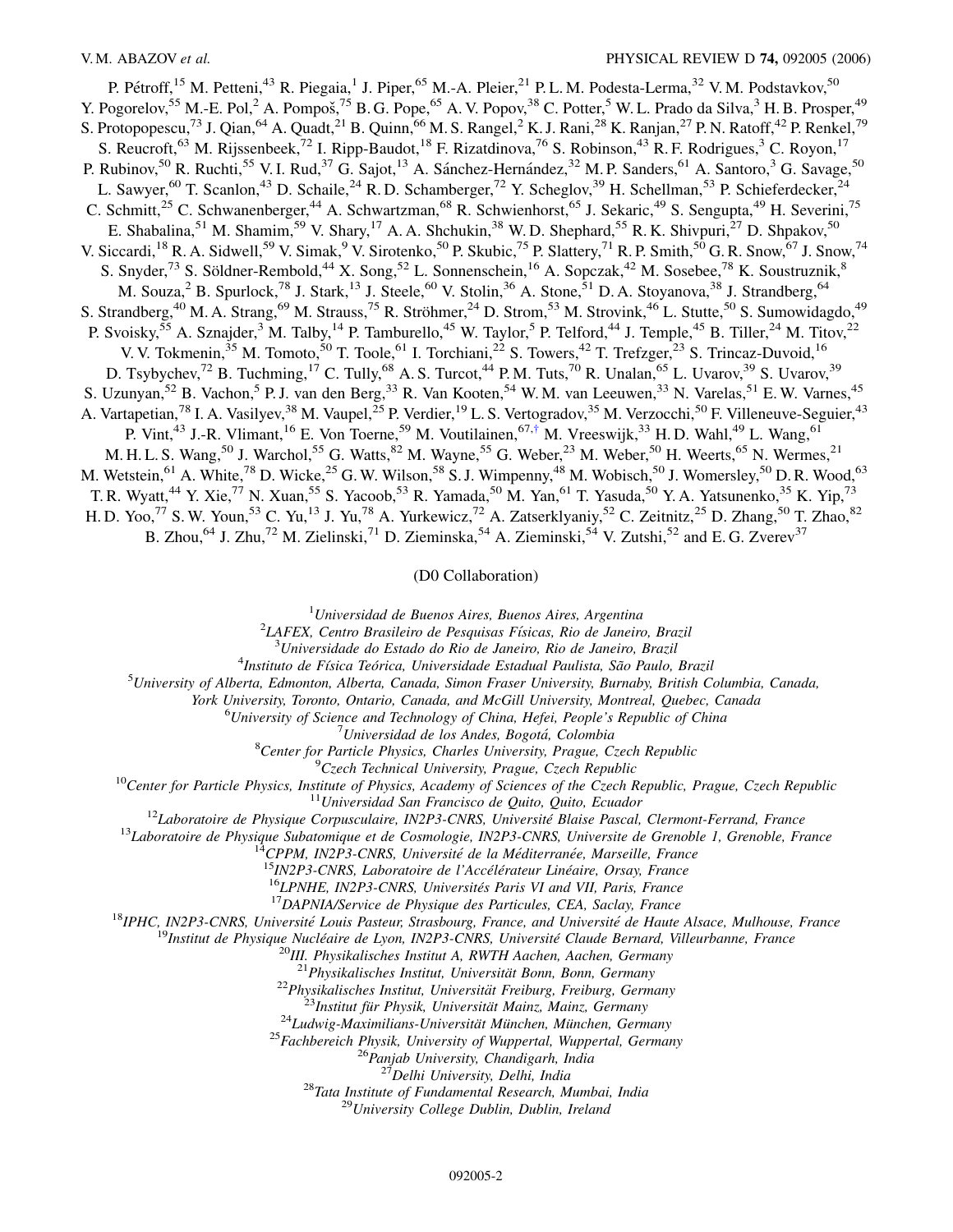$\begin{array}{c} \text{^{30}Korea\textit{ \textbf{D}}etector \textit{ Laboratory},\textit{Korea\textit{ University},\textit{Seoul},\textit{Korea}} \\ \text{^{31}SungKyunKwan\textit{University},\textit{Suwon},\textit{Korea}} \\ \text{^{32}CINVESTAY},\textit{Mexico City},\textit{Mexico} \\ \text{^{33}FOM-Institute NIKHEF and University of Amsterdam/NIKHEF, Amsterdam, The Netherlands} \\ \text{^{34}Radbound\textit{University Nijmegen/NIKHEF},\textit{Nijmegen},\textit{The Netherlands}} \\ \text{^{35}Joint\textit{Institute for Nuclear Research},\textit{$ *and Stockholm University, Stockholm, Sweden, and Uppsala University, Uppsala, Sweden* <sup>41</sup>*Physik Institut der Universita¨t Zu¨rich, Zu¨rich, Switzerland* <sup>42</sup>*Lancaster University, Lancaster, United Kingdom* <sup>43</sup>*Imperial College, London, United Kingdom* <sup>44</sup>*University of Manchester, Manchester, United Kingdom* <sup>46</sup> Lawrence Berkeley National Laboratory and University of California, Berkeley, California 94720, USA<br><sup>47</sup> California State University, Fresno, California 93740, USA <sup>48</sup>*University of California, Riverside, California 92521, USA* <sup>49</sup>*Florida State University, Tallahassee, Florida 32306, USA* <sup>50</sup>*Fermi National Accelerator Laboratory, Batavia, Illinois 60510, USA* <sup>51</sup>*University of Illinois at Chicago, Chicago, Illinois 60607, USA* <sup>52</sup>*Northern Illinois University, DeKalb, Illinois 60115, USA* <sup>53</sup>*Northwestern University, Evanston, Illinois 60208, USA* <sup>55</sup>*University of Notre Dame, Notre Dame, Indiana 46556, USA* <sup>56</sup>*Purdue University Calumet, Hammond, Indiana 46323, USA* <sup>57</sup>Iowa State University, Ames, Iowa 50011, USA<br><sup>58</sup>University of Kansas, Lawrence, Kansas 66045, USA<br><sup>59</sup>Kansas State University, Manhattan, Kansas 66506, USA<br><sup>60</sup>Louisiana Tech University, Ruston, Louisiana 71272, USA<br> <sup>64</sup>*University of Michigan, Ann Arbor, Michigan 48109, USA* <sup>65</sup>*Michigan State University, East Lansing, Michigan 48824, USA* <sup>66</sup>*University of Mississippi, University, Mississippi 38677, USA* <sup>67</sup>University of Nebraska, Lincoln, Nebraska 68588, USA<br><sup>68</sup>Princeton University, Princeton, New Jersey 08544, USA<br><sup>69</sup>State University of New York, Buffalo, New York 14260, USA <sup>70</sup>*Columbia University, New York, New York 10027, USA* <sup>71</sup>*University of Rochester, Rochester, New York 14627, USA* <sup>72</sup>*State University of New York, Stony Brook, New York 11794, USA*  $^{73}$ Brookhaven National Laboratory, Upton, New York 11973, USA<br> $^{74}$ Langston University, Langston, Oklahoma 73050, USA<br> $^{75}$ University of Oklahoma, Norman, Oklahoma 73019, USA<br> $^{76}$ Oklahoma State University, Stillwat <sup>77</sup>Brown University, Providence, Rhode Island 02912, USA<br><sup>78</sup>University of Texas, Arlington, Texas 76019, USA<br><sup>79</sup>Southern Methodist University, Dallas, Texas 75275, USA<br><sup>80</sup>Rice University, Houston, Texas 77005, USA<br><sup>81</sup> <sup>82</sup>*University of Washington, Seattle, Washington 98195, USA* (Received 29 September 2006; published 27 November 2006)

We present a measurement of the top quark mass with the matrix element method in the lepton  $+$  jets final state. As the energy scale for calorimeter jets represents the dominant source of systematic

<span id="page-2-0"></span>[\\*O](#page-0-0)n leave from IEP SAS Košice, Slovakia.

<span id="page-2-1"></span>[<sup>†</sup>](#page-1-0) Visitor from Helsinki Institute of Physics, Helsinki, Finland.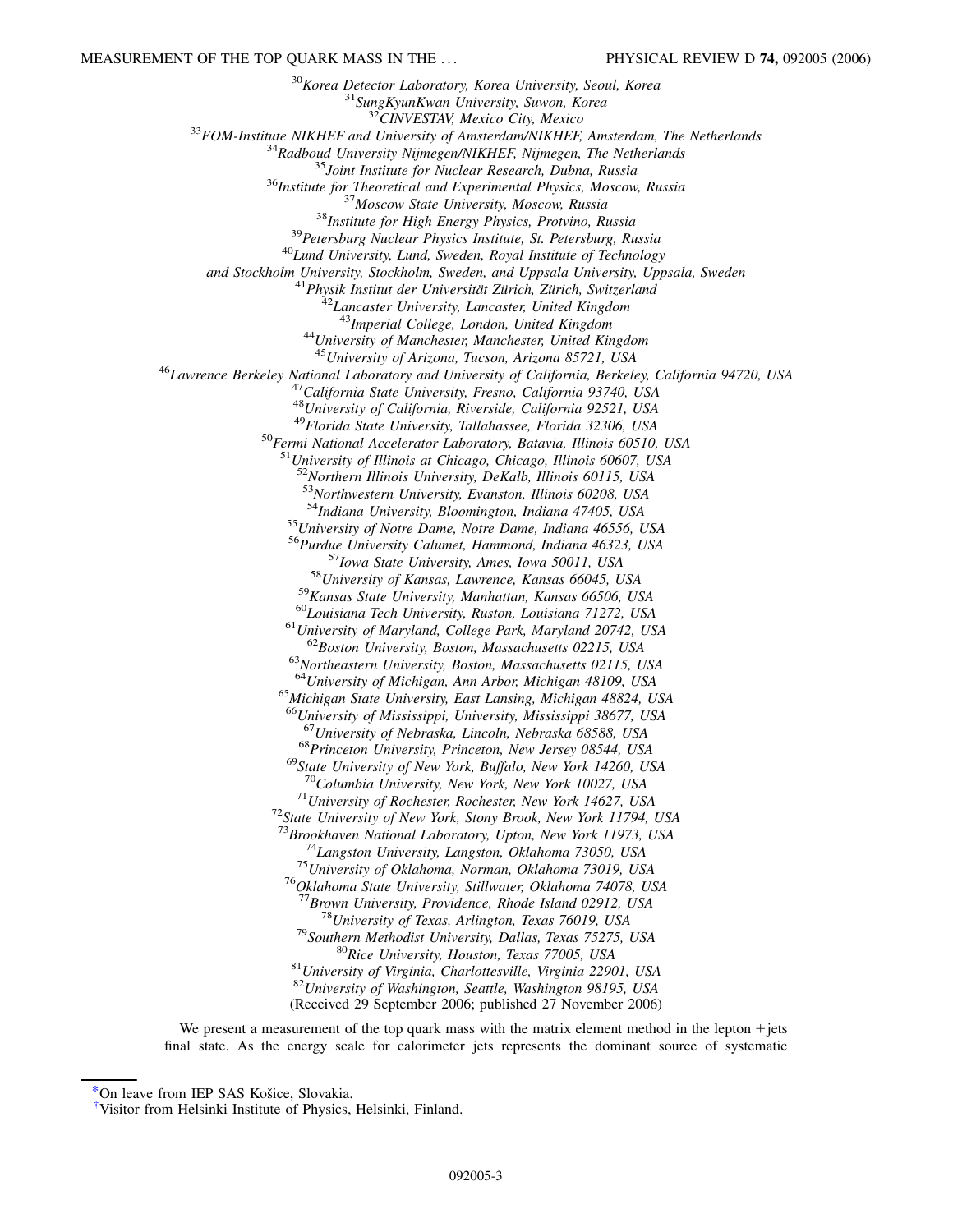uncertainty, the matrix element likelihood is extended by an additional parameter, which is defined as a global multiplicative factor applied to the standard energy scale. The top quark mass is obtained from a fit that yields the combined statistical and systematic jet energy scale uncertainty. Using a data set of 0.4 fb<sup>-1</sup> taken with the D0 experiment at Run II of the Fermilab Tevatron Collider, the mass of the top quark is measured using topological information to be:  $m_{top}^{\ell + \text{jets}}(\text{topo}) = 169.2^{+5.0}_{-77.4}_{-77.4}(\text{stat} + JES)^{+1.5}_{-1.4}(\text{syst})$  GeV, and when information about identified *b* jets is included:  $m_{top}^{\ell' + \text{jets}}(b-\text{tag}) = 170.3^{+4.1}_{-4.5}(\text{stat} +$  $JES$ <sup>+1.2</sup><sub>1.8</sub>(syst) GeV. The measurements yield a jet energy scale consistent with the reference scale.

DOI: [10.1103/PhysRevD.74.092005](http://dx.doi.org/10.1103/PhysRevD.74.092005) PACS numbers: 14.65.Ha, 12.15.Ff

# **I. INTRODUCTION**

The origin of mass of the elementary fermions of the standard model is one of the central questions in particle physics. Of the six known quark flavors, the top quark is unique in that its mass can be measured to the percent-level with the current data of the Fermilab Tevatron Collider. There is particular interest in a precision measurement of the top quark mass because of its dominant contribution in loop corrections to electroweak observables such as the  $\rho$ parameter. Within the standard model, a precise determination of the top quark mass in combination with existing electroweak data can place significant constraints on the mass of the Higgs boson [[1](#page-25-0)].

To date, proton-antiproton collisions at the Fermilab Tevatron Collider provide the only possibility to produce top quarks. During Run I of the Tevatron in the 1990s, at a top quarks. During Run I of the Tevatron in the 1990s, at a<br>proton-antiproton center-of-mass energy of  $\sqrt{s} =$ 1*:*8 TeV, the top quark was discovered by the CDF and D0 [\[2](#page-25-1)] experiments, and its mass was measured [[3\]](#page-25-2). Since the beginning of Run II in 2002, the Tevatron is running with an increased luminosity at a center-of-mass energy of  $\sqrt{s}$  = 1.96 TeV. The CDF experiment has recently published measurements of the top quark mass using Run II data [\[4](#page-25-3)]. The first D0 measurement of the top quark mass at Run II is described in this paper.

Top quarks are produced in proton-antiproton collisions either in pairs (production of  $t\bar{t}$  pairs via the strong interaction) or singly (via the electroweak interaction). Only the first process has been observed so far and is used to measure the top quark mass. In the standard model, the top quark essentially always decays to a *b* quark and a real *W* boson. The topology of a  $t\bar{t}$  event is therefore determined by the subsequent *W* boson decays. The so-called lepton  $+$  jets topology, where one *W* boson decays to an electron or muon and the corresponding neutrino while the other decays hadronically, allows the most precise experimental measurement of the top quark mass. These events are characterized by an energetic, isolated electron or muon (charge conjugate modes are implicitly included throughout this paper), missing transverse energy relative to the beamline from the neutrino, and four energetic jets.

This paper describes a measurement of the top quark mass with the D0 detector, using lepton  $+$  jets events from  $0.4 \text{ fb}^{-1}$  of data collected during Run II of the Fermilab Tevatron Collider. To make maximal use of kinematic information, the events selected are analyzed with the matrix element method. This method was developed by D0 for the Run I measurement of the top quark mass [\[5\]](#page-25-4) and led to the single most precise measurement during Run I. For each event, a probability is calculated as a function of the top quark mass that this event has arisen from  $t\bar{t}$  production. A similar probability is computed for the main background process, which is the production of a leptonically decaying *W* boson produced in association with jets. The detector resolution is taken into account in the calculation of these probabilities. The top quark mass is then extracted from the joint probability calculated for all selected events. To reduce the sensitivity to the energy scale of the jets measured in the calorimeter, the matrix element method has been extended so this scale can be determined simultaneously with the top quark mass from the same event sample  $[4,6]$  $[4,6]$  $[4,6]$  $[4,6]$ .

The paper is organized as follows. Section II gives a brief overview of the D0 detector. The event reconstruction, selection, and simulation are discussed in Sec. III. A detailed description of the matrix element method is given in Sec. IV. The top quark mass fit is described in Secs. V and VI for the analyses before and after the use of *b*-tagging information, and Sec. VII lists the systematic uncertainties. Section VIII summarizes the results.

# **II. THE D0 DETECTOR**

We use a right-handed coordinate system whose origin is at the center of the detector, with the proton beam defining the positive *z* direction. The D0 detector consists of a magnetic central-tracking system, comprising a silicon microstrip tracker (SMT) and a central fiber tracker (CFT), both located within a 2 T superconducting solenoi-dal magnet [[7](#page-25-6)]. The SMT has  $\approx 800\,000$  individual strips, with typical pitch of 50–80  $\mu$ m, and a design optimized for tracking and vertexing capability at pseudorapidities of  $|\eta|$  < 2.5. The system has a six-barrel longitudinal structure, each with a set of four layers arranged axially around the beam pipe, and interspersed with 16 radial disks. The CFT has eight thin coaxial barrels, each supporting two doublets of overlapping scintillating fibers of 0.835 mm diameter, one doublet being parallel to the collision axis, and the other alternating by  $\pm 3^{\circ}$  relative to the axis. Light signals are transferred via clear fibers to solid-state photon counters (VLPC) that have  $\approx 80\%$  quantum efficiency.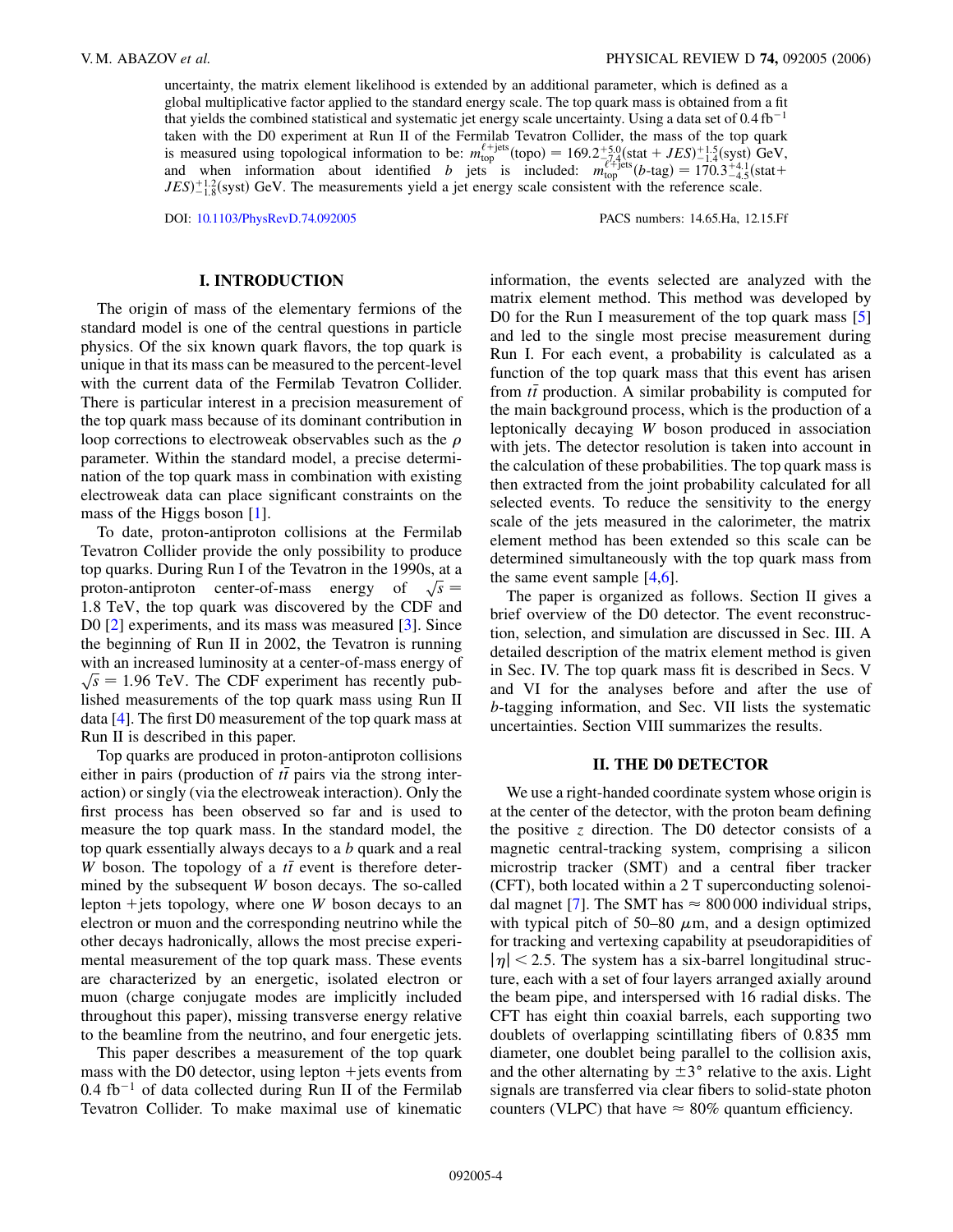Central and forward preshower detectors located just outside of the superconducting coil (in front of the calorimetry) are constructed of several layers of extruded triangular scintillator strips that are read out using wavelength-shifting fibers and VLPCs. The next layer of detection involves three liquid-argon/uranium calorimeters: a central section (CC) covering  $|\eta|$  up to  $\approx 1.1$ , and two end calorimeters (EC) that extend coverage to  $|\eta| \approx$ 4*:*2, all housed in separate cryostats [\[8\]](#page-25-7). In addition to the preshower detectors, scintillators between the CC and EC cryostats provide sampling of developing showers at 1*:*1 *<*  $|\eta|$  < 1.4.

A muon system [[9\]](#page-25-8) is located beyond the calorimetry and consists of a layer of tracking detectors and scintillation trigger counters before 1.8 T iron toroids, followed by two similar layers after the toroids. Tracking at  $|\eta|$  < 1 relies on 10 cm wide drift tubes [\[8](#page-25-7)], while 1 cm mini-drift tubes are used at  $1 < |\eta| < 2$ .

Luminosity is measured using plastic scintillator arrays located in front of the EC cryostats, covering  $2.7 < |\eta|$ 4*:*4. Trigger and data acquisition systems are designed to accommodate the high luminosities of Run II. Based on preliminary information from tracking, calorimetry, and muon systems, the output of the first level of the trigger is used to limit the rate for accepted events to  $\approx$  2 kHz. At the next trigger stage, with more refined information, the rate is reduced further to  $\approx 1$  kHz. These first two levels of triggering rely mainly on hardware and firmware. The third and final level of the trigger, with access to all the event information, uses software algorithms and a computing farm, and reduces the output rate to  $\approx$  50 Hz, which is written to tape.

# **III. EVENT RECONSTRUCTION, SELECTION, AND SIMULATION**

This paper describes the analysis of  $0.4 \text{ fb}^{-1}$  of data taken between April 2002 and August 2004. Events considered for the analysis must initially pass trigger conditions requiring the presence of an electron or muon and a jet. In the  $e$  + jets trigger, an electron with transverse momentum  $p_T > 15$  GeV within  $|\eta| < 1.1$  is required. In addition, a jet reconstructed using a cone algorithm with radius  $\Delta \mathcal{R} = \sqrt{(\Delta \eta)^2 + (\Delta \phi)^2} = 0.5$  is required, with a minimum jet transverse energy,  $E_T$ , of 15 or 20 GeV depending on the period of data taking. In the  $\mu$ +jets trigger, a muon detected outside the toroidal magnet (corresponding to an effective minimum momentum of around 3 GeV) is required, along with a jet with transverse energy  $E_T$  of at least 20 or 25 GeV, depending on the data taking period.

The offline reconstruction and selection of the events is described in detail in the following sections. The kinematic selection criteria are also summarized in Table I. A total of 86  $e$  + jets and 89  $\mu$  + jets events are selected.

TABLE I. A summary of the kinematic event selection. In addition, quality and isolation criteria are applied.

| Charged lepton                           |                               | $E_T > 20$ GeV $ \eta $ < 1.1 (electrons) |
|------------------------------------------|-------------------------------|-------------------------------------------|
|                                          |                               | $p_T > 20$ GeV $ \eta  < 2.0$ (muons)     |
| Exactly 4 jets                           | $E_T > 20$ GeV $ \eta $ < 2.5 |                                           |
| Missing transverse energy $E_T > 20$ GeV |                               |                                           |

### **A. Charged lepton selection**

Candidates for a charged lepton from *W* decay are required to have a transverse momentum  $p<sub>T</sub>$  of at least 20 GeV and must be within  $|\eta|$  < 1.1 for electrons and  $|\eta|$  < 2.0 for muons. In addition, charged leptons have to pass quality and isolation criteria described below.

Electrons must deposit at least 90% of their energy in the electromagnetic calorimeter within a cone of radius  $\Delta \mathcal{R} =$ 0*:*2 around the shower axis. The transverse and longitudinal shower shapes must be consistent with those expected for an electron, based on Monte Carlo simulation, with efficiencies corrected for observed differences between data and Monte Carlo. A good spatial match of the reconstructed track in the tracking system and the shower position in the calorimeter is required. Electrons must be isolated, i.e., the energy in the hollow cone  $0.2 < \Delta \mathcal{R} <$ 0*:*4 around the shower axis must not exceed 15% of the electron energy. Finally, a likelihood is formed by combining the above variables with information about the impact parameter of the matched track relative to the primary interaction vertex, the number of tracks in a cone with radius  $\Delta \mathcal{R} = 0.05$  around the electron candidate, the  $p_T$ of tracks (excluding the track matched to the electron) within a cone with radius  $\Delta \mathcal{R} = 0.4$ , and the number of strips in the central preshower detector associated with the electron. The value of this likelihood is required to be consistent with expectations for high- $p_T$  isolated electrons.

For each muon, a match of muon track segments inside and outside the toroid is required. The timing information from scintillator hits associated with the muon must be consistent with that of a particle produced in the *pp* collision, thereby rejecting cosmic rays. A track reconstructed in the tracking system and pointing to the event vertex is required to be matched to the track in the muon system. The muon must be separated from jets, satisfying  $\Delta \mathcal{R}(\mu, \text{jet}) > 0.5$  for all jets in the event. Finally, the muon must pass an isolation criterion based on the energy of calorimeter clusters and tracks around the muon: The calorimeter transverse energy in the hollow cone 0*:*1 *<*  $\Delta R$  < 0.4 around the muon direction is required to be less than 8% of the muon transverse momentum, and the sum of transverse momenta of all other tracks within a cone of radius  $\Delta \mathcal{R} = 0.5$  around the muon direction must be smaller than 6% of the muon  $p_T$ .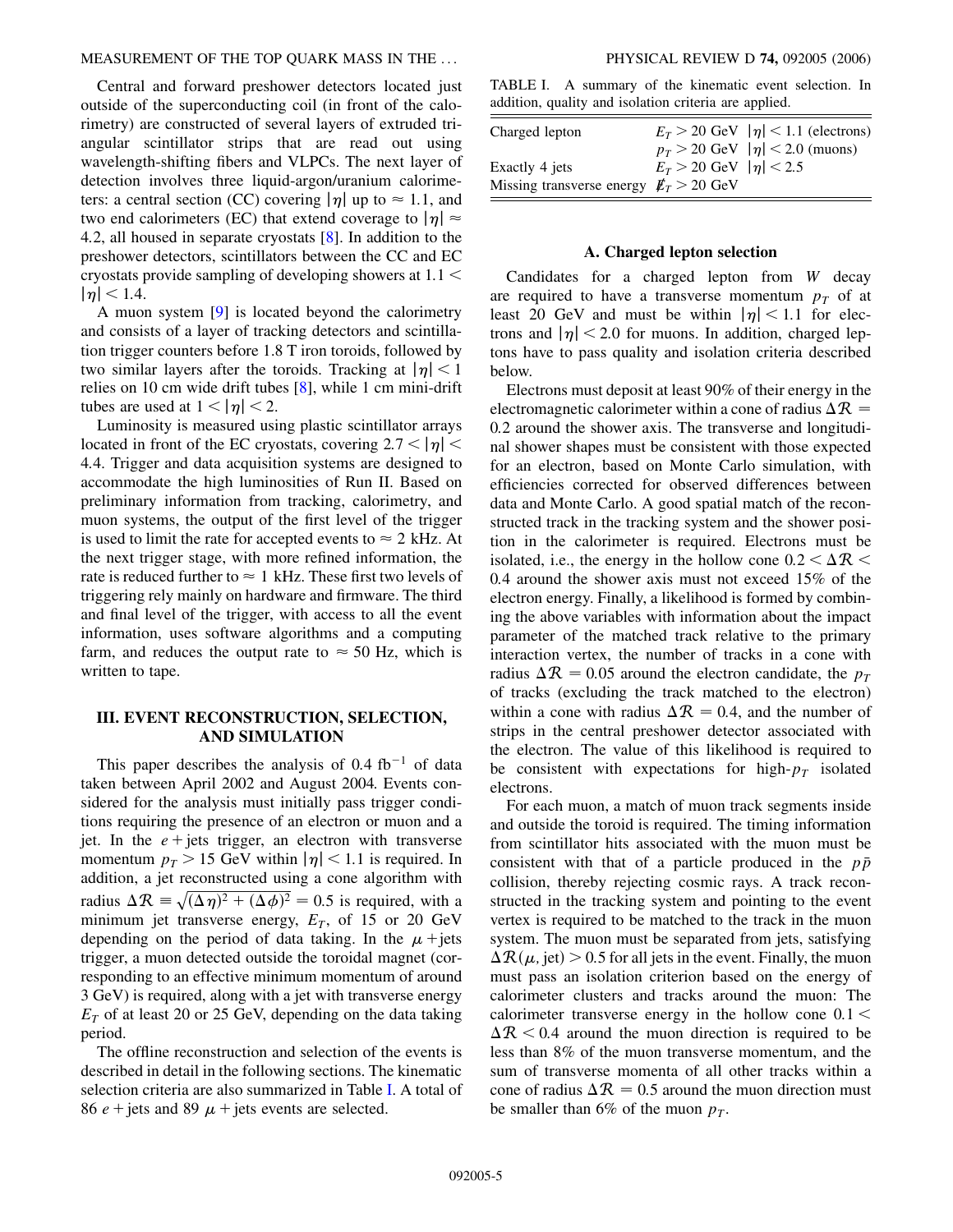# **B. Jet reconstruction and selection**

Jets are defined using a cone algorithm with radius  $\Delta R = 0.5$ . They are required to have pseudorapidity  $|\eta|$  < 2.5. Calorimeter cells with negative energy or with energy below 4 times the width of the average electronics noise are suppressed (unless they neighbor a cell of high positive energy, where the threshold is lowered by a factor of 2) in order to improve the calorimeter performance. In the reconstruction, jets are considered only if they have a minimum raw transverse energy of 8 GeV. Jets must then pass the following quality requirements:

- (i) the energy reconstructed in the electromagnetic part of the calorimeter must be between 5% and 95% of the total jet energy;
- (ii) the fraction of energy in the outer hadronic calorimeter must be below 40%;
- (iii) the energy ratio of the most and second most energetic calorimeter cells in the jet must be below 10;
- (iv) the most energetic calorimeter cell must not contain more than 90% of the jet energy;
- (v) the jet is required to be confirmed by the independent trigger readout; and
- (vi) jets within  $\Delta R < 0.5$  of an isolated electromagnetic object (electron or photon) with  $E_T > 15$  GeV reconstructed in the calorimeter are rejected. The electromagnetic objects used here are obtained with a selection similar to the electron selection described in Sec. III A, but without the requirement of a track match or a cut on the likelihood.

The analysis is restricted to events with exactly four jets; these four jets must each have  $E_T > 20$  GeV after jet energy scale correction, which is described below. The motivation for the requirement of four jets is that for each event, a signal probability  $P_{sig}$  is calculated using a leading-order matrix element for  $t\bar{t}$  production, as described below in Sec. IV C. Decays in which additional radiation is emitted as well as  $t\bar{t}$  pairs produced in association with other jets are not modeled in the probability.

#### **C. Jet energy scale**

The measured energy  $E_{\text{jet}}^{\text{reco}}$  of a reconstructed jet is given by the sum of energies deposited in the calorimeter cells associated with the jet by the cone algorithm. The energy  $E_{jet}^{\text{corr}}$  of the jet before interaction with the calorimeter is obtained from the reconstructed jet energy as

$$
E_{\text{jet}}^{\text{corr}} = \frac{E_{\text{jet}}^{\text{reco}} - E_{\text{off}}}{R_{\text{cal}} C_{\text{cone}}}. \tag{1}
$$

The corrections are applied to account for several effects:

(i) *Energy Offset*  $E_{\text{off}}$ : Energy in the clustered cells which is due to noise, the underlying event, multiple interactions, energy pileup, and uranium noise lead to a global offset of jet energies. This offset  $E_{\text{off}}$  is determined from energy densities in minimum bias events.

- (ii) *Showering Corrections*  $C_{cone}$ : A fraction of the jet energy is deposited outside of the finite-size jet cone. Jet energy density profiles are analyzed to obtain the corresponding correction  $C_{cone}$ .
- (iii) *Calorimeter Response*  $R_{cal}$ : Jets consist of different particles (mostly photons, pions, kaons, (anti)protons, and neutrons), to which the calorimeter response differs. Furthermore, the energy response of the calorimeter is slightly nonlinear. The response  $R_{\text{cal}}$  is determined from  $\gamma$  + jets events by requiring transverse momentum balance. The photon energy scale is assumed to be identical to the electron scale and is measured independently using  $Z \rightarrow ee$ events.

Note that  $E_{jet}^{\text{corr}}$  is not the parton energy: the parton may radiate additional quarks or gluons before hadronization, which may or may not end up in the jet cone. The relation between the jet and parton energies is parametrized with a transfer function, see Sec. IV B. The jet energy scale is determined separately for data and Monte Carlo jets. The scale depends both on the energy of the jet and on the pseudorapidity. All jet energies in data and Monte Carlo events are corrected according to the appropriate jet energy scale, and these corrections are propagated to the missing transverse energy, see Sec. III D.

The uncertainty on the jet energy scale was the dominating systematic uncertainty on most previous measurements of the top quark mass. To reduce this systematic uncertainty, information from the jets arising from the hadronic *W* decay can be used to determine an overall jet energy scale factor (*JES*) simultaneously with the top quark mass. A value of  $JES \neq 1$  means that all jet energies need to be scaled by a factor of *JES* relative to the reference scale described above.

## **D. Missing transverse energy**

Neutrinos can only be identified indirectly by the imbalance of the event in the transverse plane. This imbalance is reconstructed from the vector sum of all calorimeter cells with significant energy (cf. Sec. III B). The missing transverse energy is corrected for the energy scale of jets and for muons in the event. Only events with  $E_T > 20$  GeV are considered.

In addition, a cut on the difference  $\Delta \phi$  between the azimuthal angles of the lepton momentum and the missing transverse energy vector is imposed to reject events in which the transverse energy imbalance originates from a poor lepton energy measurement. This requirement depends on the scalar value of  $\not\hspace{-.15cm}/\,^T_T$  and is

$$
\Delta \phi(e, \not\!E_T) > 0.7\pi - \frac{0.045}{\text{GeV}} \not\!E_T \tag{2}
$$

in the  $e$  + jets channel and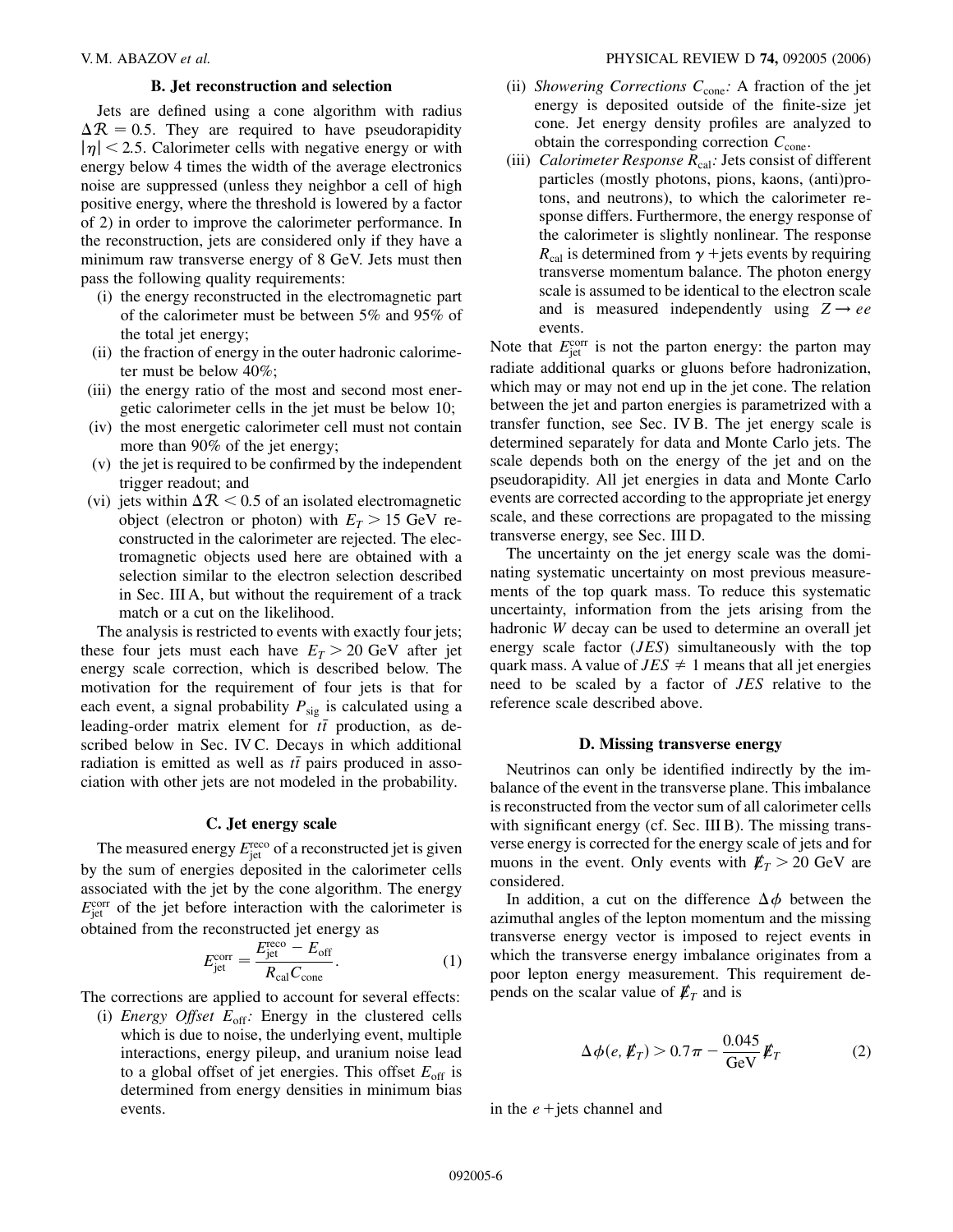MEASUREMENT OF THE TOP QUARK MASS IN THE ... PHYSICAL REVIEW D **74,** 092005 (2006)

$$
\Delta \phi(\mu, \not{E}_T) > 0.1 \pi \left( 1 - \frac{\not{E}_T}{50 \text{ GeV}} \right) \text{ and}
$$
  

$$
\Delta \phi(\mu, \not{E}_T) < \pi - 0.2 \pi \left( 1 - \frac{\not{E}_T}{30 \text{ GeV}} \right)
$$
 (3)

in the  $\mu$  +jets channel.

# **E.** *b* **jet identification**

A *tt* event contains two *b* jets, while jets produced in association with *W* bosons predominantly originate from light quarks or gluons. The signal to background ratio is therefore significantly enhanced when requiring that one or more of the jets be identified as *b* jets (*b*-tagged). D0 developed a lifetime based *b*-tagging algorithm referred to as SVT [\[10\]](#page-25-9). The algorithm starts by identifying tracks with significant impact parameter with respect to the primary vertex. Only tracks that are displaced by more than 2 standard deviations are considered. The algorithm then requires that these tracks form a secondary vertex displaced by more than 7 standard deviations from the primary vertex. For each track participating in secondary vertex reconstruction its impact parameter must have a positive projection onto the jet axis. Tracks with a negative projection appear to originate from behind the primary vertex, which is a sign of a mismeasurement. Tracks with negative impact parameter are used to quantify the mistagging probability.

The performance of the SVT algorithm is extensively tested on data. The *b*-tagging efficiency is verified on a dijet data sample whose *b* jet content is enhanced by requiring that one of the jets be associated with a muon. The distribution of the transverse momentum of the muon relative to the associated jet axis is used to extract the fraction of *b* jets before and after tagging. The probability to tag a light quark jet (mistag rate) is inferred from the rate of secondary vertices with negative impact parameter, corrected for the contribution of heavy flavor jets to such tags and the presence of long-lived particles in light quark jets. Both corrections are derived from Monte Carlo simulation. Both the *b*-jet tagging efficiency  $\epsilon_{\text{jet}}(b)$  and the light-jet tagging rate  $\epsilon_{jet}(u, d, s, g)$  are parametrized as functions of the transverse jet energy and pseudorapidity. The efficiency  $\epsilon_{\text{jet}}(c)$  to tag a *c* quark jet is estimated based on the Monte Carlo prediction for the *b* to *c*-jet tagging efficiency ratio. These parametrizations are used to predict the probability for a jet of a certain flavor to be tagged.

## **F. Simulation**

Large samples of Monte Carlo simulated events are used to determine the detector resolution, to calibrate the method, and to cross-check the results for the top quark mass obtained in the data. The ALPGEN [\[11\]](#page-25-10) event generator is used for both signal and background simulation. The hadronization and fragmentation process is simulated us-

ing PYTHIA  $[12]$  $[12]$  $[12]$ . Signal  $t\bar{t}$  events are simulated for top quark mass values of 160, 170, 175, 180, and 190 GeV. The main background is from  $W + 4$  jets events.

All generated events are passed through a detailed simulation of the detector response and are then subjected to the same selection criteria as the data. The probability that a simulated event would have passed the trigger conditions is calculated, taking into account the relative integrated luminosities for which the various trigger conditions were in use. This probability is typically between 0.9 and 1 and is accounted for when simulated events are used in this analysis.

Background from QCD multijet processes has not been generated in the simulation; instead, events that pass a selection with reversed isolation cuts for the charged lepton have been used to model this background.

## **G. Sample composition**

Even though the matrix element method yields the  $t\bar{t}$ content  $f_{\text{top}}$  of the selected data sample together with the top quark mass and jet energy scale, an independent estimate of the sample purity is obtained using a topological likelihood discriminant, as described in this section. This result for the sample composition does not directly enter in the top quark mass fit; it is used only

- (i) to obtain the relative normalization of the signal and background probabilities as described in Sec. IV D—this allows fitting the sample purity without large corrections to the result—and
- (ii) to choose the sample purity in ensemble tests (cf. Secs. V B, V C, and VI B) according to the sample composition in the data—in order to compute the expected fit uncertainties.

The relative contributions of  $t\bar{t}$ ,  $W + \text{jets}$ , and QCD multijet events to the selected data sample are determined before *b* tagging is applied. A likelihood discriminant based on topological variables is calculated for every selected event. The technique is the same as described in [\[13\]](#page-25-12). A fit to the observed distribution yields the fractions of  $t\bar{t}$ ,  $W$  + jets, and multijet events in the data sample, separately for  $e + \text{jets}$  and  $\mu + \text{jets}$  events. The fits are shown in Fig. [1](#page-7-0), and the results are summarized in Table II. Note that because of differences between the selection criteria of  $e$  + jets and  $\mu$  + jets events (most notably, the  $|\eta|$  requirement, but also the criteria for selecting isolated leptons), the numbers of selected  $t\bar{t}$ ,  $W$  + jets, and QCD events in the two channels are not expected to be equal.

The relative contributions from background events with a *W* boson and four jets with different flavor composition are estimated using the ALPGEN generator. The fractions  $f_{\Phi}$ of each of the six flavor configurations  $\Phi = jjjj$ ,  $b\bar{b}jj$ ,  $c\bar{c}j\bar{j}$ ,  $(bb)j\bar{j}j$ ,  $(c\bar{c})j\bar{j}j$ , and  $c\bar{j}j\bar{j}$  are listed in Table III [[10\]](#page-25-9). The symbol *j* denotes a light jet not containing a charm or bottom quark, and the symbols  $(bb)$  and  $(c\bar{c})$  refer to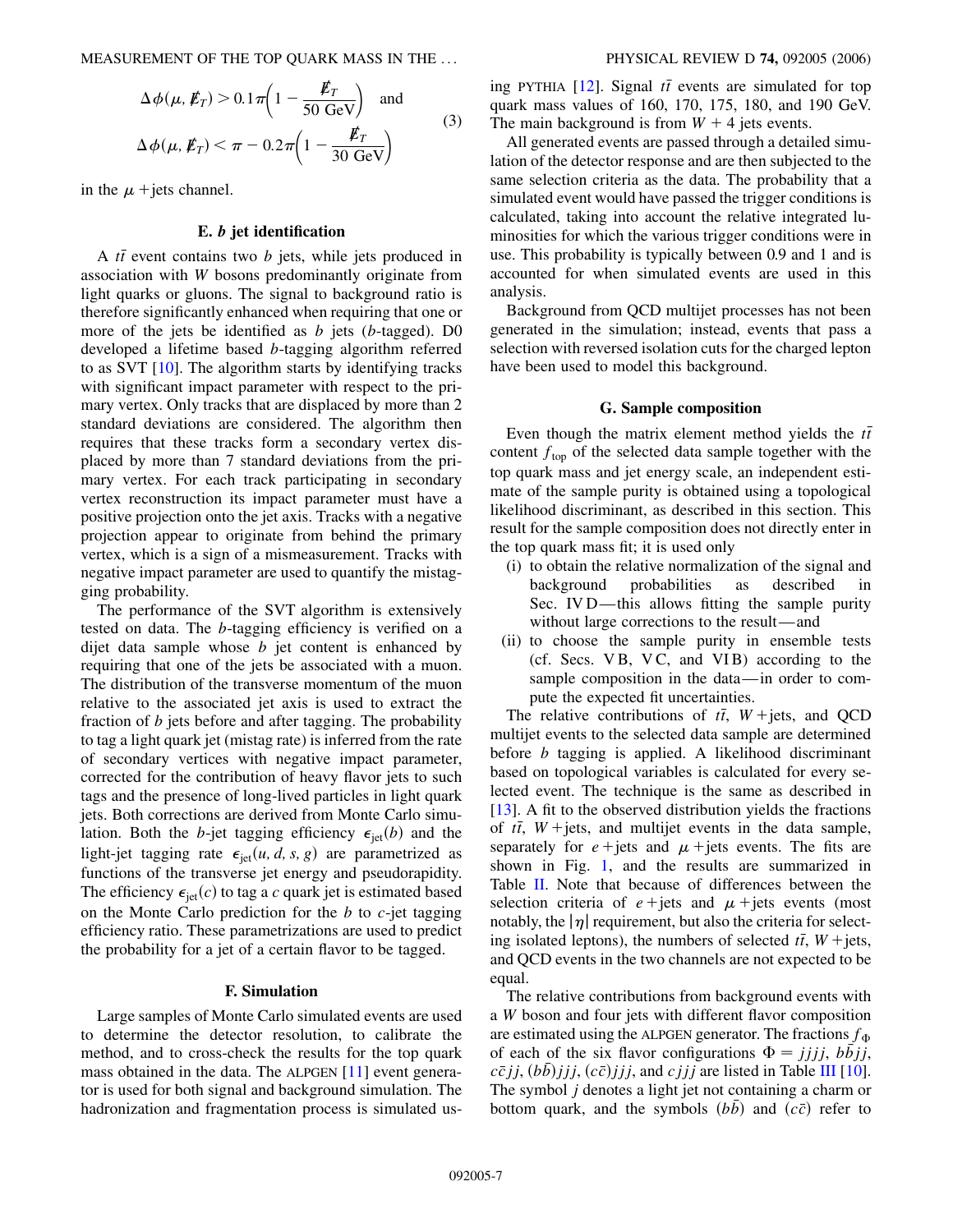<span id="page-7-1"></span><span id="page-7-0"></span>

FIG. 1. Distribution of the topological likelihood for the  $0.4 \text{ fb}^{-1}$  D0 Run II data sample. The distribution for  $e +$  jets events is shown in plot (a) and for  $\mu$  + jets events in plot (b). The points with error bars indicate the data, and the fitted fractions of  $t\bar{t}$  events (open area),  $W$  + jets events (diagonally hatched area), and OCD multijet events (horizontally hatched area) are superimposed.

TABLE II. Composition of the  $e + \text{jets}$ ,  $\mu + \text{jets}$ , and  $\ell + \text{jets}$ data samples, estimated with the topological likelihood technique. The fractions are constrained as  $f_{top}^{top} + f_{WF + jets}^{top} + f_{QCD}^{top} =$ 1.

| Channel           | $N_{\text{evts}}$ | $N_{\rm top}^{\rm topo}$ | $f_{\rm top}^{\rm topo}$ | $f_{\rm QCD}^{\rm topo}$                    |
|-------------------|-------------------|--------------------------|--------------------------|---------------------------------------------|
| $e + \text{jets}$ | 86                | $40.6^{+9.4}_{-9.1}$     | $(47.2+10.9-10.6)\%$     | $(17.6^{+2.4}_{-2.2})\%$                    |
| $\mu$ + jets      | 89                | $25.8^{+8.6}_{-8.1}$     | $(29.0+9.7-9.1)\%$       | $(5.1^{+0.9}_{-0.8})\%$                     |
| $\ell$ + jets     | 175               | $66.4_{-12.2}^{+12.7}$   |                          | $(37.9^{+7.3}_{-7.0})\%$ $(11.3 \pm 1.2)\%$ |

TABLE III. Fractions  $f_{\Phi}$  of different flavor subprocesses contributing to the  $W$  + jets sample.

| Contribution              | $W + \geq 4$ jets    |
|---------------------------|----------------------|
| $Wb\overline{b}$ <i>i</i> | $(2.72 \pm 0.11)\%$  |
| $Wc\bar{c}$ ii            | $(4.31 \pm 0.20)\%$  |
| $W(b\bar{b})$ <i>iji</i>  | $(2.70 \pm 0.15)\%$  |
| $W(c\bar{c})$ iii         | $(4.69 \pm 0.36)\%$  |
| Wcjii                     | $(4.88 \pm 0.17)\%$  |
| Wjjjj                     | $(80.71 \pm 0.43)\%$ |

situations where two heavy flavor quarks end up in the same jet. These fractions are obtained without a *b*-tagging requirement; in the *b*-tagging analysis where the event sample is divided into three classes according to the number of *b*-tagged jets per event (cf. Sec. VI A), the individual numbers for each of the three separate classes are significantly different.

# **IV. THE MATRIX ELEMENT METHOD**

In this section, the measurement of the top quark mass using the matrix element method is described. The method is similar to the one of  $[5]$  $[5]$ ; however, the calculation of the signal probability has been revised, the normalization of the background probability is determined differently, and the method now allows a simultaneous measurement of the top quark mass and the jet energy scale [[6](#page-25-5)].

An overview of the matrix element method is given in Sec. IVA. Section IV B describes how *b*-tagging information is used in the analysis and discusses the parametrization of the detector response. Details on the computation of the probabilities  $P_{sig}$  and  $P_{bkg}$  are given in Secs. IV C and IV D.

## **A. The event probability**

To make maximal use of the kinematic information on the top quark mass contained in the event sample (or each individual event category in the case of the analysis using *b*-tagging information), for each selected event a probability  $P_{\text{evt}}$  that this event is observed is calculated as a function of the assumed top quark mass and jet energy scale. The probabilities from all events are then combined to obtain the sample probability as a function of assumed mass and jet energy scale, and the top quark mass measurement is extracted from this sample probability. To make the probability calculation tractable, simplifying assumptions in the description of the physics processes and the detector response are introduced as described in this section. Before applying it to the data, the measurement technique is calibrated using fully simulated events in the D0 detector, which take all relevant subprocesses in the production of  $t\bar{t}$  (including both  $q\bar{q} \rightarrow t\bar{t}$  and  $gg \rightarrow t\bar{t}$ ) and  $W$  + jets events into account and are generated with the full GEANT-based detector simulation. Uncertainties in the description of the physics processes are accounted for by systematic uncertainties.

It is assumed that the physics processes that can lead to the observed event do not interfere. The probability  $P_{\text{ext}}$ then in principle has to be composed from probabilities for all these processes as

$$
P_{\text{evt}} = \sum_{\text{processes } i} f_i P_i,\tag{4}
$$

where  $P_i$  is the probability for a given process *i* and  $f_i$ denotes the fraction of events from that process in the event sample. In this analysis,  $P_{\text{evt}}$  is composed from probabil-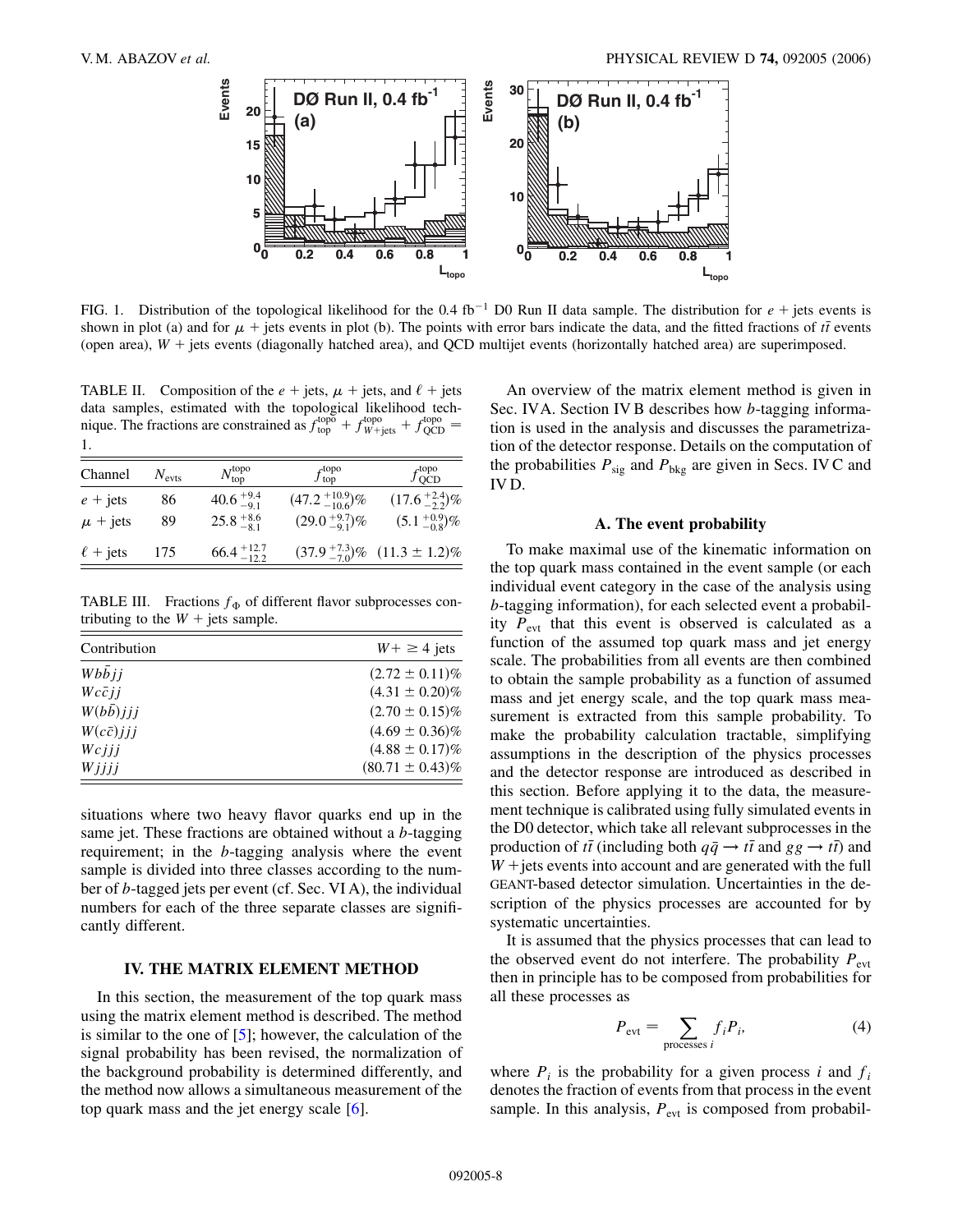ities for two processes,  $t\bar{t}$  production and  $W$  + jets events, as

$$
P_{\text{evt}}(x; m_{\text{top}}, JES, f_{\text{top}}) = f_{\text{top}} P_{\text{sig}}(x; m_{\text{top}}, JES)
$$

$$
+ (1 - f_{\text{top}}) P_{\text{bkg}}(x; JES). \tag{5}
$$

Here, *x* denotes the kinematic variables of the event,  $m_{top}$  is the assumed value of the top quark mass,  $f_{top}$  is the signal fraction of the event sample, and  $P_{\text{sig}}$  and  $P_{\text{bkg}}$  are the probabilities for  $t\bar{t}$  and  $W$  + jets production, respectively. The largest background contribution is from  $W +$ jets events. Therefore,  $P_{bkg}$  is taken to be the probability for  $W + \text{jets}$  production. Contributions from QCD multijet events are not treated explicitly and are considered as a systematic uncertainty. The signal probability  $P_{sig}$  accounts for both possible flavor compositions in the hadronic *W* decay in  $\ell$  + jets  $t\bar{t}$  events,  $W \rightarrow u\bar{d}'$ , and  $W \rightarrow c\bar{s}'$ :

$$
P_{\text{sig}} = \frac{1}{2} (P_{\text{sig}}^{W \to a\bar{d}'} + P_{\text{sig}}^{W \to c\bar{s}'}). \tag{6}
$$

Because the event kinematics are the same, both final states are treated simultaneously in the probability calculation.

To evaluate the  $t\bar{t}$  probability, all configurations of  $t\bar{t}$ decay products that could have led to the observed event *x* are considered. This includes different hadronic *W* decays as discussed above and all possible configurations *y* of the final state particles' four-momenta. The probability density for given partonic final state four-momenta *y* to be produced in the hard scattering process is proportional to the differential cross section  $d\sigma$  of the corresponding process, given by

<span id="page-8-0"></span>
$$
d \sigma (q\bar{q} \to t\bar{t} \to y; m_{\text{top}})
$$
  
= 
$$
\frac{(2\pi)^4 |\mathcal{M}(q\bar{q} \to t\bar{t} \to y)|^2}{q_1 q_2 s} d\Phi_6.
$$
 (7)

The symbol  $M$  denotes the matrix element for the process  $q\bar{q} \rightarrow t\bar{t} \rightarrow b(\ell \nu)\bar{b}(q\bar{q}^{\prime}),$  *s* is the center-of-mass energy squared,  $q_1$  and  $q_2$  are the momentum fractions of the colliding partons (which are assumed to be massless) within the colliding proton and antiproton, and  $d\Phi_6$  is an element of six-body phase space. Here the symbol  $q\bar{q}$ <sup>'</sup> stands for  $u\overline{d}$  or  $c\overline{s}$ <sup>*i*</sup>.

To obtain the differential cross section  $d\sigma(p\bar{p} \rightarrow t\bar{t} \rightarrow p\bar{t})$ *y*;  $m_{\text{top}}$ ) in  $p\bar{p}$  collisions, the differential cross section from Eq. [\(7\)](#page-8-0) is convoluted with the parton density functions (PDF) for all possible flavor compositions of the colliding quark and antiquark,

$$
d\sigma(p\bar{p} \to t\bar{t} \to y; m_{top}) = \int_{q_1, q_2} \sum_{\substack{q_1, q_2 \\ \text{flavor}}} dq_1 dq_2 f(q_1) f(q_2)
$$
  
 
$$
\times d\sigma(q\bar{q} \to t\bar{t} \to y; m_{top}), \quad (8)
$$

where  $f(q)$  denotes the probability density to find a parton of given flavor and momentum fraction *q* in the proton or antiproton. Only quark-antiquark annihilation at leading order  $(q\bar{q} \rightarrow t\bar{t})$  is taken into account to compute the  $t\bar{t}$ probability; in this sense the symbol introduced here is not intended to represent the full cross section in  $p\bar{p}$  collisions. Effects from gluon-gluon induced reactions and from higher orders are accounted for in the calibration procedure described in Secs. V C and VI B.

The finite detector resolution is taken into account via a convolution with a transfer function  $W(x, y; JES)$  that describes the probability to reconstruct a partonic final state *y* as *x* in the detector. The differential cross section to observe a given reconstructed  $t\bar{t}$  event then becomes

$$
d\sigma(p\bar{p} \to t\bar{t} \to x; m_{\text{top}}, JES)
$$
  
= 
$$
\int_{y} d\sigma(p\bar{p} \to t\bar{t} \to y; m_{\text{top}})W(x, y; JES).
$$
 (9)

Because  $P_{sig}$  describes  $\ell$  + jets  $t\bar{t}$  events with both  $W \rightarrow$  $u\bar{d}$  and  $W \rightarrow c\bar{s}$  decays, the transfer function depends on the quark flavors produced in the hadronic *W* decay when *b*-tagging information is used. This is further discussed in Sec. IV B.

Only events that are inside the detector acceptance and pass the trigger conditions and offline event selection are used in the measurement. The corresponding overall detector efficiency depends both on  $m_{\text{top}}$  and on the jet energy scale. This is taken into account in the cross section  $\sigma_{obs}$  of  $t\bar{t}$  events observed in the detector:

<span id="page-8-2"></span>
$$
\sigma_{obs}(p\bar{p} \to t\bar{t}; m_{\text{top}}, JES)
$$
  
= 
$$
\int_{x,y} d\sigma(p\bar{p} \to t\bar{t} \to y; m_{\text{top}})W(x, y; JES)f_{\text{acc}}(x),
$$
 (10)

where  $f_{\text{acc}} = 1$  for selected events and  $f_{\text{acc}} = 0$  otherwise.

<span id="page-8-1"></span>The differential probability to observe a  $t\bar{t}$  event as  $x$  in the detector is then given by

$$
P_{\text{sig}}(x; m_{\text{top}}, JES) = \frac{d\sigma(p\bar{p} \to t\bar{t} \to x; m_{\text{top}}, JES)}{\sigma_{\text{obs}}(p\bar{p} \to t\bar{t}; m_{\text{top}}, JES)}
$$
  

$$
= \frac{1}{\sigma_{\text{obs}}(p\bar{p} \to t\bar{t}; m_{\text{top}}, JES)}
$$
  

$$
\times \int_{q_1, q_2, y} \sum_{\substack{q_1, q_2 \text{ is a}}_{\text{flavor}}} dq_1 dq_2 f(q_1) f(q_2)
$$
  

$$
\times \frac{(2\pi)^4 |\mathcal{M}(q\bar{q} \to t\bar{t} \to y)|^2}{q_1 q_2 s} d\Phi_6
$$
  

$$
\times W(x, y; JES).
$$
 (11)

The parametrization of the matrix element and the computation of  $P_{sig}$  are described in Sec. IV C.

Similarly, the differential background probability is computed as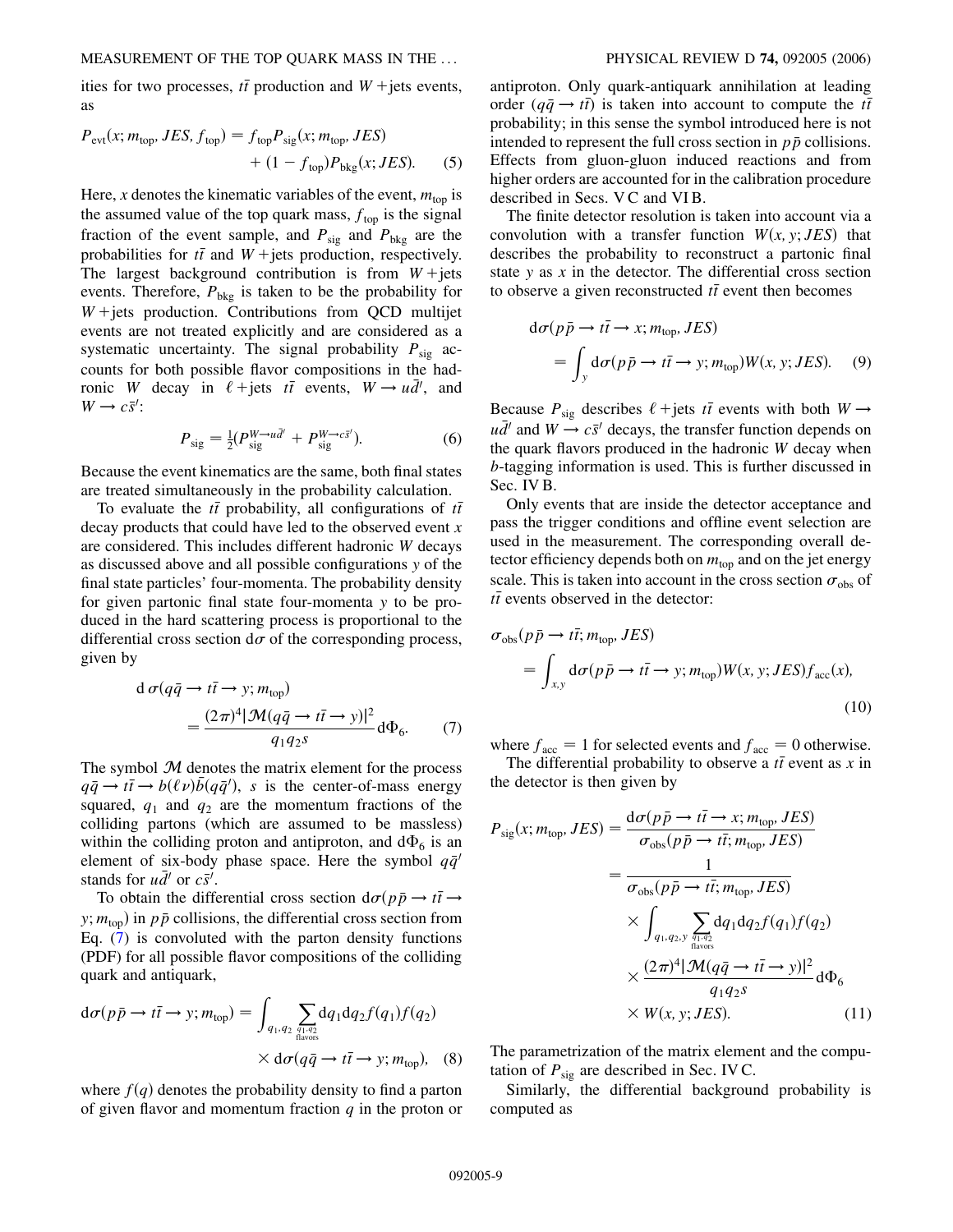<span id="page-9-0"></span>
$$
P_{\text{bkg}}(x; JES) = \frac{1}{\sigma_{\text{obs}}(p\bar{p} \to W + \text{jets}; JES)}
$$
  
 
$$
\times \int_{a_1, a_2, y} \sum_{\substack{q_1, q_2 \text{ is a} \\ q_1 \text{ wors} \\ \text{values}}} da_1 da_2 f(a_1) f(a_2)
$$
  
 
$$
\times \frac{(2\pi)^4 |\mathcal{M}(a_1 a_2 \to W + \text{jets} \to y)|^2}{a_1 a_2 s} d\Phi_6
$$
  
 
$$
\times W(x, y; JES), \qquad (12)
$$

where  $f(a)$  denotes the probability density to find a gluon, quark, or antiquark of given flavor and momentum fraction *a* in the proton or antiproton. The sum is over all possible combinations of partons that could lead to a  $W$  + jets final state together with the associated matrix element  $\mathcal{M}$ , and the probability is normalized by the corresponding total observed cross section for the process  $p\bar{p} \rightarrow W + \text{jets}$ . Since the matrix element for  $W + \text{jets}$  production does not depend on  $m_{\text{top}}$ ,  $P_{\text{bkg}}$  is independent of  $m_{\text{top}}$ ; however, *P*bkg in principle does depend on the jet energy scale through the transfer function. Details about the  $P_{bkg}$  calculation can be found in Sec. IV D.

To extract the top quark mass from a set of *N* measured events  $x_1, \ldots, x_N$ , a likelihood function is built from the individual event probabilities calculated according to Eq.  $(5)$  $(5)$  as

<span id="page-9-1"></span>
$$
L(x_1, ..., x_N; m_{\text{top}}, JES, f_{\text{top}}) = \prod_{i=1}^{N} P_{\text{evt}}(x_i; m_{\text{top}}, JES, f_{\text{top}}).
$$
\n(13)

For every assumed pair of values  $(m_{top}, JES)$ , the value  $f_{\text{top}}^{\text{best}}$  that maximizes the likelihood is determined. The top quark mass and jet energy scale are then obtained by maximizing the likelihood

$$
L(x_1, \ldots, x_N; m_{\text{top}}, JES, f_{\text{top}}^{\text{best}}(m_{\text{top}}, JES))
$$
  
= 
$$
\prod_{i=1}^{N} P_{\text{evt}}(x_i; m_{\text{top}}, JES, f_{\text{top}}^{\text{best}}(m_{\text{top}}, JES))
$$
 (14)

with respect to  $m_{\text{top}}$  and *JES*, taking the correlation between both parameters into account.

#### **B. Description of the detector response**

The transfer function  $W(x, y; JES)$  relates the characteristics *y* of the final state partons to the measurements *x* in the detector. The symbol  $x$  denotes measurements of the jet and charged lepton energies or momenta and directions as well as *b*-tagging information for the jets. A parametrization of the detector resolution is used in the probability calculation because the full GEANT-based simulation would be too slow. The full simulation is however used to generate the simulated events with which the method is calibrated.

The transfer function is assumed to factorize into contributions from each measured final state particle. The angles of all measured  $t\bar{t}$  decay products as well as the energy of electrons are assumed to be well measured; in other words, the transfer functions for these quantities are given by  $\delta$ -distributions. This allows reducing the dimensionality of the integration over 6-particle phase space as described in Secs. IV C and IV D. Consequently, contributions to the integral only arise if the directions of the quark momenta in the final state agree with the measured jet directions. In addition to the energy resolution, one has to take into account the fact that the jets in the detector cannot be assigned unambiguously to a specific parton from the  $t\bar{t}$  decay. Consequently, all 24 permutations of jet-quark assignments are considered.

In this section, the general form of the transfer function in the topological and *b*-tagging analyses is first discussed, followed by a description of the jet energy and muon transverse momentum resolutions.

# *1. Transfer function in the topological analysis*

If no *b*-tagging information is used, the transfer function  $W(x, y; JES)$  is given by

$$
W(x, y; JES) = W_{\mu}((q/p_T)_{\mu}^{\text{rec}}, (q/p_T)_{\mu}^{\text{gen}}) \frac{1}{24} \sum_{i=1}^{24} \delta(\text{angles})
$$

$$
\times \prod_{j=1}^{4} W_{\text{jet}}(E_{\text{jet }j}, E_{\text{quark }k}; JES), \tag{15}
$$

where  $W_{\mu}$  and  $W_{\rm jet}$  stand for factors describing the muon transverse momentum and jet energy resolutions, respectively (with a  $\delta$ -distribution replacing the factor  $W_{\mu}$  in the case of  $e$  + jets events). The sum is over the 24 different assignments of jets *j* to partons *k*. The factor  $\delta$ (angles) denotes the  $\delta$  distributions that ensure that assumed and reconstructed particle directions are identical, as discussed above. For  $e$  + jets events, the factor for the muon transverse momentum resolution is replaced with another -distribution. The neutrino is not measured in the detector and does not enter the transfer function. The jet transfer functions for light quark and charm jets are taken to be identical, and in the calculation of the background probability, all jets are assumed to be described by the light quark transfer function. Because the matrix elements for  $W \rightarrow u \bar{d}$  and  $W \rightarrow c \bar{s}$  decays are equal, and the different flavor contributions to the  $W$  + jets process are all parametrized by the  $W$  + jets matrix element without heavy flavor quarks in the final state, no distinction between different processes is necessary in the topological analysis.

### *2. Transfer function in the b-tagging analysis*

In the topological analysis, the information from the reconstructed jet energies determines the relative weight of different jet-parton assignments for a given partonic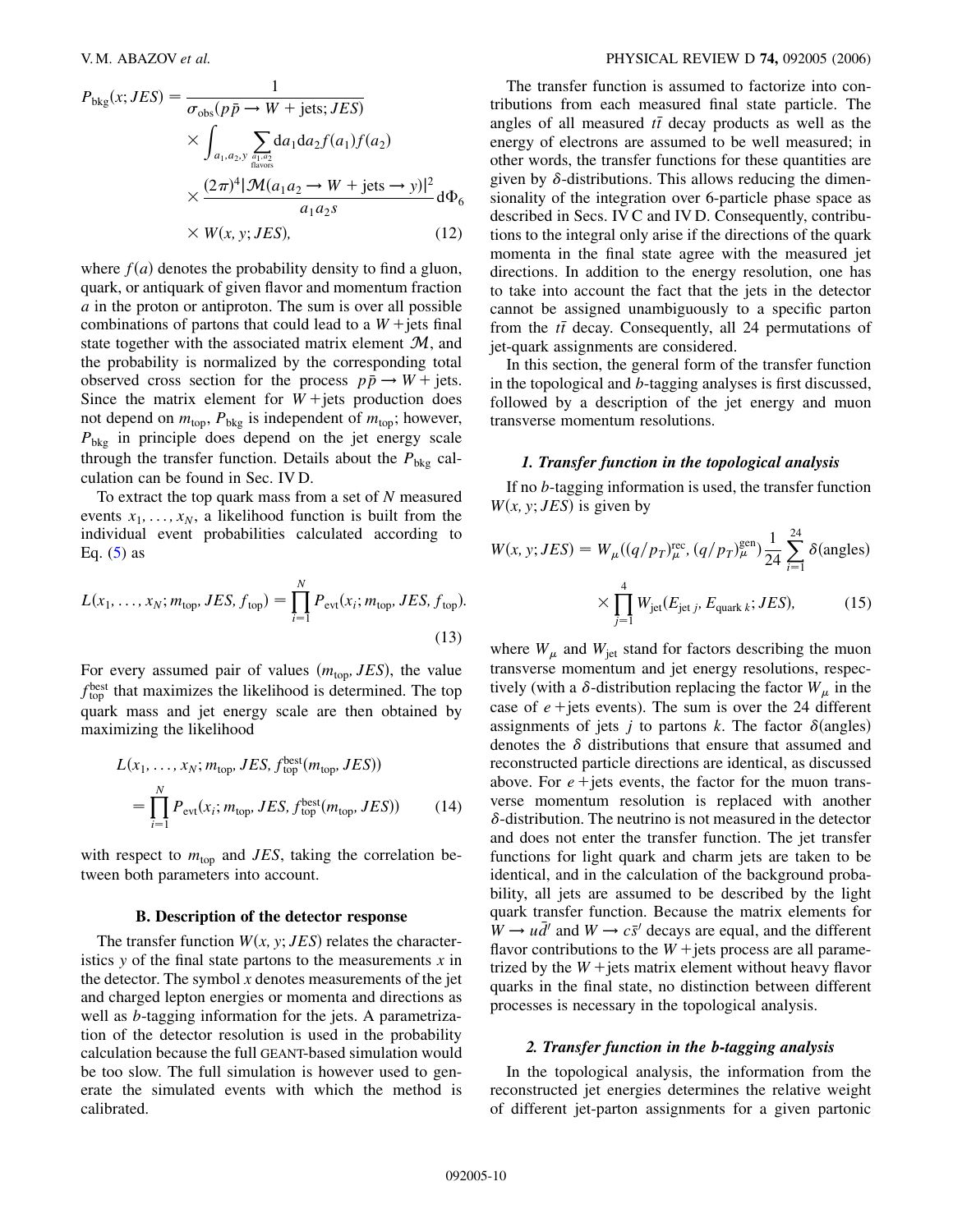final state. The inclusion of *b*-tagging information allows an improved identification of the correct permutation. This additional information enters the probability calculation by weighting different permutations *i* of jet-parton assignments with weights *wi* according to which jets, if any, are *b*-tagged. This allows to give those permutations a larger weight that assign tagged jets to *b* quarks and untagged ones to light quarks. The transfer function is thus

$$
W(x, y; JES) = W_{\mu}((q/p_T)_{\mu}^{\text{rec}}, (q/p_T)_{\mu}^{\text{gen}}) \frac{\sum_{i=1}^{24} w_i \delta(\text{angles}) \prod_{j=1}^4 W_{\text{jet}}(E_{\text{jet }j}, E_{\text{quark }k}; JES)}{\sum_{i=1}^{24} w_i}.
$$
 (16)

The weight  $w_i$  for a permutation  $i$  is parametrized as a product of individual weights  $w_i(j)$  for each jet. The latter are a function of the jet flavor hypothesis  $\alpha_k$  and the jet transverse energy  $E_{T,j}$  and pseudorapidity  $\eta_j$ . For tagged jets,  $w_i(j)$  is equal to the per-jet tagging efficiency  $\epsilon_{\rm jet}(\alpha_k; E_{T,i}, \eta_i)$  where  $\alpha_k$  labels the three possible parton assignments to the jet: (a) *b* quarks, (b) *c* quarks, and (c) light quarks or gluons. For untagged jets, the  $w_i(j)$ factors are equal to  $1 - \epsilon_{jet}(\alpha_k; E_{T,j}, \eta_j)$ . If an event does not contain any *b*-tagged jet, all the weights  $w_i(j)$  are set to 1.0.

To compute the signal probability of events containing *b*-tagged jets, assumptions on the jet flavors are made for the calculation of the  $w_i$  such that hadronic *W* decays to  $u\bar{d}$ <sup>*'*</sup> and  $c\bar{s}$ <sup>*'*</sup> final states need not be distinguished in the matrix element, allowing for a reduction of the computation time. If an event contains exactly one *b*-tagged jet, the quarks from the hadronic *W* decay are both assumed to be light quarks  $(u, d, \text{or } s)$ . This is justified since the tagging efficiencies for *b* jets are much larger than those for other flavors, and there are two *b* jets per event. For events with two or more *b*-tagged jets, a charm jet from the hadronic *W* decay is tagged in a non-negligible fraction of cases. Consequently, the quarks from the hadronic *W* decay are assumed to be charm quarks if the corresponding jet has been tagged, and light quarks otherwise.

<span id="page-10-1"></span>The need to include jet-parton assignments with a tagged charm jet in the probability calculation can be seen by comparing the signal and background probabilities. Figure  $2(a)$  shows the ratio of signal to background probabilities calculated in a large sample of simulated *tt* events with two *b*-tagged jets when only the two jet-parton assignments in which tagged jets are assigned to *b* quarks are considered in the signal probability calculation. The hatched histogram shows the correct assignments only, whereas the open histogram shows all combinations, including the ones in which a charm quark from the *W* decay was tagged. Figure  $2(b)$  shows the same ratio when all combinations are included with their corresponding weight as discussed above. The tail for low signal to background probability ratios in Fig.  $2(a)$  arises because the correct jetparton assignment is not included in the calculation in events where one of the tagged jets comes from a charm quark. It clearly shows the need to include these assignments in the signal probability calculation.

Because the different flavor contributions to the  $W +$ jets process are parametrized by the  $W +$ jets matrix element without heavy flavor quarks in the final state, the weights  $w_i$  for the background probability are all equal even if *b*-tagged jets are present. Therefore, the background probability calculated for the topological analysis is used in the *b*-tagging analysis without modifications.

#### *3. Parametrization of the jet energy resolution*

The transfer function for calorimeter jets,  $W_{\text{jet}}(E_i, E_a; JES)$ , yields the probability for a measurement  $E_i$  in the detector if the true quark energy is  $E_a$ . For the case  $JES = 1$ , it is parametrized as



<span id="page-10-0"></span>FIG. 2. Monte Carlo study of the effect of charm-jet tagging on the signal to background probability ratio in the *b*-tagging analysis, for *tt* events generated with  $m_{\text{top}} = 175 \text{ GeV}$  that contain two *b*-tagged jets. The  $P_{\text{sig}}$  values are calculated for the assumption  $m_{\text{top}} =$ 175 GeV. (a) Only the two jet-parton assignments in which tagged jets are assigned to *b* quarks are considered. (b) All weighted jetparton assignments enter the probability calculation. In both plots, the hatched histogram corresponds to those cases where the two *b*-tagged jets are correctly assigned to *b* quarks, which happens 84% of the time in the double tag sample.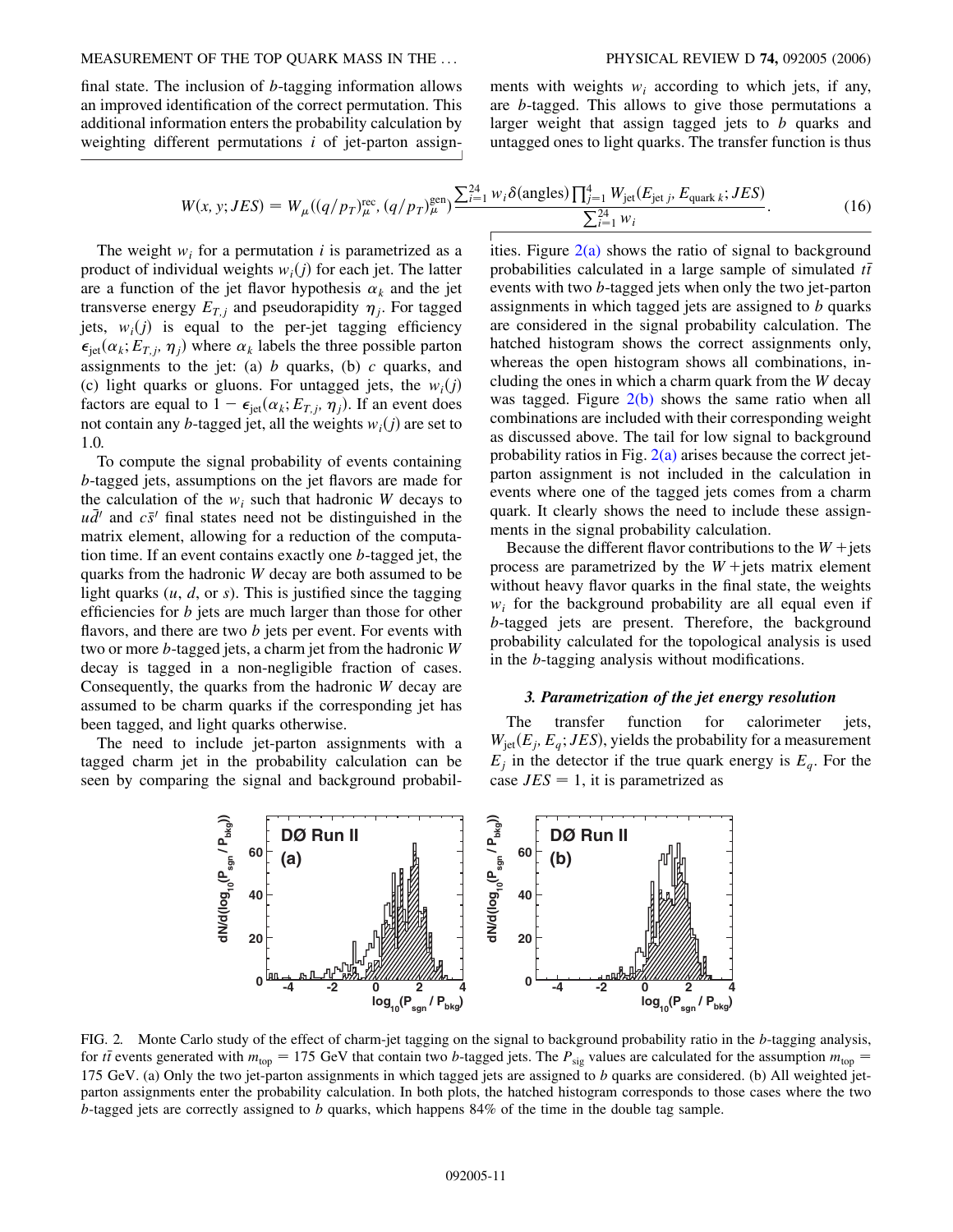$$
W_{\text{jet}}(E_j, E_q; JES = 1) = \frac{1}{\sqrt{2\pi}(p_2 + p_3 p_5)}
$$
  
 
$$
\times \left[ \exp\left(-\frac{[(E_j - E_q) - p_1]^2}{2p_2^2}\right) + p_3 \exp\left(-\frac{[(E_j - E_q) - p_4]^2}{2p_5^2}\right) \right].
$$
  
(17)

The parameters  $p_i$  are themselves functions of the quark energy, and are parametrized as linear functions of the quark energy so that

$$
p_i = a_i + E_q \cdot b_i,\tag{18}
$$

with  $a_3$  set to 0.

The parameters  $a_i$  and  $b_i$  are determined from simulated events, after all jet energy corrections have been applied. The parton and jet energies are fed to an unbinned likelihood fit that minimizes the  $\chi^2$  of the fit to Eq. [\(17\)](#page-10-1) with respect to  $a_i$  and  $b_i$ . A different set of parameters is derived for each of four  $\eta$  regions:  $|\eta|$  < 0.5, 0.5 <  $|\eta|$  < 1.0,

TABLE IV. Light quark transfer function parameters (*ai* in GeV).

|                | Light jets<br>$ \eta $ region |                        |                        |                        |  |  |  |
|----------------|-------------------------------|------------------------|------------------------|------------------------|--|--|--|
| Par            | < 0.5                         | $0.5 - 1.0$            | $1.0 - 1.5$            | >1.5                   |  |  |  |
| $a_1$          | $-3.00 \times 10^{-1}$        | $7.30 \times 10^{-1}$  | $4.00 \times 10^{0}$   | $1.01 \times 10^{1}$   |  |  |  |
| b <sub>1</sub> | $-2.80 \times 10^{-2}$        | $-5.20 \times 10^{-2}$ | $-1.08 \times 10^{-1}$ | $-1.16 \times 10^{-1}$ |  |  |  |
| a <sub>2</sub> | $3.47 \times 10^{0}$          | $2.05 \times 10^{0}$   | $2.65 \times 10^{0}$   | $5.54 \times 10^{0}$   |  |  |  |
| b <sub>2</sub> | $9.70 \times 10^{-2}$         | $1.44 \times 10^{-1}$  | $1.51 \times 10^{-1}$  | $1.22 \times 10^{-1}$  |  |  |  |
| $a_3$          | 0                             | 0                      | 0                      | 0                      |  |  |  |
| $b_3$          | $3.73 \times 10^{-4}$         | $3.98 \times 10^{-4}$  | $7.74 \times 10^{-4}$  | $1.06 \times 10^{-3}$  |  |  |  |
| $a_4$          | $1.81 \times 10^{1}$          | $2.23 \times 10^{1}$   | $1.71 \times 10^{1}$   | $3.77 \times 10^{1}$   |  |  |  |
| $b_4$          | $-1.70 \times 10^{-1}$        | $-1.57 \times 10^{-1}$ | $3.09 \times 10^{-2}$  | $-1.54 \times 10^{-1}$ |  |  |  |
| a <sub>5</sub> | $1.71 \times 10^{1}$          | $1.98 \times 10^{1}$   | $2.00 \times 10^{1}$   | $2.91 \times 10^{1}$   |  |  |  |
| $b_5$          | $9.70 \times 10^{-2}$         | $8.04 \times 10^{-2}$  | $5.61 \times 10^{-2}$  | $-4.45 \times 10^{-2}$ |  |  |  |

 $1.0 < |\eta| < 1.5$ , and  $1.5 < |\eta| < 2.5$ , and for three different quark varieties: light quarks  $(u, d, s, c)$ , *b* quarks with a soft muon tag in the associated jet, and all other *b* quarks. A total of 120 parameters describe the transfer function for all jets, and are given in Tables IV and V. The transfer function for light quarks in the region  $|\eta|$  < 0.5 is shown in Fig. [3.](#page-11-0)

For  $JES \neq 1$ , the jet transfer function is modified as follows:

$$
W_{\rm jet}(E_j, E_q; JES) = \frac{W_{\rm jet}(\frac{E_j}{JES}, E_q; 1)}{JES}.
$$
 (19)

## *4. Parametrization of the muon momentum resolution*

To describe the resolution of the central-tracking chamber, the resolution of the charge divided by the transverse momentum of a particle is considered as a function of pseudorapidity. The muon transfer function is parametrized as

<span id="page-11-0"></span>

FIG. 3. Jet transfer functions for light quark jets,  $|\eta|$  < 0.5, for parton energies  $E_p = 30$  GeV (solid curve), 60 GeV (dashed curve ), and 90 GeV (dash-dotted curve). The parametrization corresponds to the reference jet energy scale,  $JES = 1.0$ .

TABLE V. *b* quark transfer function parameters for jets without a muon and for jets containing a muon (*ai* in GeV).

| b jets without muon<br>$ \eta $ region |                       |                                                                                                                                       |                                            |                      |                | <i>b</i> jets with muon<br>$ \eta $ region                                                                                            |                       |                                                                     |                       |
|----------------------------------------|-----------------------|---------------------------------------------------------------------------------------------------------------------------------------|--------------------------------------------|----------------------|----------------|---------------------------------------------------------------------------------------------------------------------------------------|-----------------------|---------------------------------------------------------------------|-----------------------|
|                                        | Par $< 0.5$           | $0.5 - 1.0$                                                                                                                           | $1.0 - 1.5$                                | >1.5                 | Par            | < 0.5                                                                                                                                 | $0.5 - 1.0$           | $1.0 - 1.5$                                                         | >1.5                  |
|                                        |                       | $a_1$ -5.08 $\times$ 10 <sup>0</sup> -2.38 $\times$ 10 <sup>0</sup>                                                                   | $0.68 \times 10^{-1}$                      | $3.30 \times 10^{0}$ | a <sub>1</sub> | $1.10 \times 10^{1}$                                                                                                                  | $4.97 \times 10^{0}$  | $1.29 \times 10^{1}$                                                | $1.36 \times 10^{1}$  |
| b <sub>1</sub>                         |                       | $2.40 \times 10^{-3}$ -6.50 $\times 10^{-2}$ -1.24 $\times 10^{-1}$ -3.37 $\times 10^{-1}$                                            |                                            |                      |                | $b_1$ -1.33 $\times$ 10 <sup>-1</sup>                                                                                                 |                       | $5.30 \times 10^{-3}$ -1.65 $\times 10^{-1}$ -1.32 $\times 10^{-1}$ |                       |
| a <sub>2</sub>                         | $3.80 \times 10^{0}$  | $2.40 \times 10^{0}$                                                                                                                  | $9.10 \times 10^{-1}$                      | $1.32 \times 10^{1}$ | a <sub>2</sub> | $2.99 \times 10^{0}$                                                                                                                  | $3.85 \times 10^{0}$  | $4.02 \times 10^{0}$                                                | $5.42 \times 10^{0}$  |
| b <sub>2</sub>                         |                       | $8.70 \times 10^{-2}$ $1.55 \times 10^{-1}$ $1.81 \times 10^{-1}$ $1.32 \times 10^{-1}$                                               |                                            |                      | b <sub>2</sub> | $1.18 \times 10^{-1}$                                                                                                                 |                       | $4.00 \times 10^{-2}$ $1.25 \times 10^{-1}$                         | $1.18 \times 10^{-1}$ |
| $a_3$                                  | 0                     | $\Omega$                                                                                                                              | $\Omega$                                   | 0                    | a <sub>3</sub> | 0                                                                                                                                     | $\Omega$              | $\Omega$                                                            | 0                     |
| $b_3$                                  | $2.12 \times 10^{-3}$ | $3.49 \times 10^{-4}$ $7.46 \times 10^{-4}$ $4.06 \times 10^{-2}$                                                                     |                                            |                      | $b_3$          | $3.02 \times 10^{-4}$                                                                                                                 | $1.14 \times 10^{-2}$ | $4.30 \times 10^{-4}$                                               | $2.42 \times 10^{-4}$ |
| $a_4$                                  | $2.23 \times 10^{-1}$ | $2.62 \times 10^{1}$                                                                                                                  | $1.17 \times 10^{1}$ $-1.90 \times 10^{0}$ |                      | a <sub>A</sub> | $4.53 \times 10^{1}$                                                                                                                  | $1.33 \times 10^{1}$  | $4.51 \times 10^{1}$                                                | $7.18 \times 10^{1}$  |
|                                        |                       | $b_4$ -1.81 $\times$ 10 <sup>-1</sup> -4.07 $\times$ 10 <sup>-1</sup> -7.50 $\times$ 10 <sup>-2</sup> -5.09 $\times$ 10 <sup>-2</sup> |                                            |                      |                | $b_4$ -4.54 $\times$ 10 <sup>-1</sup> -1.91 $\times$ 10 <sup>-1</sup> -2.15 $\times$ 10 <sup>-1</sup> -1.24 $\times$ 10 <sup>-1</sup> |                       |                                                                     |                       |
| a <sub>5</sub>                         | $1.12 \times 10^{1}$  | $2.01 \times 10^{1}$                                                                                                                  | $1.80 \times 10^{1}$                       | $3.42 \times 10^{0}$ | $a_5$          | $1.58 \times 10^{1}$                                                                                                                  | $5.60 \times 10^{0}$  | $1.39 \times 10^{1}$                                                | $1.64 \times 10^{1}$  |
| $b_5$                                  | $1.12 \times 10^{-1}$ | $1.22 \times 10^{-1}$ $7.50 \times 10^{-2}$ $1.34 \times 10^{-1}$                                                                     |                                            |                      | $b_5$          |                                                                                                                                       |                       | $2.25 \times 10^{-1}$ $1.35 \times 10^{-1}$ $1.42 \times 10^{-1}$   | $3.40 \times 10^{-2}$ |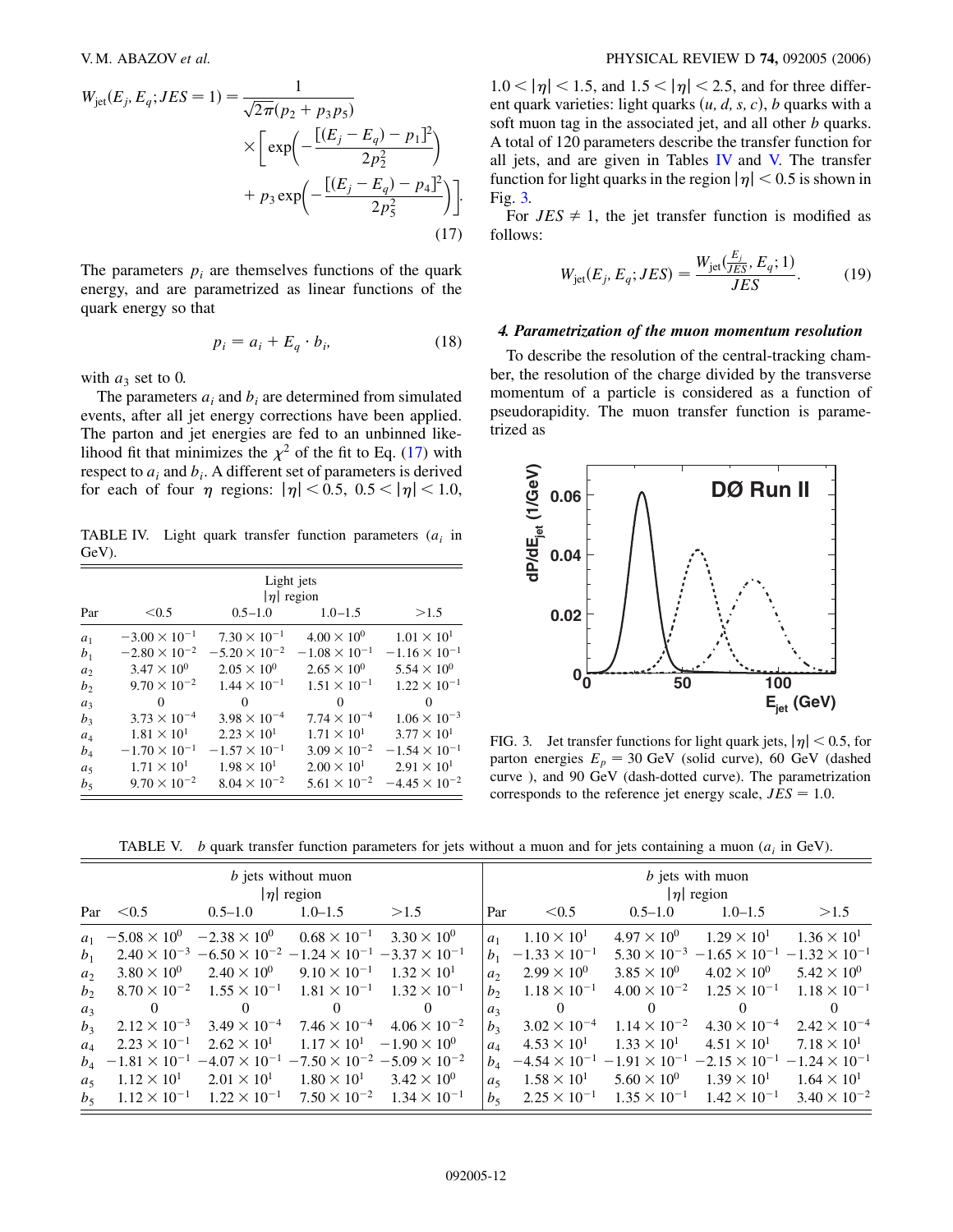MEASUREMENT OF THE TOP QUARK MASS IN THE ... PHYSICAL REVIEW D **74,** 092005 (2006)

$$
W_{\mu}((q/p_T)_{\mu}^{\text{rec}}, (q/p_T)_{\mu}^{\text{gen}})
$$
  
=  $\frac{1}{\sqrt{2\pi}\sigma} \exp\left[-\frac{1}{2}\left(\frac{(q/p_T)_{\mu}^{\text{rec}} - (q/p_T)_{\mu}^{\text{gen}}}{\sigma}\right)^2\right],$  (20)

where *q* denotes the charge and  $p_T$  the transverse momentum of a generated (gen) muon or its reconstructed (rec) track. The resolution

$$
\sigma = \begin{cases} \sigma_0 & \text{for } |\eta| \le \eta_0\\ \sqrt{\sigma_0^2 + [c(|\eta| - \eta_0)]^2} & \text{for } |\eta| > \eta_0 \end{cases} \tag{21}
$$

is obtained from muon tracks in simulated events with the following values:

$$
\sigma_0 = 2.760 \times 10^{-3} / \text{GeV}, \qquad c = 5.93 \times 10^{-3} / \text{GeV},
$$

$$
\eta_0 = 1.277. \tag{22}
$$

The muon charge is not used in the calculation of  $P_{sig}$ and  $P_{\text{bkg}}$ ; however, for muons with large transverse momentum it is important to take the possibility of charge misidentification into account in the transfer function.

# C. Calculation of the signal probability  $P_{\text{sig}}$

<span id="page-12-3"></span>The leading-order matrix element for the process  $q\bar{q} \rightarrow$  $t\bar{t}$  is taken to compute  $P_{sig}$ . Neglecting spin correlations, the matrix element is given by [[14\]](#page-25-13)

$$
|\mathcal{M}|^2 = \frac{g_s^4}{9} F\bar{F}(2 - \beta^2 s_{qt}^2),
$$
 (23)

where  $g_s^2/(4\pi) = \alpha_s$  is the strong coupling constant,  $\beta$  is the velocity of the top quarks in the  $t\bar{t}$  rest frame, and  $s_{qt}$ denotes the sine of the angle between the incoming parton and the outgoing top quark in the  $t\bar{t}$  rest frame. If the top quark decay products include the leptonically decaying *W*, while the antitop decay includes the hadronically decaying *W*, one has

<span id="page-12-1"></span>
$$
F = \frac{g_w^4}{4} \left( \frac{m_{b\ell\nu}^2 - m_{\ell\nu}^2}{(m_{b\ell\nu}^2 - m_{\ell}^2)^2 + (m_t \Gamma_t)^2} \right) \times \left( \frac{m_{b\ell\nu}^2 (1 - \hat{c}_{b\ell}^2) + m_{\ell\nu}^2 (1 + \hat{c}_{b\ell})^2}{(m_{\ell\nu}^2 - m_W^2)^2 + (m_W \Gamma_W)^2} \right), \tag{24}
$$

$$
\bar{F} = \frac{g_w^4}{4} \left( \frac{m_{\tilde{b}d\tilde{u}}^2 - m_{d\tilde{u}}^2}{(m_{\tilde{b}d\tilde{u}}^2 - m_t^2)^2 + (m_t \Gamma_t)^2} \right) \times \left( \frac{m_{\tilde{b}d\tilde{u}}^2 (1 - \hat{c}_{\tilde{b}d}^2) + m_{d\tilde{u}}^2 (1 + \hat{c}_{\tilde{b}d})^2}{(m_{d\tilde{u}}^2 - m_W^2)^2 + (m_W \Gamma_W)^2} \right)
$$
(25)

<span id="page-12-0"></span>(for the other case, replace  $b \leftrightarrow \overline{b}$ ,  $\ell \leftrightarrow d$ , and  $\nu \leftrightarrow \overline{u}$ ). Here,  $g_w$  denotes the weak charge  $(G_F/\sqrt{2}) = g_w^2/8m_w^2$ ,  $m_t$  and  $m_W$  are the masses of the top quark (which is to be measured) and the *W* boson, and  $\Gamma_t$  and  $\Gamma_W$  are their widths. Invariant top and *W* masses in a particular event are denoted by  $m_{xyz}$  and  $m_{yz}$ , respectively, where *x*, *y*, and *z* are the decay products. The cosine of the angle between particles *x* and *y* in the *W* rest frame is denoted by  $\hat{c}_{xy}$ . Here and in the following, the symbols  $d$  and  $\bar{u}$  stand for all possible decay products in a hadronic *W* decay. The top quark width is calculated as a function of the top quark mass according to  $[15]$  $[15]$ .

The correct association of reconstructed jets with the final state quarks in Eqs.  $(24)$  $(24)$  and  $(25)$  is not known. Therefore, the transfer function takes into account all 24 jet-parton assignments as described in Sec. IV B. However, in the case of the signal probability, the mean value of the two assignments with the 4-momenta of the quarks from the hadronic *W* decay interchanged is computed explicitly by using the symmetrized formula

<span id="page-12-2"></span>
$$
\bar{F} = \frac{g_w^4}{4} \left( \frac{m_{\tilde{b}d\bar{u}}^2 - m_{d\bar{u}}^2}{(m_{\tilde{b}d\bar{u}}^2 - m_t^2)^2 + (m_t \Gamma_t)^2} \right) \times \left( \frac{m_{\tilde{b}d\bar{u}}^2 (1 - \hat{c}_{\tilde{b}d}^2) + m_{d\bar{u}}^2 (1 + \hat{c}_{\tilde{b}d}^2)}{(m_{d\bar{u}}^2 - m_W^2)^2 + (m_W \Gamma_W)^2} \right) \tag{26}
$$

instead of ([25](#page-12-1)), where only the terms containing  $\hat{c}_{\bar{b}d}$  are affected. Consequently, only a summation over 12 different jet-quark assignments remains to be evaluated.

The computation of the signal probability  $P_{sig}$  involves an integral over the momenta of the colliding partons and over 6-body phase space to cover all possible partonic final states, cf. Eq.  $(11)$ . The number of dimensions of the integration is reduced by the following conditions:

- (i) The transverse momentum of the colliding partons is assumed to be zero. Conservation of 4-momentum then implies zero transverse momentum of the  $t\bar{t}$ system because the leading-order matrix element is used to describe  $t\bar{t}$  production. Also, the *z* momentum and energy of the  $t\bar{t}$  system are known from the momenta of the colliding partons.
- (ii) The directions of the quarks and the charged lepton in the final state are assumed to be exactly measured.
- (iii) The energy of electrons from *W* decay is assumed to be perfectly measured. The corresponding statement is not necessarily true for high momentum muons, and an integration over the muon momentum is performed.

After these considerations, an integration over the quark momenta, the charged lepton momentum  $(\mu + \text{jets} \text{ events})$ only), and the longitudinal component of the neutrino momentum remains to be calculated. This calculation is performed numerically with the Monte Carlo program VEGAS [[16](#page-25-15),[17](#page-25-16)]. The algorithm works most efficiently if the one-dimensional projections of the integrand onto the individual integration variables have well-localized peaks. The Breit-Wigner peaks of the integrand corresponding to the two top quark and two  $W$  boson decays in the  $t\bar{t}$  matrix element are more localized than the peaks from the jet transfer functions, suggesting that the masses are better integration variables leading to faster convergence. The computation of the parton kinematics from the integration variables must however be performed in each integration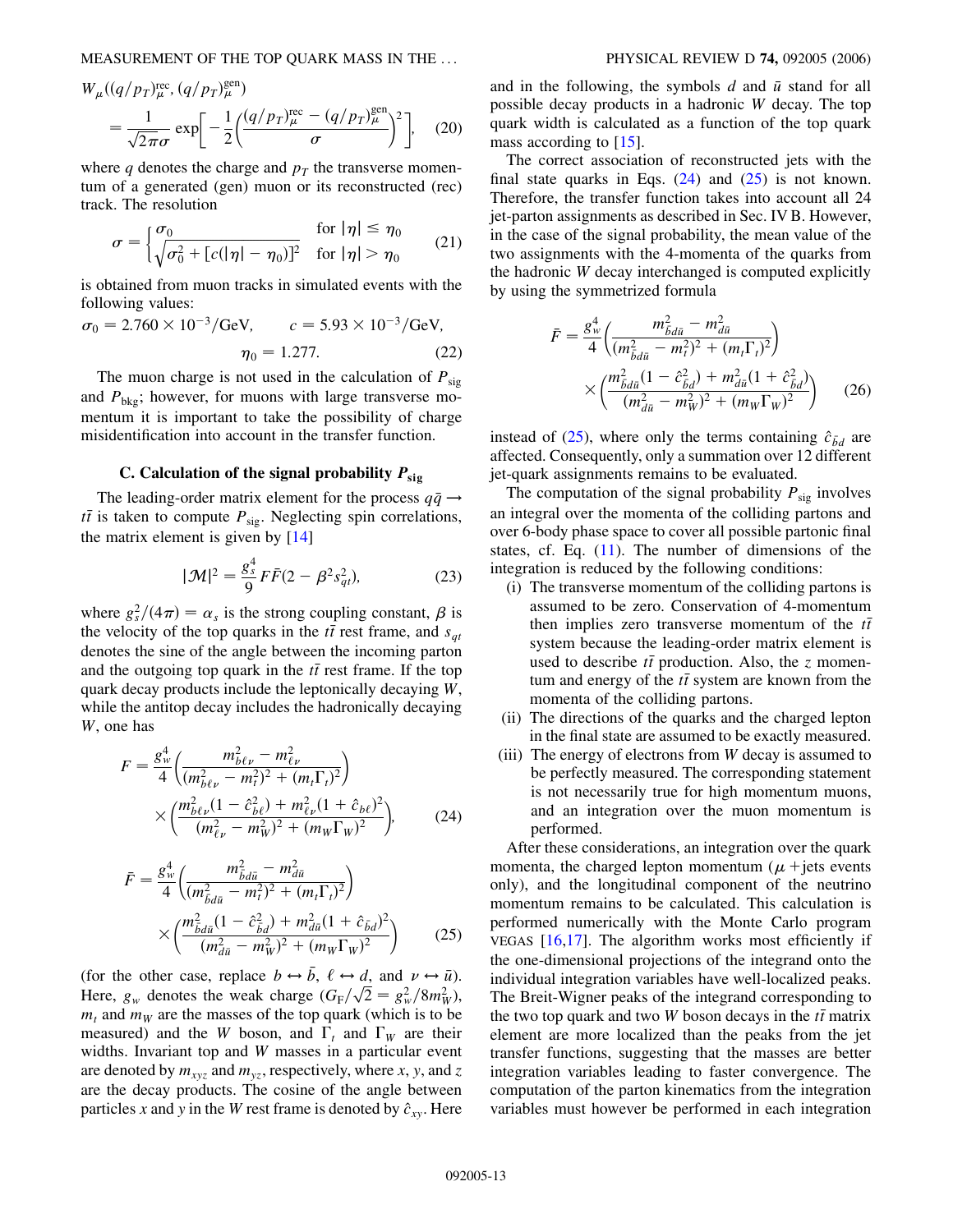step, and this task simplifies to solving a quadratic equation when choosing  $p_{z,b\nu}$  as an integration variable instead of the mass of the leptonically decaying *W* (both solutions of the quadratic equation are considered when determining  $P_{\text{sig}}$ ). Therefore, the following integration variables are chosen for the computation of  $P_{sig}$ :

- (i) the magnitude  $|\vec{p}_d|$  of the momentum of one of the quarks from the hadronic *W* decay, with  $0 \leq |\vec{p}_d| \leq$ 500 GeV,
- (ii) the squared mass  $m_{d\bar{u}}^2$  of the hadronically decaying  $W, 0 \leq m_{d\bar{u}}^2 \leq (400 \text{ GeV})^2,$
- (iii) the squared mass  $m_{\bar{b}d\bar{u}}^2$  of the top quark with the hadronic *W* decay,  $0 \le m_{\bar{b}d\bar{u}}^2 \le (500 \text{ GeV})^2$ ,
- (iv) the squared mass  $m_{b\ell\nu}^2$  of the top quark with the leptonic *W* decay,  $0 \le m_{b\ell\nu}^2 \le (500 \text{ GeV})^2$ ,
- (v) the *z* component  $p_{z,b\nu}$  of the sum of the momenta of the *b* quark and neutrino from the top quark with the leptonic *W* decay,  $-500 \,\text{GeV} \le p_{z,b\nu} \le +500 \,\text{GeV}$ , and
- (vi) the muon charge divided by the muon transverse momentum (in the  $\mu$ +jets channel only),  $-1/(100 \text{ MeV}) \le (q/p_T)_{\mu} \le +1/(100 \text{ MeV}).$

Thus, for each point in the  $(|\vec{p}_d|, m_{d\bar{u}}^2, m_{\bar{b}d\bar{u}}^2, m_{b\ell\nu}^2,$  $p_{z,b\nu}$ ,  $\left(q/p_T\right)_{\mu}$ ] integration space the following computation is performed for each of the 12 possible jet-parton assignments (where the symmetrized form of the matrix element according to Eq.  $(26)$  $(26)$  $(26)$  is used):

- (1) The 4-momenta of the  $t\bar{t}$  decay products are calculated from the values of the integration variables, the measured jet and lepton angles, and the electron energy (in the  $e$  + jets case).
- (2) The matrix element is evaluated according to Eqs.  $(23)$  $(23)$  $(23)$ ,  $(24)$  $(24)$  $(24)$ , and  $(26)$  $(26)$  $(26)$ .
- (3) The parton distribution functions are evaluated. For consistency with the leading-order matrix element, we use the CTEQ5L [\[18\]](#page-25-17) parton distribution functions, summing over all possible quark flavors.
- <span id="page-13-0"></span>(4) The probabilities to observe the measured jet energies and muon transverse momentum given the en-

ergies and momentum computed in the first step are evaluated using transfer functions.

(5) The Jacobian determinant for the transformation from momenta in Cartesian coordinates to the  $(|\vec{p}_d|, m_{d\bar{u}}^2, m_{\bar{b}d\bar{u}}^2, m_{b\ell\nu}^2, p_{z,b\nu}$ ,  $(q/p_T)_{\mu}$ ) integration space is included.

The precision of the  $P_{sig}$  calculation varies from typically 2% to a maximum of 10%.

To normalize the signal probability, the integral  $\int d\sigma (p\bar{p} \rightarrow t\bar{t} \rightarrow x; m_{top}, IES) f_{acc}(x)$  over 16-dimensional phase space has been computed as a function of  $m_{\text{top}}$  and *JES*. The detector acceptance and efficiency is taken into account as outlined in Eq. [\(10\)](#page-8-2). The results are shown in Fig. [4](#page-13-0) for  $e$  + jets and  $\mu$  + jets events as a function of  $m_{\text{top}}$ for various choices of the *JES* scale factor.

# **D. Calculation of the background probability**  $P_{bkg}$

To calculate  $P_{bkg}$ , the jet directions and the charged electron or muon are taken as well measured. The integral over the quark energies in Eq. [\(12\)](#page-9-0) is performed by generating Monte Carlo events with parton energies distributed according to the jet transfer function. In these Monte Carlo events, the neutrino transverse momentum is given by the condition that the transverse momentum of the  $W$  + jets system be zero, while the invariant mass of the charged lepton and neutrino is assumed to be equal to the *W* mass to obtain the neutrino *z* momentum (both solutions are considered). The VECBOS [\[19\]](#page-25-18) parametrization of the matrix element is used. The mean result from all 24 possible assignments of jets to quarks in the matrix element is calculated. A minimum of 10 Monte Carlo events is generated for each measured event *x*, and the relative spread of the resulting  $P_{bkg}$  values is evaluated as the standard deviation divided by the mean. If the relative spread is larger than 10%, another 10 Monte Carlo events are evaluated, and this procedure is repeated until a 10% relative uncertainty is reached or a maximum of 100 Monte Carlo events has been considered.



FIG. 4. Observed *tt* cross section computed with the leading-order matrix element for (a)  $e +$  jets and (b)  $\mu$  + jets events as a function of the top quark mass  $m_{top}$  for different choices of the *JES* scale factor:  $JES = 1.12$  (dash-dotted line),  $JES = 1.0$  (solid line), and  $JES = 0.88$  (dotted line).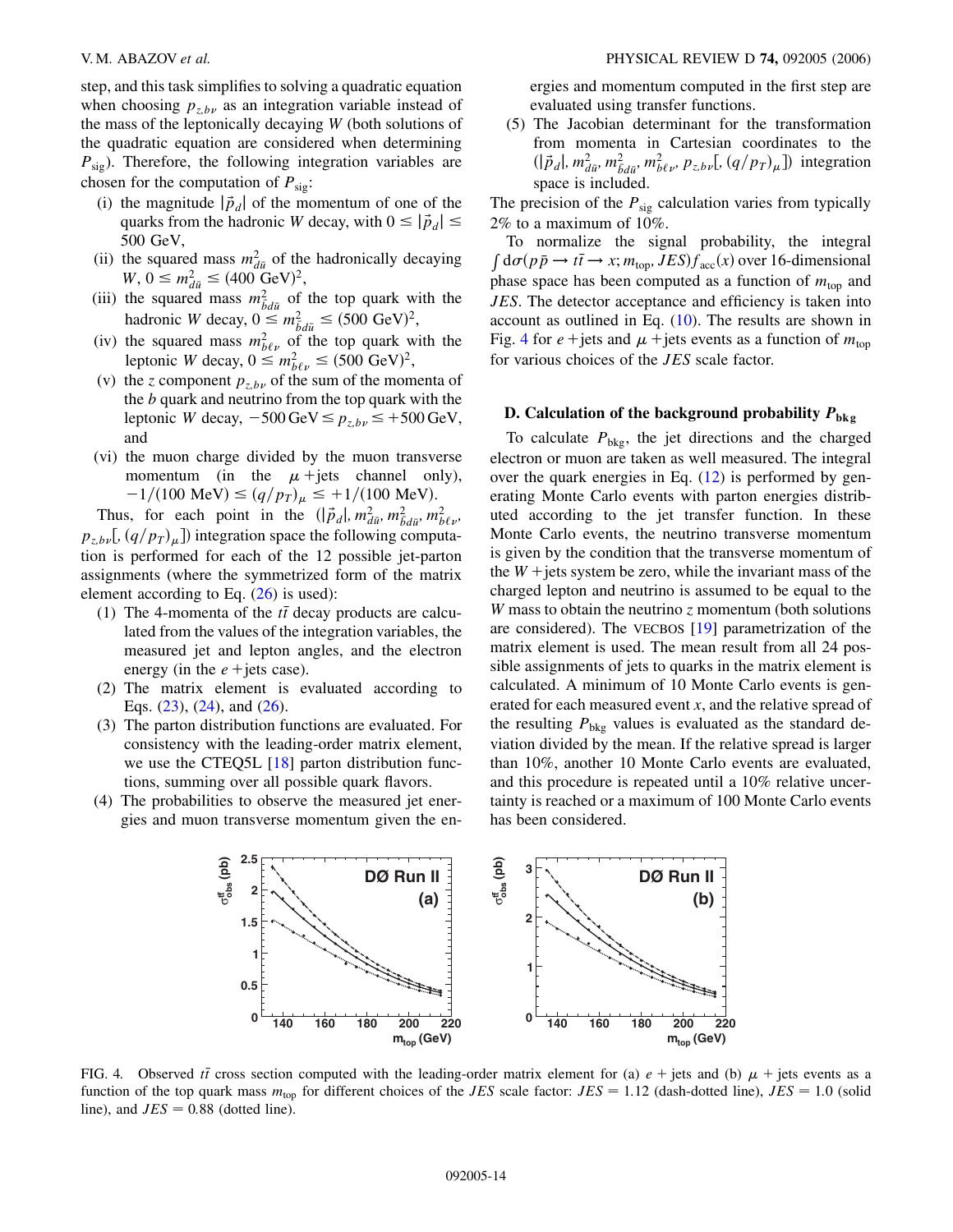To normalize the background probability density,  $\sigma_{obs}(p\bar{p} \rightarrow W + \text{jets}; JES)$  is chosen such that the total signal fraction  $f_{top}$  in the analysis without *b*-tagging is reproduced in the fit to simulated event samples containing  $t\bar{t}$  and  $W$  + jets events. This makes use of the fact that  $f_{top}$  is underestimated in the fit if the background probabilities are too large and vice versa.

In the simulation, about  $20\% - 30\%$  of  $t\bar{t}$  events have jets and partons that cannot be unambiguously matched, i.e., at least one of the four reconstructed jets cannot be matched to a parton from the  $t\bar{t}$  decay within  $\Delta \mathcal{R} < 0.5$ . These events yield poor top mass information and degrade the uncertainty estimate of the likelihood fit. Figure [5](#page-14-0) illustrates that jet-parton matched  $t\bar{t}$  events tend to have a higher signal than background probability density, which is how the mass fit identifies them as signal-like. There is no such separation for signal events in which one or more jets cannot be matched to a parton, so that these events contribute much less mass information to the final likelihood. This observation is consistent with the fact that a leading-order matrix element is used to describe  $t\bar{t}$  events. Therefore, only jet-parton matched events are used to calibrate the  $P_{bkg}$  normalization. On average, the  $f_{top}$  fit will consequently yield the fraction of jet-parton matched (leading-order)  $t\bar{t}$  events in the event sample. The quoted  $f_{\text{top}}$  values are corrected for this effect.

The  $P_{\text{bkg}}$  normalization is determined as follows:

- (i) A large ensemble of simulated  $t\bar{t}$  and  $W$  + jets events is composed with the signal fraction as determined by the topological likelihood fit described in Sec. III G.
- (ii) The top mass likelihood fit described in Sec. V is applied to the sample and the  $P_{bkg}$  normalization is adjusted iteratively until the fit result yields the true signal fraction.
- <span id="page-14-0"></span>(iii) The normalization of  $P_{bkg}$  cannot depend on the top quark mass. Therefore, the above steps are applied to *tt* Monte Carlo samples with different generated masses. The mean of all results is taken as the  $P_{bkg}$ normalization.

This procedure is applied separately for  $e + \text{jets}$  and  $\mu +$ jets events. Note that the topological likelihood discriminant is only used to determine the normalization of the background probability and the sample composition for ensemble tests used to calibrate the procedure. The topological likelihood discriminant does not otherwise enter the top quark mass fit.

# **V. TOP QUARK MASS MEASUREMENT USING TOPOLOGICAL INFORMATION**

#### **A. Top quark mass fit**

The top quark mass and overall jet energy scale *JES* are determined as optimal values of the likelihood for the sample of selected events, which depends on the  $P_{sig}$  and *P*bkg values. For each measured event, *P*sig is calculated for various values of  $m_{\text{top}}$  in steps of 2.5 GeV and various values of *JES* in steps of 0.01. It has been found that it is not necessary to compute the background probability for different values of the jet energy scale. Therefore, all *P*bkg values are computed for  $JES = 1$  only. Both  $P_{sig}$  and  $P_{bkg}$ are normalized as described in Secs. IV C and IV D, using separate constants for  $e$  + jets and  $\mu$  + jets events. The top quark mass measurements on the  $e$ +jets,  $\mu$ +jets, and combined  $\ell$  + jets event samples are in each case derived from the likelihood of the event sample, given by Eq. ([13\)](#page-9-1), in the way described below.

For given values of  $m_{\text{top}}$  and *JES*, each event probability  $P_{\text{evt}} = f_{\text{top}} P_{\text{sig}} + (1 - f_{\text{top}}) P_{\text{bkg}}$  depends on the signal fraction  $f_{top}$  of the sample, and consequently, the value of the likelihood for the event sample is a function of  $f_{\text{top}}$ . For each  $(m_{\text{top}}$ , *JES*) parameter pair, the best  $f_{\text{top}}$  parameter value is determined, and the likelihood value corresponding to this value is used in further computations. The overall result quoted for the fitted signal fraction  $f_{top}$  is derived from the value obtained at the point in the grid of  $(m<sub>top</sub>, JES)$  assumptions with the maximum likelihood value for the event sample. The uncertainty on  $f_{\text{top}}$  is computed by varying  $f_{\text{top}}$  at fixed  $m_{\text{top}}$  and *JES* until



FIG. 5. Distributions of  $\log_{10}(P_{sig}/P_{bkg})$  for *tt* events with  $m_{top} = 175$  GeV (solid line) and  $W + \text{jets}$  events (dashed line) for (a)  $e +$  jets events and (b)  $\mu$  + jets events. The  $P_{sig}$  values are calculated for the assumption  $m_{top} = 175$  GeV. The distributions for signal and background events are normalized individually. The distributions for those  $t\bar{t}$  events that fail the requirement of jets matched to partons are shown separately (dash-dotted line).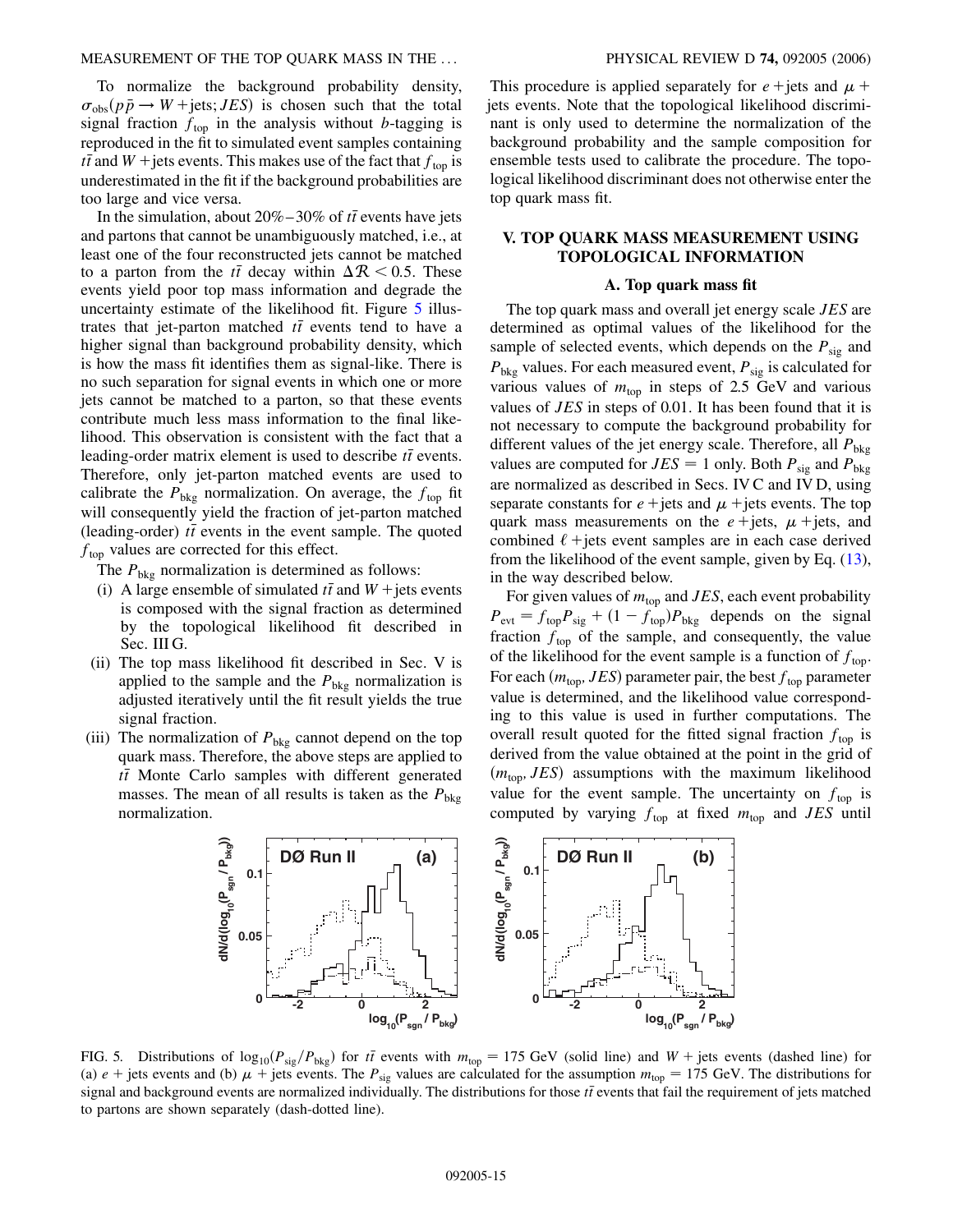$\Delta(-\ln L) = +\frac{1}{2}$ . This uncertainty does not account for correlations between  $f_{\text{top}}$ ,  $m_{\text{top}}$ , and *JES*.

The result for the top quark mass is obtained from a projection of the two-dimensional grid of likelihood values onto the  $m_{\text{top}}$  axis. In this projection, the correlation between  $m_{\text{top}}$  and the *JES* parameter is taken into account. The probability for a given  $m_{\text{top}}$  hypothesis is obtained as the integral over the likelihood as a function of *JES*, using linear interpolation between the grid points and Gaussian extrapolation to account for the tails for *JES* values outside the range considered in the grid.

The probabilities as a function of assumed top mass are converted to  $-\ln L$  values. These  $-\ln L$  points are then fitted with a fourth-order polynomial in the region defined by the condition  $\Delta \ln L < 3$  around the best value. The  $-\ln L$  points on either side of the  $\Delta \ln L < 3$  region are each fitted with a parabola, and Gaussian extrapolation is used to describe the tails outside the range of  $m_{\text{top}}$  hypotheses considered. The  $m_{\text{top}}$  value that maximizes the fitted probability is taken to be the measured value of the top quark mass. The lower and upper uncertainties on the top mass are defined such that 68% of the total probability integral is enclosed by the corresponding top mass values, with equal probabilities at both limits of the 68% confidence level region.

The same projection and fitting procedure is applied to determine the value of the *JES* parameter.

#### **B. Validation of the method**

The method is first validated using parton-level simulated  $t\bar{t}$  and  $W$  + jets events. These have been generated with leading-order event generators (MADGRAPH [\[20\]](#page-25-19) for *tt* events, ALPGEN for  $W$  + jets events), i.e., no initial or final state radiation is included. The jet energies in these events are smeared according to the transfer functions described in Sec. IV B (the treatment of the muon transverse momentum integration has been checked with additional ensemble tests not described here).

Ensembles are composed with 75 events, 40% of which are *tt* signal events. A total of 1000 events for top masses of 160, 170, 175, 180, and 190 GeVeach are used, along with 1000 *W* + jets events. In addition, samples with  $m_{top} =$ 175 GeV with all jet energies scaled by 0.95 and 1.05 are prepared in order to validate the *JES* fit result. All events are required to pass the kinematic selection criteria listed in Table I. The final state jets and the charged lepton must be separated according to  $\Delta \mathcal{R}(j, j') > 0.5$  and  $\Delta \mathcal{R}(\ell, j) >$ 0*:*5. The signal normalization is obtained according to this selection, see Sec. IV C.  $m_{top}$  and *JES* are obtained for each ensemble as described in Sec. VA. The results of this test show that the fitted top mass and jet energy scale are unbiased within statistical uncertainties of 300 MeV and 0.003, respectively. Furthermore, the fitted  $m_{\text{top}}$  value does not depend on the input *JES* value used in the ensemble generation, and similarly, the fitted *JES* value is independent of the true input top mass.

To test that the uncertainties obtained from the fit describe the actual measurement uncertainty, the deviation of the fitted top mass from the true value is divided by the fitted measurement uncertainty. The upper (lower) measurement uncertainty is taken if the fitted value is below (above) the true value. This definition is chosen to account for the possibility of asymmetric uncertainties. This distribution of deviations normalized by the measurement uncertainty is fitted with a Gaussian, and its width, commonly referred to as ''pull width,'' is in agreement with 1.0. This is also the case for the jet energy scale measurement, for which the same test has been performed.

The events used in the test outlined in this section have been generated with the same simplified model that is used in the probability calculation for the description of the production of signal and background events and the detector response, cf. Sec. IV. As it cannot be assumed that this simplified model correctly reproduces every aspect of the data, the method for measuring the top quark mass has been calibrated with Monte Carlo events that have been generated with the full D0 simulation. Any deviations observed in this calibration step are taken into account in the final result. The calibration is described in the following section.

# **C. Calibration of the method**

The default D0 Monte Carlo events, generated as described in Sec. III and passed through the full simulation of the D0 detector, are found to describe the data well. They are therefore used to derive the final calibration of the fitting procedure.  $t\bar{t}$  samples with top quark masses of 160, 170, 175, 180, and 190 GeV and a *W* jets sample are used. In addition, samples with  $m_{\text{top}} = 175 \text{ GeV}$  where all jet energies are scaled by 0.92, 0.96, 1.04, and 1.08 are prepared in order to calibrate the *JES* fit. For each sample and each lepton channel (*e* + jets and  $\mu$  + jets),  $P_{sig}$  and  $P_{\text{bkg}}$  are calculated for 1000 events which pass the event selection. Ensembles are drawn from these event pools, with an ensemble composition as measured for the data sample. Each probability is normalized according to the flavor of the isolated lepton (see Secs. IV C and IV D). The QCD contribution is not added during the calibration but treated as a systematic uncertainty (cf. Sec. VII).

In Fig. [6](#page-16-0), 68% confidence interval distributions are shown for ensembles with  $m_{\text{top}} = 175 \text{ GeV}$  and  $JES =$ 1*:*0. For many pseudoexperiments, the true *m*top (*JES*) value is expected to be within the fitted uncertainties in 68% of the pseudoexperiments (corresponding to a value of the confidence interval distribution of 0.68 for this value), while other  $m_{\text{top}}$  (*JES*) values should be less likely to be within the uncertainties. When the error interval resulting from the integration of 68% of the likelihood distribution does not include the input top mass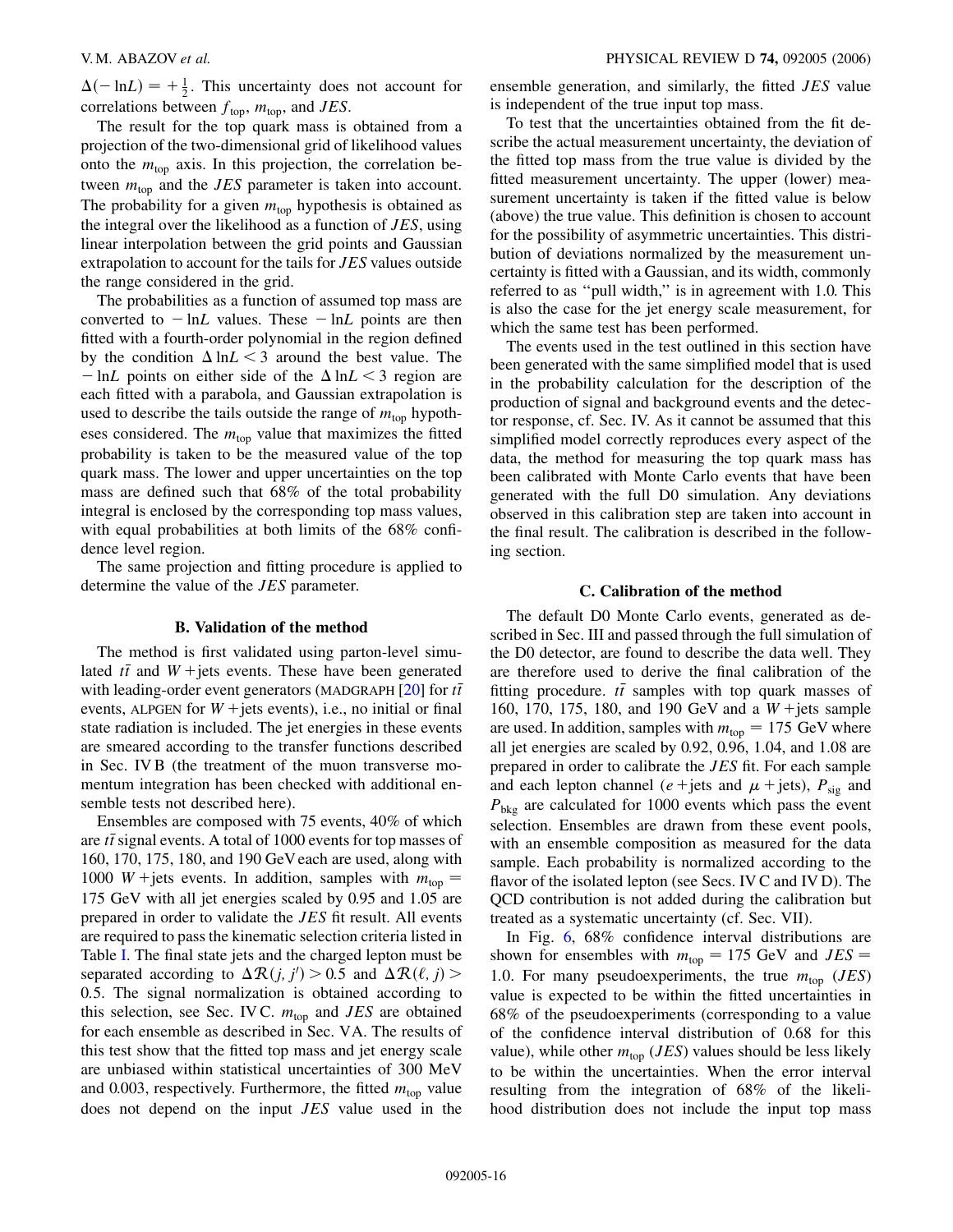<span id="page-16-0"></span>

FIG. 6. Calibration of the matrix element mass fitting procedure for the topological analysis, using ensembles with a top quark mass of 175 GeV and  $JES = 1.0$ . The 68% confidence interval distributions for (a) the measured top quark mass and (b) the jet energy scale is given by the solid, the upper and lower error bands by the dashed histograms. A value of 0.68 as indicated by the dash-dotted line would mean that the corresponding  $m_{\text{top}}$  (*JES*) value is included in the fitted 68% confidence interval in 68% of the ensembles.

(*JES*) value 68% of the time, the uncertainty is inflated to correspond to an integration over a larger interval. The calibration results for the combined fit to the  $e +$  jets and  $\mu$  + jets ensembles are shown in Figs. [7](#page-16-1) and [8.](#page-16-2) The fit results are corrected for the offsets *o* and slopes *s*, and for the deviations of the pull width *w* from 1.0 given in Table VI to obtain the final results and their statistical uncertainties as follows:

$$
m_{\text{top}} = \frac{m_{\text{top}}^{\text{fit}} - o_{m_{\text{top}}} - 175 \text{ GeV}}{s_{m_{\text{top}}}} + 175 \text{ GeV},
$$
  
\n
$$
\Delta m_{\text{top}} = w_{m_{\text{top}}} (\Delta m_{\text{top}})^{\text{fit}},
$$
  
\n
$$
JES = \frac{JES^{\text{fit}} - o_{JES} - 1}{s_{JES}} + 1,
$$
  
\n
$$
\Delta JES = w_{JES} (\Delta JES)^{\text{fit}}.
$$
 (27)

<span id="page-16-1"></span>

and

FIG. 7. Calibration of the matrix element mass fitting procedure for the topological analysis. The first two plots show the reconstructed top mass (a) and the measured jet energy scale (b) as a function of the input top mass. The third and fourth plot show the reconstructed top mass (c) and the measured jet energy scale (d) as a function of the input jet energy scale. The solid lines show the results of linear fits to the points, which are used to calibrate the measurement technique. The dashed lines would be obtained for equal fitted and true values of  $m_{\text{top}}$  and *JES*.

<span id="page-16-2"></span>

FIG. 8. Calibration of the matrix element mass fitting procedure for the topological analysis. The first two plots show the widths of the pull distributions for the top mass (a) and jet energy scale (b) as a function of the input top mass. The third and fourth plot show the widths of the pull distributions for the top mass (c) and jet energy scale (d) as a function of the input jet energy scale. The solid lines show the mean pull width, while the dashed lines indicate a pull width of 1.0.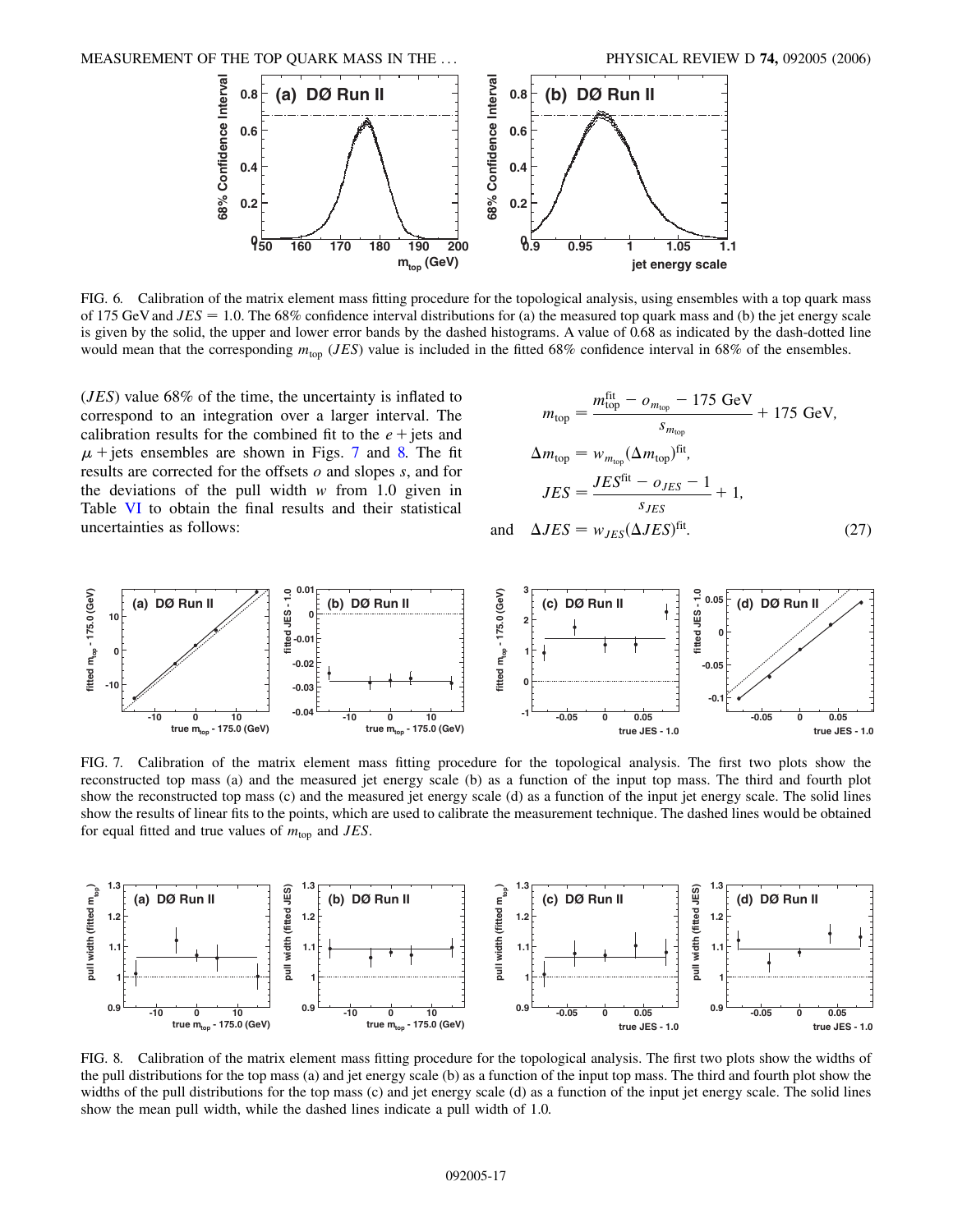TABLE VI. Calibration of the matrix element mass fitting procedure for the topological analysis. The offsets are quoted for a true top quark mass of 175 GeV and a true jet energy scale of 1.0, respectively. Only statistical uncertainties are quoted in this table.

|               | Offset $\rho$         | Slope $s$         | Pull width $w$  |
|---------------|-----------------------|-------------------|-----------------|
| $m_{\rm top}$ | $1.375 \pm 0.085$ GeV | $1.034 \pm 0.011$ | $1.06 \pm 0.01$ |
| .IES          | $-0.028 \pm 0.001$    | $0.934 + 0.021$   | $1.09 \pm 0.01$ |

# **D. Result**

The matrix element method is applied to the  $0.4 \text{ fb}^{-1}$ lepton + jets data set. The calibrations for  $m_{top}$  derived in the previous section are taken into account. The calibrated fit result for the combined lepton  $+$  jets sample is shown in Fig. [9.](#page-17-0) In this figure, the probability as a function of assumed top mass is shown together with the fitted curve (the polynomial fitted to the  $-\ln L$  values as described in Sec. VA has been transformed accordingly), and the central value and 68% confidence level interval are indicated. The probability as a function of assumed *JES* parameter is also shown. The top quark mass is measured to be

$$
m_{\text{top}}^{e+\text{jets}} = 167.0^{+7.3}_{-10.6} \text{(stat} + JES) \text{ GeV},
$$
  
\n
$$
m_{\text{top}}^{\mu+\text{jets}} = 173.0^{+10.5}_{-10.9} \text{(stat} + JES) \text{ GeV}, \qquad (28)
$$
  
\n
$$
m_{\text{top}}^{\ell+\text{jets}} = 169.2^{+5.0}_{-7.4} \text{(stat} + JES) \text{ GeV}.
$$

The statistical uncertainties are consistent with the expectation. A comparison of the fitted uncertainties on  $m_{top}$  and *JES* with the expectations from ensemble tests is given in Fig. [10.](#page-17-1) The fit yields a signal fraction  $f_{\text{top}}$  of 0.33  $\pm$ 0.06(stat), in good agreement with the result of the topological likelihood fit. The fitted jet energy scale is *JES*  $1.048^{+0.052}_{-0.040}$ (stat) and indicates that the data is consistent with the reference scale.

For a fixed jet energy scale, the statistical uncertainty of the fit is  $\frac{+2.9}{-3.2}$  GeV; thus the component from the jet energy scale uncertainty is  $^{+4.1}_{-6.7}$  GeV. Systematic uncertainties are discussed in Sec. VII.

To show the likelihood as a function of both  $m_{top}$  and  $JES$  simultaneously, the  $-\ln L$  values have been fitted with

<span id="page-17-0"></span>

<span id="page-17-1"></span>FIG. 9. Application of the topological matrix element method to the data. The *m*top and *JES* axes correspond to the calibrated values. Plot (a) shows the probability as a function of assumed top quark mass. The correlation with the jet energy scale is taken into account. The fitted curve is shown, as well as the most likely value and the 68% confidence level region. The corresponding plot for the *JES* parameter is shown in (b).



FIG. 10. Uncertainties on  $m_{\text{top}}$  (a) and *JES* (b) in the topological analysis. The distributions of fitted uncertainties obtained from ensemble tests are shown by the histograms. Both upper and lower uncertainties are shown; their distributions are very similar. The upper (lower) uncertainty in the data is indicated by the solid (dashed) arrow. The probability for a lower uncertainty on  $m_{\text{top}}$  with a magnitude larger than that observed in the data is 2%.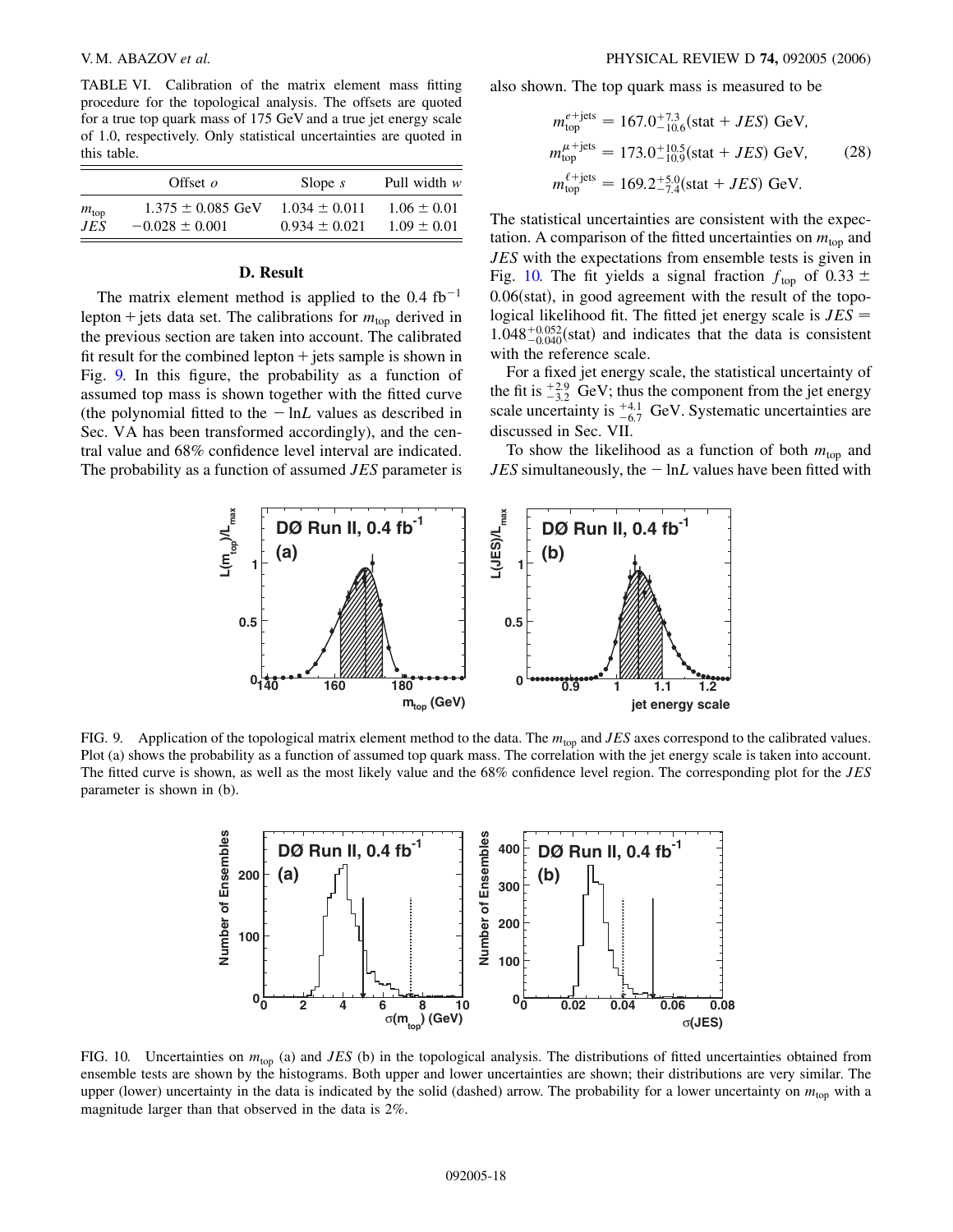<span id="page-18-1"></span><span id="page-18-0"></span>

FIG. 11. Application of the topological matrix element method to the data. Fit of a two-dimensional fourth-order polynomial to the  $-\ln L$  values as a function of both  $m_{\text{top}}$  and *JES*. Shown are the contours corresponding to  $\Delta$  ln*L* = 0.5, 2.0, 4.5, and 8.0 relative to the minimum.

a two-dimensional fourth-degree polynomial with its minimum fixed to the measurements mentioned above. The resulting contours corresponding to  $\Delta$  ln*L* = 0.5, 2.0, 4.5, and 8.0 relative to the minimum are shown in Fig. [11.](#page-18-0) Note that the statistical measurement uncertainties quoted on  $m_{\text{top}}$  and *JES* are obtained from the one-dimensional projections as discussed above; Fig. [11](#page-18-0) therefore serves only illustrative purposes. Because of non-Gaussian tails, the projections of the  $\Delta \ln L = 0.5$  contour shown in Fig. [11](#page-18-0) onto the *m*top and *JES* axes do not exactly correspond to these quoted statistical uncertainties.

# **VI. TOP QUARK MASS MEASUREMENT USING** *b* **JET IDENTIFICATION**

# **A. Top quark mass fit**

The incorporation of *b*-tagging information introduces two significant modifications to the matrix element mass fitting technique. First, *b*-tagging information is used to determine the relative weights *wi* of the different jet-parton assignments in the signal probability calculation. The *wi* are parametrized as a function of the jet transverse energy  $E_T$  and pseudorapidity  $\eta$  and the assumed flavor  $\alpha_k$  of the parton corresponding to the jet, as described in Sec. IV B 2. The signal probability is then computed according to Eq.  $(11)$  $(11)$  $(11)$ . The background probability is identical to that used in the topological analysis according to Eq. ([12](#page-9-0)).

The second modification is to classify events into three categories according to the number of *b*-tagged jets. Each of these categories will have different signal fractions and background compositions due to the relative suppression of  $W$  + jets events with dominantly light quark and gluon jets. The event categories are exclusive and correspond to (i) no *b*-tagged jet, (ii) exactly one tagged jet, and (iii) two or more tagged jets. The numbers of  $e +$  jets and  $\mu$  + jets events in each of the three categories are given in Table VII.

When the analysis is separately performed in each  $n_{\text{tag}}$ category, the signal fractions  $f_{\text{top}}^{n_{\text{tag}}}$  are determined independently for each category, and  $P_{\text{evt}}^{n_{\text{tag}}}$  is calculated as

$$
P_{\text{evt}}^{n_{\text{tag}}}(x; m_{\text{top}}, JES, f_{\text{top}}) = f_{\text{top}}^{n_{\text{tag}}} P_{\text{sig}}^{n_{\text{tag}}}(x; m_{\text{top}}, JES) + (1 - f_{\text{top}}^{n_{\text{tag}}}) P_{\text{bkg}}(x; JES). \quad (29)
$$

To combine the three categories into one analysis the three purities  $f_{\text{top}}^{n_{\text{tag}}}$  have to be related to one inclusive signal purity  $f_{\text{top}}$ . The purity of the  $n_{\text{tag}}$  sample is given by

$$
f_{\text{top}}^{n_{\text{tag}}} = \frac{N_{\text{sig}}^{n_{\text{tag}}}}{N_{\text{sig}}^{n_{\text{tag}}} + N_{\text{bkg}}^{n_{\text{tag}}}}.
$$
 (30)

The numbers of signal and background events after *b*-tagging,  $N_{sig}^{n_{tag}}$  and  $N_{bkg}^{n_{tag}}$ , can be related to the corresponding numbers for the inclusive sample,  $N_{\text{sig}}$  and  $N_{\text{bkg}}$ , by

$$
N_{\text{sig}}^{n_{\text{tag}}} = N_{\text{sig}} \epsilon_{\text{sig}}^{n_{\text{tag}}} \quad \text{and} \quad N_{\text{bkg}}^{n_{\text{tag}}} = N_{\text{bkg}} \epsilon_{\text{bkg}}^{n_{\text{tag}}}, \tag{31}
$$

where  $\epsilon_{sig}^{n_{tag}}$  and  $\epsilon_{bkg}^{n_{tag}}$  are the average tagging efficiencies for signal and background, respectively. They are defined as

$$
\epsilon_{\text{sig}}^{n_{\text{tag}}} = \left\langle \frac{1}{2} (\epsilon_{t\bar{t}}^{n_{\text{tag}}} (\{\alpha_i\} = bbud) + \epsilon_{t\bar{t}}^{n_{\text{tag}}} (\{\alpha_i\} = b bcs)) \right\rangle, \epsilon_{\text{bkg}}^{n_{\text{tag}}} = \left\langle \sum_{\Phi} f_{\Phi} \epsilon_{\Phi}^{n_{\text{tag}}} \right\rangle,
$$
\n(32)

with relative fractions  $f_{\Phi}$  of the different flavor contributions  $\Phi$  to the *W* + jets background as given in Table III. The jets in selected QCD multijet background events have kinematic characteristics similar to those of jets in selected  $W + jets$  background events. Concerning the event *b*-tagging probabilities, we therefore do not distinguish between QCD multijet and  $W +$  jets backgrounds. The difference between multijet and  $W +$  jets kinematics is treated as a systematic uncertainty. The relation between  $f_{\text{top}}^{n_{\text{tag}}}$  and the inclusive signal purity  $f_{\text{top}} = N_{\text{sig}}/(N_{\text{sig}} +$  $N_{\text{bkg}}$ ) is then

TABLE VII. Numbers of events in the 0-tag, 1-tag, and  $\geq$ 2-tag categories used in the *b*-tagging analysis.

| Channel                                  | 0 tags   | 1 tag    | $\geq$ 2 tags |
|------------------------------------------|----------|----------|---------------|
| $e + \text{jets}$<br>$\mu + \text{jets}$ | 53<br>64 | 24<br>20 | y             |
| $\ell$ + jets                            | 117      | 44       | 14            |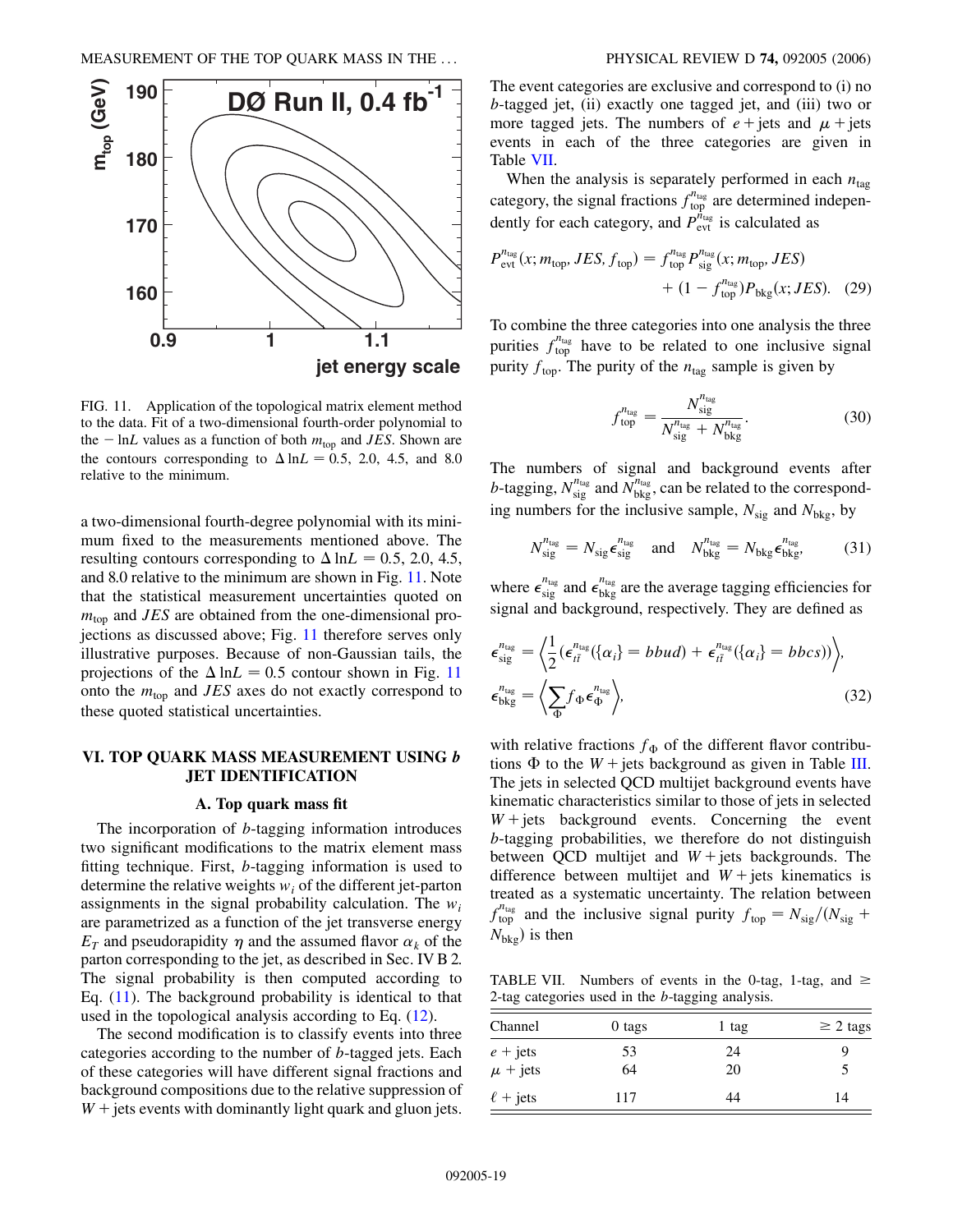$$
f_{\text{top}}^{n_{\text{tag}}} = \frac{f_{\text{top}} r^{n_{\text{tag}}}}{f_{\text{top}} (r^{n_{\text{tag}}} - 1) + 1},\tag{33}
$$

where

$$
r^{n_{\text{tag}}} = \frac{\epsilon_{\text{sig}}^{n_{\text{tag}}}}{\epsilon_{\text{bkg}}^{n_{\text{tag}}}}.
$$
 (34)

Equation [\(33\)](#page-18-1) needs to be corrected for the fact that the fraction of  $t\bar{t}$  events that are jet-parton matched is different in each tag-multiplicity sample. Thus, a correction factor  $c^{n_{\text{tag}}}$  defined as the ratio of fitted  $t\bar{t}$  fraction over expected  $t\bar{t}$ fraction is introduced as an intercalibration of the  $f_{\text{top}}^{n_{\text{tag}}}$ values. The top fraction for a given tag-multiplicity sample is then

$$
f_{\text{top}}^{n_{\text{tag}}} = c^{n_{\text{tag}}} \frac{f_{\text{top}} r^{n_{\text{tag}}}}{f_{\text{top}} (r^{n_{\text{tag}}} - 1) + 1}.
$$
 (35)

<span id="page-19-0"></span>The correction factors  $c^{n_{\text{tag}}}$  are different for  $e +$  jets and  $\mu$  + jets events, and are given in Table VIII.

Equation ([35](#page-19-0)) defines the dependence of the signal purity on tagging multiplicity, as a function of the ratio of event-tagging efficiencies and signal purity before tagging. In order to extract the top quark mass from the total sample of selected events, the likelihoods in the individual event categories are then combined as

<span id="page-19-1"></span>
$$
L(x_1, ..., x_N; m_{\text{top}}, JES, f_{\text{top}})
$$
  
= 
$$
\prod_{n_{\text{tag}}=0, 1, \ge 2} \prod_{i=1}^{N^{n_{\text{tag}}}} P_{\text{evt}}^{n_{\text{tag}}}(x_i; m_{\text{top}}, JES, f_{\text{top}}^{n_{\text{tag}}}),
$$
 (36)

where  $N^{n_{\text{tag}}}$  is the number of events in each of the three tag categories. As in the topological analysis, we determine the value  $f_{top}^{best}(m_{top}, JES)$  that maximizes the likelihood *L* in Eq. ([36](#page-19-1)) for each pair of assumed values of  $m_{\text{top}}$  and *JES*. The top quark mass and jet energy scale are then obtained by maximizing

$$
L(x_1, \ldots, x_N; m_{\text{top}}, JES, f_{\text{top}}^{\text{best}}(m_{\text{top}}, JES))
$$
  
= 
$$
\prod_{n_{\text{tag}}=0, 1, \ge 2} \prod_{i=1}^{N^{n_{\text{tag}}}} P_{\text{evt}}^{n_{\text{tag}}}(x_i; m_{\text{top}}, JES, f_{\text{top}}^{\text{best}^{n_{\text{tag}}}}(m_{\text{top}}, JES))
$$
(37)

as described in Sec. VA (for the 0-tag sample, the fit range is restricted to  $\Delta$  ln*L* < 1).

TABLE VIII. Signal purity correction factors  $c^{n_{\text{tag}}}.$ 

| Channel      | $0$ -tag | Subsample<br>$\geq$ 2-tag<br>$1$ -tag |      |
|--------------|----------|---------------------------------------|------|
| $e +$ jets   | 0.68     | 0.86                                  | 0.94 |
| $\mu$ + jets | 0.77     | 0.84                                  | 0.90 |

### **B. Calibration of the method**

The calibration is obtained following a similar procedure as described in Sec. V C. The number of events in each tag-multiplicity class is calculated by multiplying the expected number of selected events (before tagging) by the average event-tagging probability in each process:

$$
N_{t\bar{t}}^{n_{\text{tag}}} = N_{t\bar{t}}^{\text{sel}} \epsilon_{t\bar{t}}^{n_{\text{tag}}} \quad \text{and} \quad N_{\text{bkg}}^{n_{\text{tag}}} = N_{\text{bkg}}^{\text{sel}} \epsilon_{W + \text{jets}}^{n_{\text{tag}}} \tag{38}
$$

The  $W +$  jets background is classified into two categories according to the differences in event kinematics: *Wjjjj* ( $W + 4$  jets without heavy flavor) and  $Whf(W + 4)$  jets including heavy flavor). Thus, the background composition for the ensemble tests after tagging is given by

$$
N_{Wjjjj}^{n_{\text{tag}}} = N_{\text{bkg}}^{\text{sel}} f_{Wjjjj} \epsilon_{Wjjjj}^{n_{\text{tag}}} \text{ and}
$$
  

$$
N_{Whf}^{n_{\text{tag}}} = N_{\text{bkg}}^{\text{sel}} \sum_{\Phi \neq Wjjjj} f_{\Phi} \epsilon_{\Phi}^{n_{\text{tag}}}, \tag{39}
$$

where  $f_{Wjjjj}$  is the fraction of  $W$  + light jets,  $\Phi$  denotes one of the five  $W$  + heavy flavor subprocesses (see Table III), and  $f_{\Phi}$  is the corresponding fraction of these subprocesses. Table IX shows the  $W +$  jets composition in the 0, 1, and  $\geq 2$  tag samples used in the ensemble tests. The average number of events in each tag category and for each sample are fluctuated according to a Poisson distribution. For a given tag category  $n_{\text{tag}}$ , the decision of which jets are tagged is made by randomly selecting  $n_{\text{tag}}$  jets as tagged jets, taking into account the  $E_T$  and  $\eta$  dependence of the tagging efficiencies.

In Fig. [12](#page-20-0), 68% confidence interval distributions are shown for ensembles with  $m_{\text{top}} = 175 \text{ GeV}$  and  $JES =$ 1*:*0. The calibration results for the combined fit are shown in Figs. [13](#page-20-1) and [14.](#page-20-2) The final fit results are corrected for the biases and for the deviation of the pull width from 1.0 given in Table X.

# **C. Result**

The matrix element *b*-tagging method is applied to the same event sample as in Sec. VD with a calibration according to the results from Sec. VI B. The probability is shown in Fig. [15](#page-21-0) as a function of  $m_{\text{top}}$  and *JES* hypothesis for each of the three tag categories. The central values and the 68% confidence level intervals are indicated in the

TABLE IX. Background composition used in the ensemble tests for the *b*-tagging analysis. The contribution from  $W +$ jets events without heavy flavor is given in the first line, the contribution from events with heavy flavor jets in the second line.

| Contribution | $0$ -tag | Subsample<br>$1$ -tag | $\geq$ 2-tag |
|--------------|----------|-----------------------|--------------|
| Wjjjj        | $90.9\%$ | $19.4\%$              | $0.0\%$      |
| Whf          | $9.1\%$  | 80.6%                 | 100.0%       |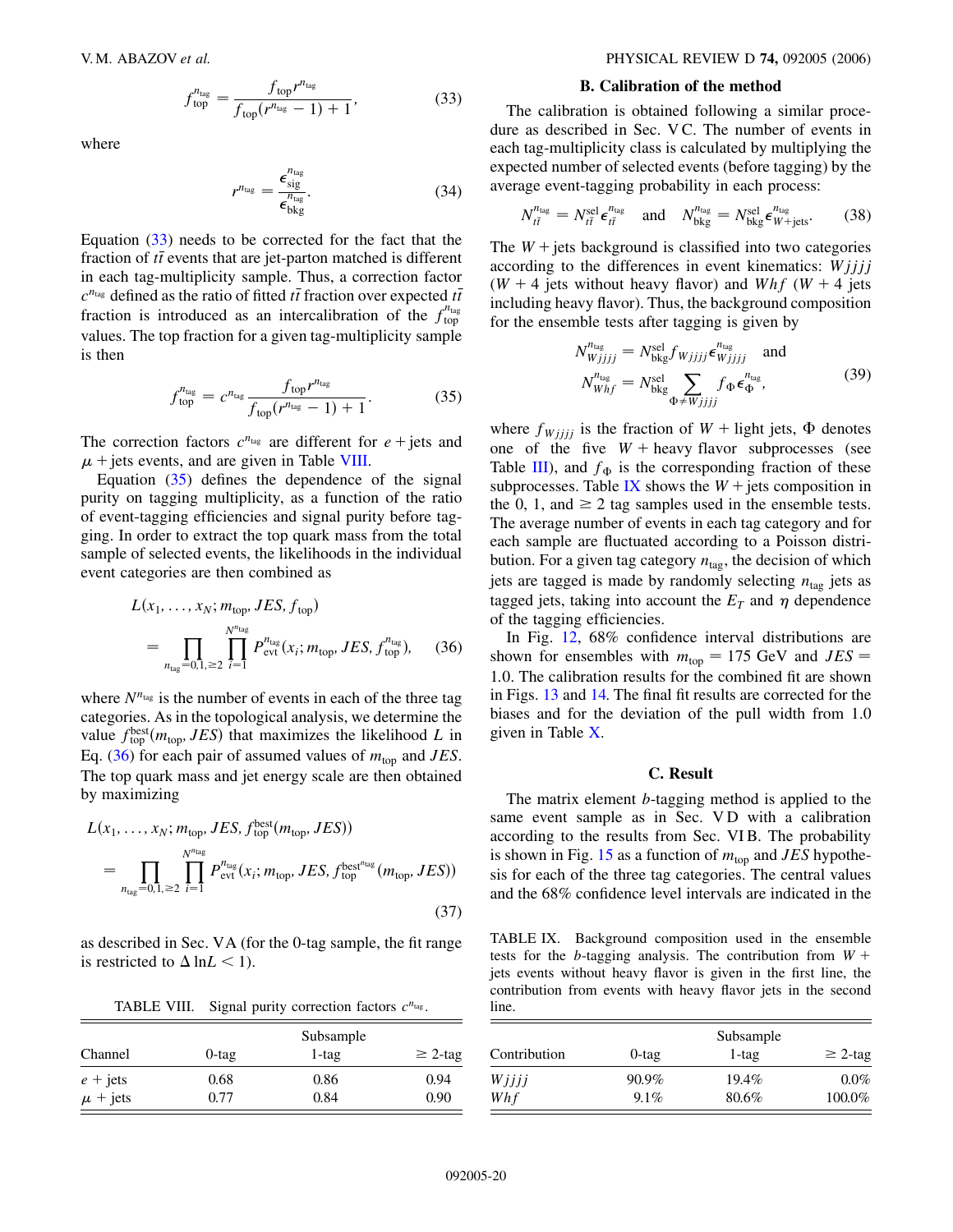<span id="page-20-0"></span>

FIG. 12. Calibration of the matrix element mass fitting procedure for the *b*-tagging analysis, using ensembles with a top quark mass of 175 GeV and  $JES = 1.0$ . The 68% confidence interval distributions for (a) the measured top quark mass and (b) the jet energy scale is given by the solid, the upper and lower error bands by the dashed histograms. A value of 0.68 as indicated by the dash-dotted line would mean that the corresponding  $m_{\text{top}}$  (*JES*) value is included in the fitted 68% confidence interval in 68% of the ensembles.

<span id="page-20-1"></span>

FIG. 13. Calibration of the matrix element mass fitting procedure for the *b*-tagging analysis. The first two plots show the reconstructed top mass (a) and the measured jet energy scale (b) as a function of the input top mass. The third and fourth plot show the reconstructed top mass (c) and the measured jet energy scale (d) as a function of the input jet energy scale. The solid lines show the results of linear fits to the points, which are used to calibrate the measurement technique. The dashed lines would be obtained for equal fitted and true values of  $m_{\text{top}}$  and *JES*.

<span id="page-20-2"></span>

FIG. 14. Calibration of the matrix element mass fitting procedure for the *b*-tagging analysis. The first two plots show the widths of the pull distributions for the top mass (a) and jet energy scale (b) as a function of the input top mass. The third and fourth plot show the widths of the pull distributions for the top mass (c) and jet energy scale (d) as a function of the input jet energy scale. The solid lines show the mean pull width, while the dashed lines indicate a pull width of 1.0.

TABLE X. Calibration of the matrix element mass fitting procedure for the *b*-tagging analysis. The offsets are quoted for a true top quark mass of 175 GeV and a true jet energy scale of 1.0, respectively. Only statistical uncertainties are quoted in this table.

|               | Offset $\rho$         | Slope $s$         | Pull width $w$  |
|---------------|-----------------------|-------------------|-----------------|
| $m_{\rm top}$ | $1.932 \pm 0.085$ GeV | $1.018 \pm 0.011$ | $1.11 + 0.01$   |
| .IES          | $-0.028 \pm 0.001$    | $0.945 \pm 0.021$ | $1.09 \pm 0.01$ |

figures. The individual results for the top quark mass are

$$
m_{\text{top}}^{\ell+\text{jets}}(0\text{-tag}) = 174.4^{+18.5}_{-12.3} \text{(stat)} \text{ GeV},
$$
  
\n
$$
m_{\text{top}}^{\ell+\text{jets}}(1\text{-tag}) = 173.1^{+5.1}_{-5.2} \text{(stat)} \text{ GeV}, \qquad (40)
$$
  
\n
$$
m_{\text{top}}^{\ell+\text{jets}}(2\text{-tag}) = 163.2^{+6.8}_{-6.2} \text{(stat)} \text{ GeV}
$$

in the 0-tag, 1-tag, and  $\geq$  2-tag categories. The corre-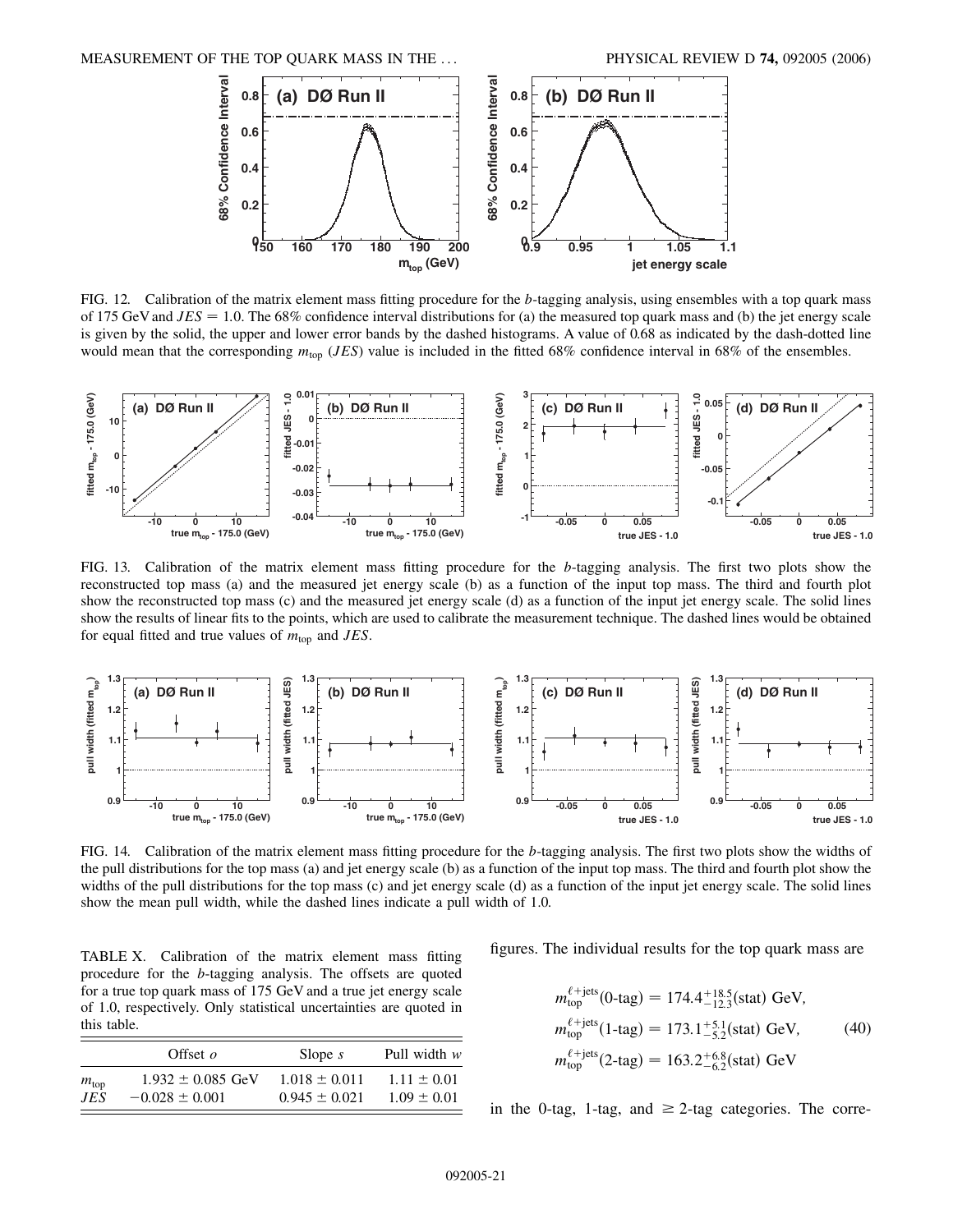<span id="page-21-0"></span>

FIG. 15. Application of the matrix element *b*-tagging method to the data. The fitted  $m_{\text{top}}$  and *JES* likelihoods for each of the 3 tag categories: 0-tag ((a) and (b)), 1-tag ((c) and (d)), and  $\geq$  2-tag ((e) and (f)). The 68% confidence level interval around the most likely value is shown by the hatched region under the fitted curve.

sponding results for the jet energy scale are  $JES(0-tag)$  =  $0.986^{+0.084}_{-0.091}$ (stat),  $JES(1-\text{tag}) = 1.011^{+0.049}_{-0.045}$ (stat), and  $JES(2\t{-}tag) = 1.094^{+0.071}_{-0.066}$  (stat), respectively.

The result for the combined event sample is

$$
m_{\text{top}}^{e+\text{jets}} = 170.1^{+4.6}_{-6.3} \text{(stat} + JES) \text{ GeV}
$$
  

$$
m_{\text{top}}^{\mu+\text{jets}} = 172.6^{+9.4}_{-8.6} \text{(stat} + JES) \text{ GeV} \tag{41}
$$

<span id="page-21-1"></span>
$$
m_{\text{top}}^{\ell+\text{jets}} = 170.3^{+4.1}_{-4.5} \text{(stat} + JES) \text{ GeV};
$$

the  $\ell$  + jets measurement is shown in Fig. [16.](#page-21-1) The statistical uncertainties are consistent with the expectation. Figure [17](#page-22-0) shows the distributions of the expected  $m_{\text{top}}$ uncertainty compared to the observed result. The fit yields a signal fraction  $f_{\text{top}}$  of  $0.31 \pm 0.09$  (stat), in good agreement with the result of the topological likelihood fit. The fitted jet energy scale is  $JES = 1.027^{+0.035}_{-0.032}$  (stat) and indicates that the data is consistent with the reference scale.



FIG. 16. Application of the matrix element *b*-tagging method to the data. The final results of the fitted  $m_{top}$  (a) and *JES* (b) likelihoods for the combined event sample are shown. The 68% confidence level interval around the most likely value is indicated by the hatched region under the fitted curve.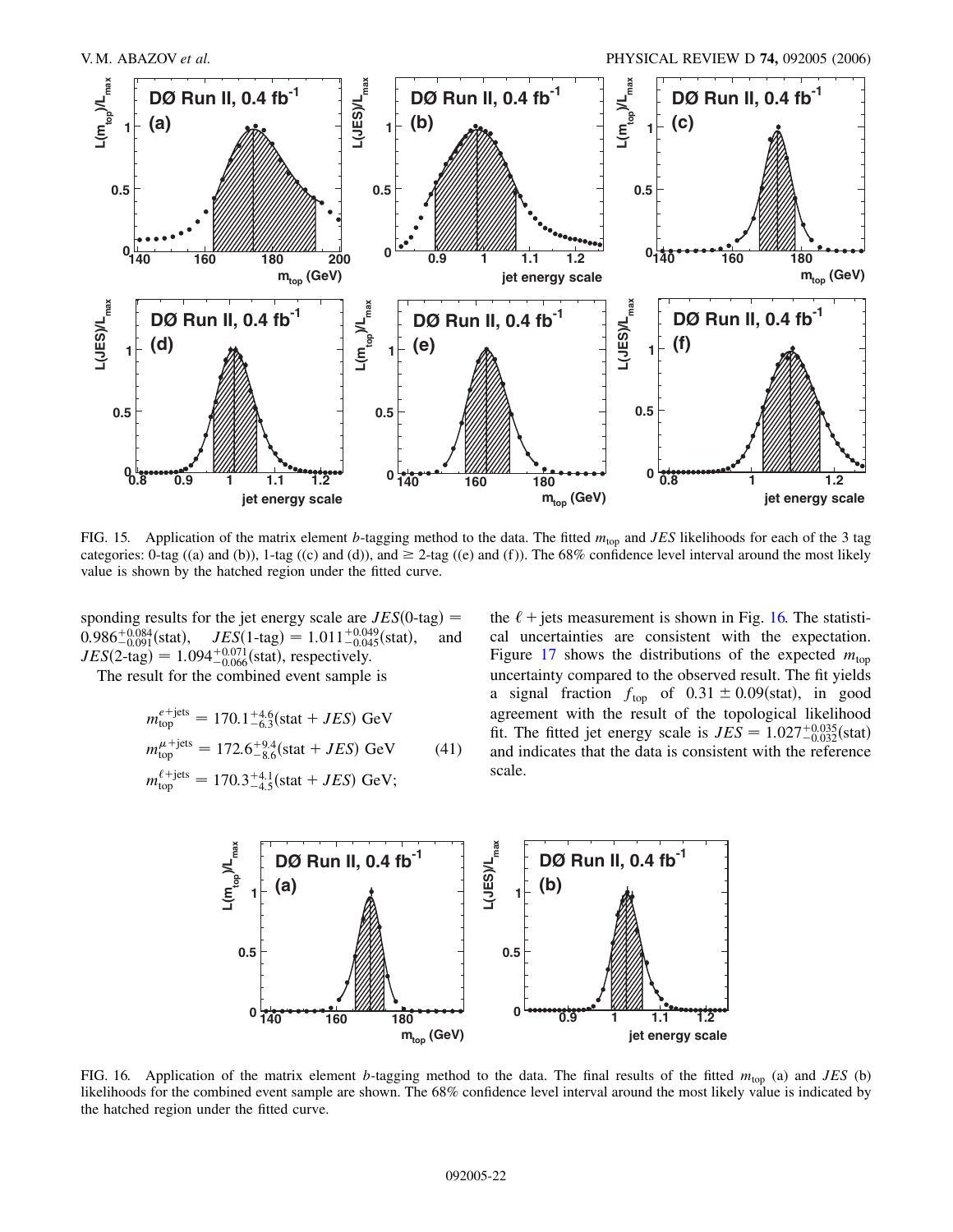<span id="page-22-0"></span>

FIG. 17. Uncertainties on  $m_{\text{top}}$  (a) and *JES* (b) obtained in the *b*-tagging analysis with the combined sample. The distributions of fitted uncertainties obtained from ensemble tests are shown by the histograms. Both upper and lower uncertainties are shown; their distributions are very similar. The upper (lower) uncertainty in the data is indicated by the solid (dashed) arrow.

<span id="page-22-1"></span>

FIG. 18. Application of the matrix element *b*-tagging method to the data. Fit of a two-dimensional fourth-order polynomial to the  $- \ln L$  values as a function of both  $m_{\text{top}}$  and *JES*. Shown are the contours corresponding to  $\Delta$  ln*L* = 0.5, 2.0, 4.5, and 8.0 relative to the minimum.

For a fixed jet energy scale, the statistical uncertainty of the fit is  $\pm 2.5$  GeV; thus the component from the jet energy scale uncertainty is  $^{+3.2}_{-3.7}$  GeV. Systematic uncertainties are discussed in Sec. VII.

To show the likelihood as a function of both  $m_{top}$  and  $JES$  simultaneously, the  $-\ln L$  values have been fitted with a two-dimensional fourth-degree polynomial with its minimum fixed to the measurements mentioned above. The resulting contours corresponding to  $\Delta$  ln*L* = 0.5, 2.0, 4.5, and 8.0 relative to the minimum are shown in Fig. [18.](#page-22-1) Note that because of non-Gaussian tails, the projections of the  $\Delta$  ln*L* = 0.5 contour onto the  $m_{top}$  and *JES* axes do not exactly correspond to the 68% confidence intervals around the most likely values; Fig. [18](#page-22-1) therefore serves only illustrative purposes.

# **VII. SYSTEMATIC UNCERTAINTIES**

Systematic uncertainties arise from three sources: modeling of the physics processes for  $t\bar{t}$  production and background, modeling of the detector performance, and uncertainties in the methods themselves. Table XI lists all uncertainties. The jet energy scale uncertainty is included in the statistical uncertainty. The total systematic uncertainty on the top mass measurement is obtained by adding all contributions in quadrature. In general, to evaluate systematic uncertainties, the simulation of events used to calibrate the measurement has been varied, while the measurement method itself has been kept unchanged.

## **A. Physics modeling**

(i) *Signal modeling:* When  $t\bar{t}$  events are produced in association with a jet, the additional jet can be misinterpreted as a product of the  $t\bar{t}$  decay. Also, the  $t\bar{t}$ system may then have significant transverse momentum, in contrast to the assumption made in the calculation of  $P_{sig}$ . In spite of the event selection that requires exactly four jets, these events can be selected if one of the jets from the  $t\bar{t}$  decay is not reconstructed.

Such events are present in the simulated events used for the calibration of the method. To assess the uncertainty in the modeling of these effects, events have been generated using a dedicated simulation of the production of  $t\bar{t}$  events together with an additional parton. The fraction of such events is estimated to be no larger than 30% (according to the difference between cross section calculations in leading and next-to-leading order).

Two large ensembles of simulated events are composed according to the sample composition in the data, one using only events with an additional parton for the signal, and the second with the default simulation. The result obtained with the default calibration is quoted as central value. A systematic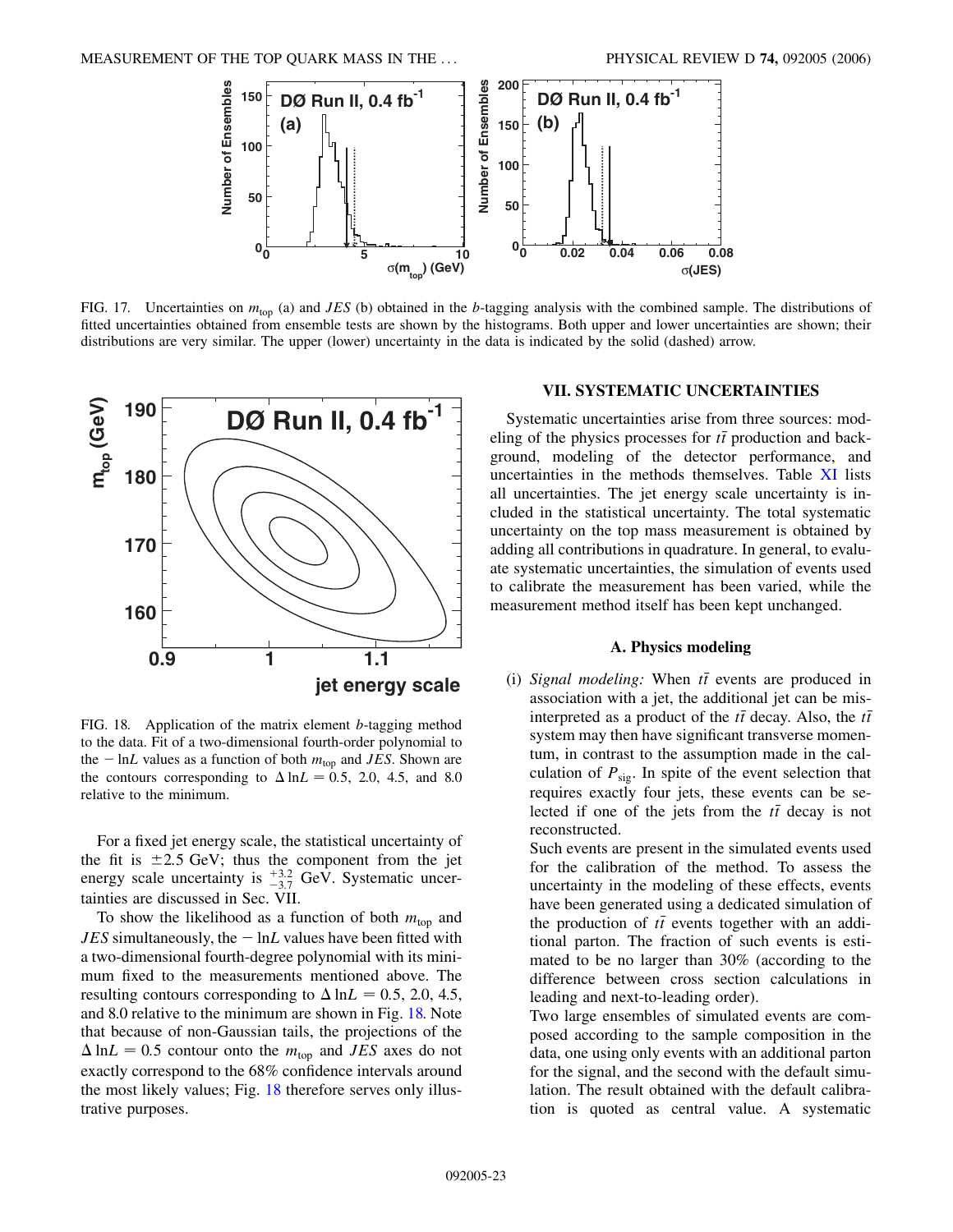| TABLE XI. Summary of uncertainties on the top quark mass. All values are quoted in GeV. |  |
|-----------------------------------------------------------------------------------------|--|
|-----------------------------------------------------------------------------------------|--|

| Source of Uncertainty                        | Topological Analysis | <i>b</i> -tagging Analysis |
|----------------------------------------------|----------------------|----------------------------|
| Statistical uncertainty and jet energy scale | $+5.0 - 7.4$         | $+4.1 - 4.5$               |
| Physics modeling:                            |                      |                            |
| Signal modeling                              | $\pm 0.34$           | $\pm 0.46$                 |
| Background modeling                          | $\pm 0.32$           | $\pm 0.40$                 |
| PDF uncertainty                              | $+0.26 - 0.40$       | $+0.16 - 0.39$             |
| <i>b</i> fragmentation                       | $\pm 0.71$           | $\pm 0.56$                 |
| $b/c$ semileptonic decays                    | $+0.06 - 0.07$       | $\pm 0.05$                 |
| Detector modeling:                           |                      |                            |
| JES $p_T$ dependence                         | $\pm 0.25$           | $\pm 0.19$                 |
| b response $(h/e)$                           | $+0.87 - 0.75$       | $+0.63 -1.43$              |
| Trigger                                      | ±0.08                | $+0.08 - 0.13$             |
| <i>b</i> tagging                             |                      | ±0.24                      |
| Method:                                      |                      |                            |
| Signal fraction                              | $+0.50 - 0.17$       | $\pm 0.15$                 |
| <b>QCD</b> contamination                     | $\pm 0.67$           | $\pm 0.29$                 |
| MC calibration                               | $\pm 0.17$           | $\pm 0.48$                 |
| Total systematic uncertainty                 | $+1.5 - 1.4$         | $+1.2 - 1.8$               |
| Total uncertainty                            | $+5.2 - 7.5$         | $+4.3 - 4.9$               |

uncertainty of 30% of the difference in top mass results between these two ensembles is quoted.

In addition, simulated  $gg \to t\bar{t}$  and  $q\bar{q} \to t\bar{t}$  events have been compared. The top mass calibration has been rederived using only  $gg \to t\bar{t}$  or  $q\bar{q} \to t\bar{t}$  events to simulate the signal, and no significant difference has been found. Thus no additional uncertainty on the result is assigned.

- (ii) *Background modeling:* In order to study the sensitivity of the measurement to the choice of background model, the standard  $W + j$ ets Monte Carlo sample is replaced by an alternative sample with the default factorization scale of  $Q^2 = m_W^2 + \sum_j p_{T,j}^2$ <br>replaced by  $Q'^2 = \langle p_{T,j} \rangle^2$ . One large ensemble of events is composed using both the default and the alternative background model. The difference of results obtained with these ensembles is symmetrized and is assigned as a systematic uncertainty.
- (iii) *PDF uncertainty:* Leading-order matrix elements are used to calculate both  $P_{sig}$  and  $P_{bkg}$ . Consequently, both calculations use a leading-order parton distribution function (PDF): CTEQ5L [[18](#page-25-17)]. To study the systematic uncertainty on  $m_{\text{top}}$  due to this choice, the variations provided with the next-to-leading-order PDF set CTEQ6M [[21](#page-25-20)] are used, and the result obtained with each of these variations is compared with the result using the default CTEQ6M parametrization. The difference between the results obtained with the CTEQ5L and MRST leading-order PDF sets is taken as another uncertainty. Finally, the effect of a

variation of  $\alpha_s$  is evaluated. In all cases, a large ensemble has been composed of events simulated with CTEQ5L, and these have been reweighted such that distributions according to the desired PDF set are obtained. The individual systematic uncertainties are added in quadrature. The systematic uncertainty is dominated by that from the variation of CTEQ6M parameters.

- (iv) *b fragmentation:* While the overall jet energy scale uncertainty is included in the statistical uncertainty from the fit, differences in the  $b$ /light jet energy scale ratio between data and simulation may still affect the measurement. Possible effects from such differences are studied using simulated  $t\bar{t}$  events with different fragmentation models for *b* jets. The default Bowler [\[22](#page-25-21)] scheme with  $r_b = 1.0$  is replaced with  $r_b = 0.69$  or with Peterson [[23\]](#page-25-22) fragmentation with  $\epsilon_b = 0.00191$ . Simulation studies show that the variation of  $r_b$  results in a change of the mean scaled energy  $\langle x_R \rangle$  of *b* hadrons that is larger than the uncertainties reported in [[24](#page-25-23)], while the uncertainty on the shape of the  $x_B$  distribution is taken into account by the comparison of the Bowler and Peterson schemes. One large ensemble is built using events from each of the three simulations. The absolute values of the deviations of top mass results from the standard sample are added in quadrature and symmetrized.
- (v)  $b/c$  *semileptonic decays:* The reconstructed energy of *b* jets containing a semileptonic bottom or charm decay is in general lower than that of jets containing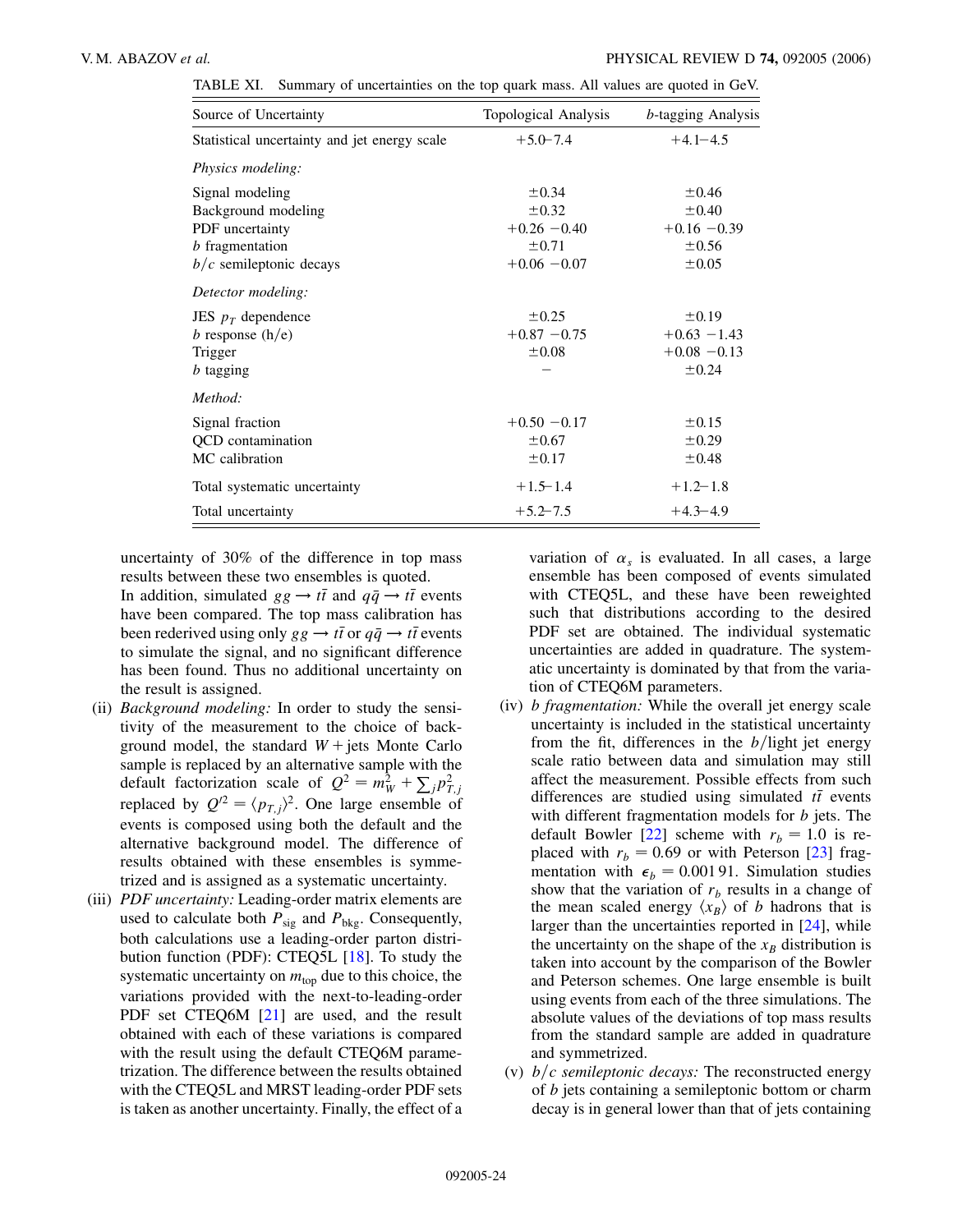only hadronic decays. This can only be taken into account for jets in which a soft muon is reconstructed. Thus, the fitted top quark mass still depends on the semileptonic *b* and *c* decay branching ratios. They have been varied by reweighting events in one large ensemble of simulated events within the bounds given in [[15](#page-25-14)].

# **B. Detector modeling**

(i) *JES*  $p_T$  *and*  $|\eta|$  *dependence:* The relative difference between the jet energy scales in data and Monte Carlo is fitted with a global scale factor, and the corresponding uncertainty is included in the quoted (stat  $+ JES$ ) uncertainty. Any discrepancy between data and simulation other than a global scale difference may lead to an additional uncertainty on the top quark mass. To estimate this uncertainty, the energies of jets in the events of one large ensemble have been scaled by a factor of  $(1 +$  $0.02 \frac{E_{\text{jet}}}{100 \text{ GeV}}$  where  $E_{\text{jet}}$  is the default jet energy. The value 0.02 is suggested by studies of  $\gamma$  + jets events. The top mass result from the modified ensemble has been compared to the default number, and the symmetrized difference is taken as a systematic uncertainty.

Similarly, to estimate the effect of a possible  $|\eta|$ dependence of the jet energy scale ratio between data and simulation, the jet energies have also been scaled by a factor  $(1 - 0.01|\eta|)$  as suggested by  $\gamma$  + jets events. No significant effect on the top quark mass has been observed and thus no additional systematic uncertainty is assigned.

- (ii) *Relative b*/*light jet energy scale:* Variations of the h/e calorimeter response lead to differences in the *b*/light jet energy scale ratio between data and simulation in addition to the variations of the *b* fragmentation function considered in Sec. VII A. This uncertainty has been evaluated by scaling the energies of *b* jets in one large ensemble and studying the effect on the top quark mass.
- (iii) *Trigger:* The trigger efficiencies used in composing ensembles for the calibration of the measurement are varied by their uncertainties, and the uncertainties from all variations are summed in quadrature.
- (iv) *b-tagging:* The *b*-tagging efficiencies are varied within the uncertainties as determined from the data, and the variations are propagated to the final result.

Note that no systematic uncertainty is quoted due to multiple interactions/uranium noise as opposed to the Run I measurement. The effect is much smaller in Run II as a consequence of the reduced integration time in the calorimeter readout. It is moreover covered by the jet energy scale uncertainty, as the offset correction is computed separately for data and Monte Carlo in Run II, accounting for effects arising from electronic noise and pileup.

# **C. Method**

- (i) *Signal fraction:* The normalization procedure of the background probability described in Sec. IV D is chosen such that the signal fraction  $f_{\text{top}}$  as measured with the topological likelihood fit and given in Table II is reproduced. However, the signal fraction is slightly overestimated for low true signal fractions, which leads to a small bias in the resulting top mass. The signal fraction in ensemble tests used for the calibration is varied within the uncertainties determined from the topological likelihood fit, and the resulting variation of the top quark mass is taken as a systematic uncertainty.
- (ii)  $QCD$  background: The  $W +$  jets simulation is used to model the small QCD background in the selected event sample in the analysis. The systematic uncertainty from this assumption is computed by selecting a dedicated QCD-enriched sample of events from data by inverting the lepton isolation cut in the event selection. The calibration of the method is repeated with ensembles formed where these events are used to model the QCD background events whose fraction is given in Table II. The resulting change is assigned as a systematic uncertainty.
- (iii) *MC calibration:* The calibration of the top mass measurement is varied according to the statistical uncertainty of the calibration curves shown in Figs. [7](#page-16-1) and [13.](#page-20-1)

# **VIII. SUMMARY**

A measurement of the top quark mass using lepton  $+$  jets  $t\bar{t}$  events in 0.4 fb<sup>-1</sup> of data collected with the D0 detector at Run II of the Fermilab Tevatron Collider has been presented. The events are analyzed with the matrix element method, which is designed to make maximal use of the kinematic information in the selected events. To avoid a large systematic uncertainty, an overall scale factor *JES* for the energy of calorimeter jets is determined simultaneously with the top quark mass. This *in situ* calibration of the jet energy scale helps reduce the overall uncertainty on the top quark mass when combining with other measurements.

The resulting top quark mass is

$$
m_{\text{top}} = 169.2^{+5.0}_{-7.4} \text{(stat} + JES)^{+1.5}_{-1.4} \text{(syst) GeV} \tag{42}
$$

for an analysis that uses only topological information, and

$$
m_{\text{top}} = 170.3^{+4.1}_{-4.5} \text{(stat} + JES)^{+1.2}_{-1.8} \text{(syst) GeV} \tag{43}
$$

when *b*-tagging information is included. The jet energy scale is  $JES = 1.048^{+0.052}_{-0.040}$  (stat) in the topological analysis